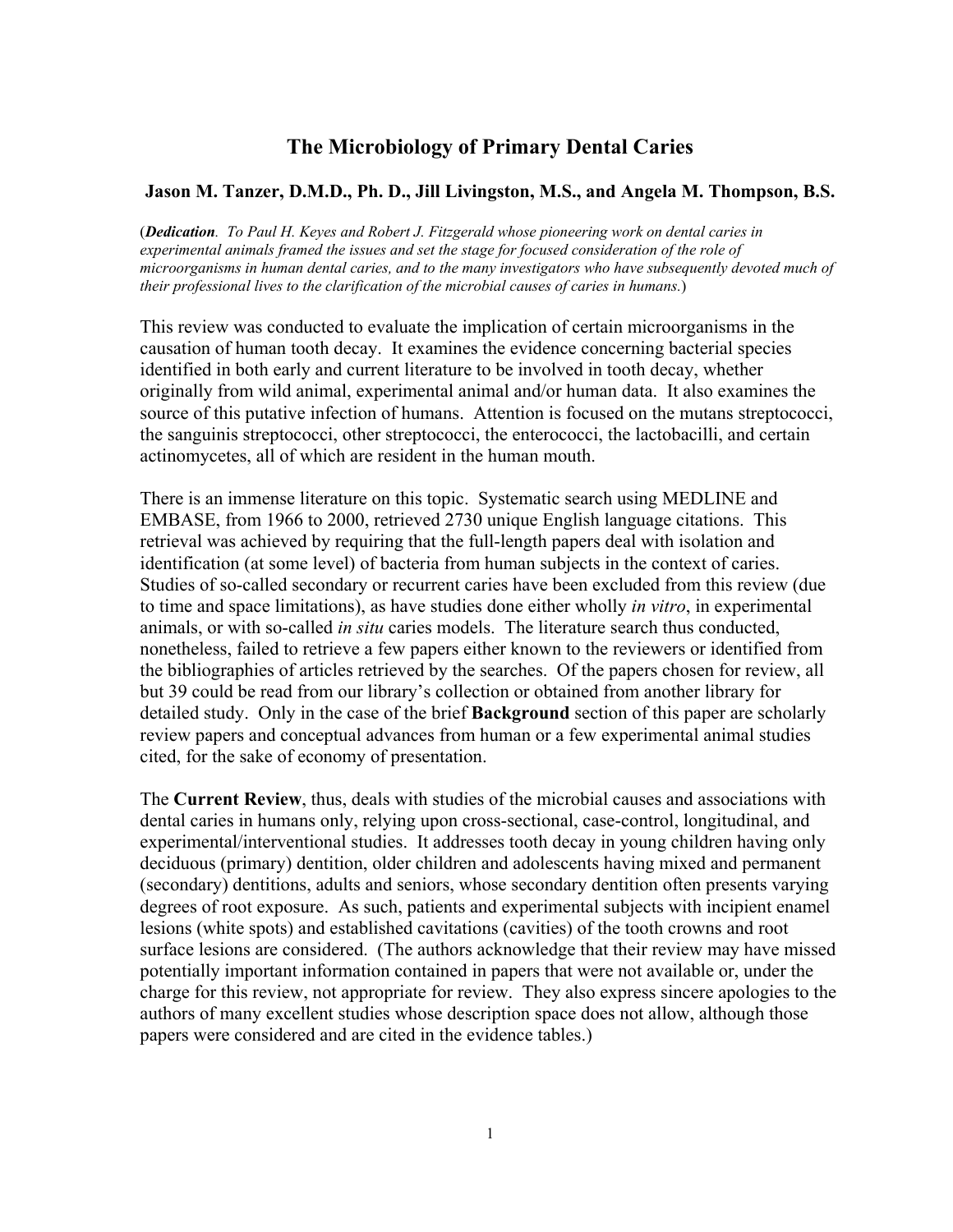Extensive evidence tables accompany this review and should be considered as the full list of cited literature and its summarization/evaluation. The tables are constructed according to the questions posed (below) and categorized according to the microorganisms which were the focus of the literature search. Individual papers, while retrieved in the search for one or another microorganism, also reference the simultaneous study of other implicated microorganisms in that same publication.

#### **Background**

Earlier studies had characterized the biological behaviors of the most strongly cariesimplicated microorganisms. The essentials of those behaviors are summarized below as background:

Mutans streptococci colonize the host only after the first teeth erupt, and their preferential colonization site is the teeth (1) (2); they are highly localized on the surfaces of the teeth and their abundance in the plaque is highest over initial lesions (3) (4); their level of colonization within the plaque is increased by sucrose consumption (5) (6); they synthesize certain macromolecules from sucrose that foster their attachment to the teeth (7) (8); they are rapid producers of acid from simple carbohydrates, including sucrose, and are tolerant to low pH (9) (10) and they are essentially always recovered on cultivation of initial and established carious lesion sites (11) (12) (13). Interest in them grew after the demonstration of their potency in induction and progression of carious lesions in a variety of experimental animals , including mono-infected gnotobiotes (14) (15). Their virulence expression is strongly associated with consumption of carbohydrates, especially sucrose (16) (17). However, caries does not occur in germ-free animals, no matter what their genetic background or their diet; it is an infection.

Lactobacilli do not avidly colonize the teeth and may be transiently found in the mouth before the teeth erupt; they preferentially colonize the dorsum of the tongue and are carried into saliva by the sloughing of the tongue's epithelium (18); their numbers in saliva appear to be a reflection of the consumption of simple carbohydrates by the host (6) (19); they, too, are highly acidogenic from carbohydrates and are acid tolerant (20). They are often cultured from established carious lesions (21). Some lactobacilli are cariogenic in experimental animals and their cariogenicity is dependent upon consumption of carbohydrate rich diets of animals (22).

Non-mutans streptococci of several types, including the sanguinis (formerly sanguis) group of organisms, and *S. salivarius*, are extremely abundant in the mouth; some are tooth surface colonizers, some mucosal colonizers. Some are quite acidogenic from carbohydrates and are acid tolerant (23) (9) (24). Less evidence exists of their virulence in experimental animals than either the mutans streptococci or the lactobacilli.

Enterococci were the first bacteria shown experimentally to induce caries in gnotobiotic animals (25). While carbohydrate users, acidogenic, and acid tolerant, they are not frequently abundant in the human oral cavity (23) (9) (24).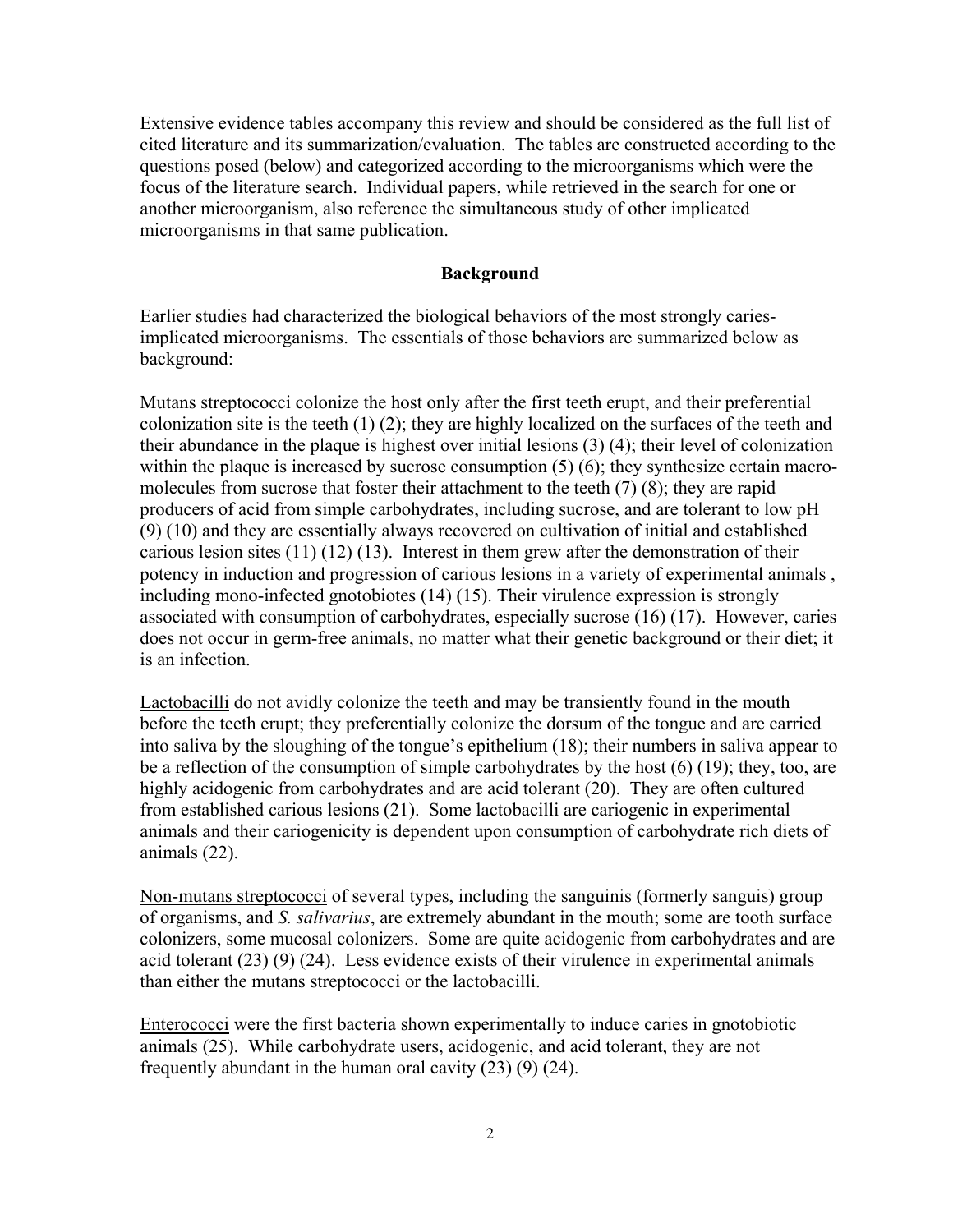Actinomycetes are abundant in the human mouth and induce root surface caries in hamsters and gnotobiotic rats (26). They are also carbohydrate users, but are not powerfully acidogenic or acid tolerant.

### **Current Review**

### **I. The association of specific bacteria with tooth decay (Table 1)**

#### **Question 1:**

**Are persons who have high levels of specific oral microorganisms at an increased or decreased risk for developing carious lesions compared to persons who do not have high levels of those same microorganisms?** (The question, developed in PICO [population interventions comparisons and outcomes] format, addresses the association of specific bacteria with tooth decay.)

The search strategy developed to answer this question contained two primary concepts: 1) oral microorganisms and 2) carious lesions. For the concept of oral microorganisms, five separate hedges of terms were created, one for each of the following groups of bacteria -- mutans streptococci, lactobacilli, sanguinis (formerly sanguis) and other nonmutans streptococci, enterococci, and actinomycetes. A sixth, very broad hedge, was created to capture the concept of bacteria in general; the purpose of it was to retrieve pertinent articles indexed under the broad terms--bacteria, streptococcus, or enterococcus--but not under a specific microorganism.

The concept of carious lesions was represented in the searches by the caries hedge developed for common use by all reviewers in this systematic review. A dental plaque enhancement was added to the caries hedge to account for instances when pertinent articles were indexed under the concept of dental plaque rather than dental caries or carious lesions.

The oral microorganism and carious lesion hedges, as well as all other hedges used in this review, were created with respect to possible term and conceptual variants, past taxonomical references, misspellings, and indexing omissions and oversights. The search was limited to human subjects and English language articles only.

| <b>Bacterial Group</b> | Total     | Total    | Interventional | Longitudinal/ | Case-   | Cross     |
|------------------------|-----------|----------|----------------|---------------|---------|-----------|
|                        | Retrieved | Selected |                | Retrospective | Control | Sectional |
| Mutans                 | 854       | 189      | 25             | 59            | 20      | 85        |
| streptococci           |           |          |                |               |         |           |
| Sanguinis/other        | 1245      | 16       |                |               |         |           |
| streptococci           |           |          |                |               |         |           |
| Enterococci            | 253       |          |                |               |         |           |
| Lactobacilli           | 657       | 144      |                | 40            | 20      | 75        |
| Actinomycetes          | 700       | 27       |                |               |         | 20        |

|  |  |  |  | Table 1. Summary of Search Retrieval on The Association of Specific Microorganisms and Dental Caries |
|--|--|--|--|------------------------------------------------------------------------------------------------------|
|  |  |  |  |                                                                                                      |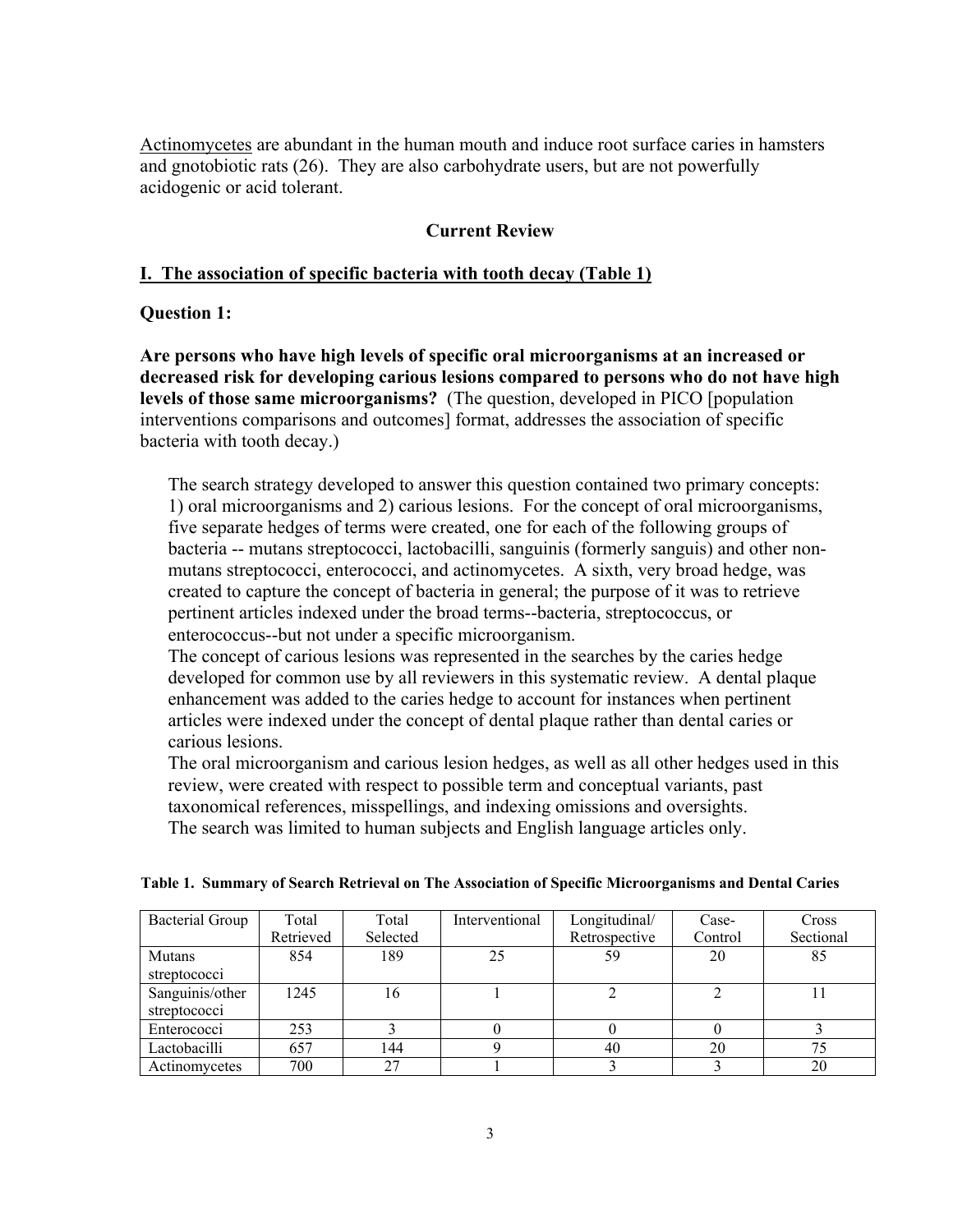#### **The mutans streptococci**

#### Randomized clinical trials

Twenty-five interventional studies which monitor the putative cariogenic flora and record effects on caries scores are found in the literature of human caries. Several of these applied extremely complex strategies [e.g. (27)] -- some focused on mitigation of the solubility of the teeth with fluorides; some on repair or sealing of the teeth; some on diet management and/or use of sugar substitutes and, thus, indirectly on changing the implicated tooth surface flora; and some directly on the flora by mechanical plaque control and/or use of antiseptic agents.

Because the questions for the present review are more straight-forward (*viz*. what are the bacterial determinants of caries and what is known of the transmission of those bacteria), such multi-strategic studies confound interpretations of antibacterial effects with anti-tooth demineralization effects. It is understandable that investigators wish to accept this problem, because of the ethical need to offer patients at high risk the perceived best available anticaries strategies. Nonetheless, multi-strategy approaches to experimental interventions set a very high threshold for detection of effects of interventions on the flora and attribution of anti-caries responses to them. Some notable studies are less confounded, however.

Partial suppression of mutans streptococci by topical chlorhexidine use and dietary counseling in randomized to treatment (or control) Swedish children (28) inhibits mutans streptococcal recoveries and carious lesion development during 3 years, while lactobacillus titers in saliva are not detectably affected.

Study of primiparous mothers with 3-8 month-old infants in a Swedish community, alternately assigned to treatment or control groups, was aimed at reduction of mutans streptococcal salivary levels by sucrose avoidance counseling, professional tooth cleaning (and topical fluoride application), oral hygiene instruction, and excavation of large carious lesions if present, and, if test mothers had salivary mutans streptococcal levels that exceeded a pre-set threshold, by treatment with topical chlorhexidine. This strategy increased the time to colonization by mutans streptococci of their young children, time to caries experience of those children, and the severity of caries experience of those children (29). There was no significant difference in titers of salivary lactobacilli. Preventive strategies were discontinued when children had become colonized. The study ran until children were 36 months old. Four years later (30), with the same children now 7 yr old, treated mothers had lower mutans streptococci and lactobacilli than control mothers, and far lower percentages of children of treated mothers carried mutans streptococci compared with children of control mothers. The children of test mothers who were carriers also had lower levels of mutans streptococci than those of the mutans carrier control mothers. 23% of children of test mothers were caries free, compared to 9% of the children of control mothers, and total group caries experience for test and control children were 5.2 vs 8.6 def, respectively.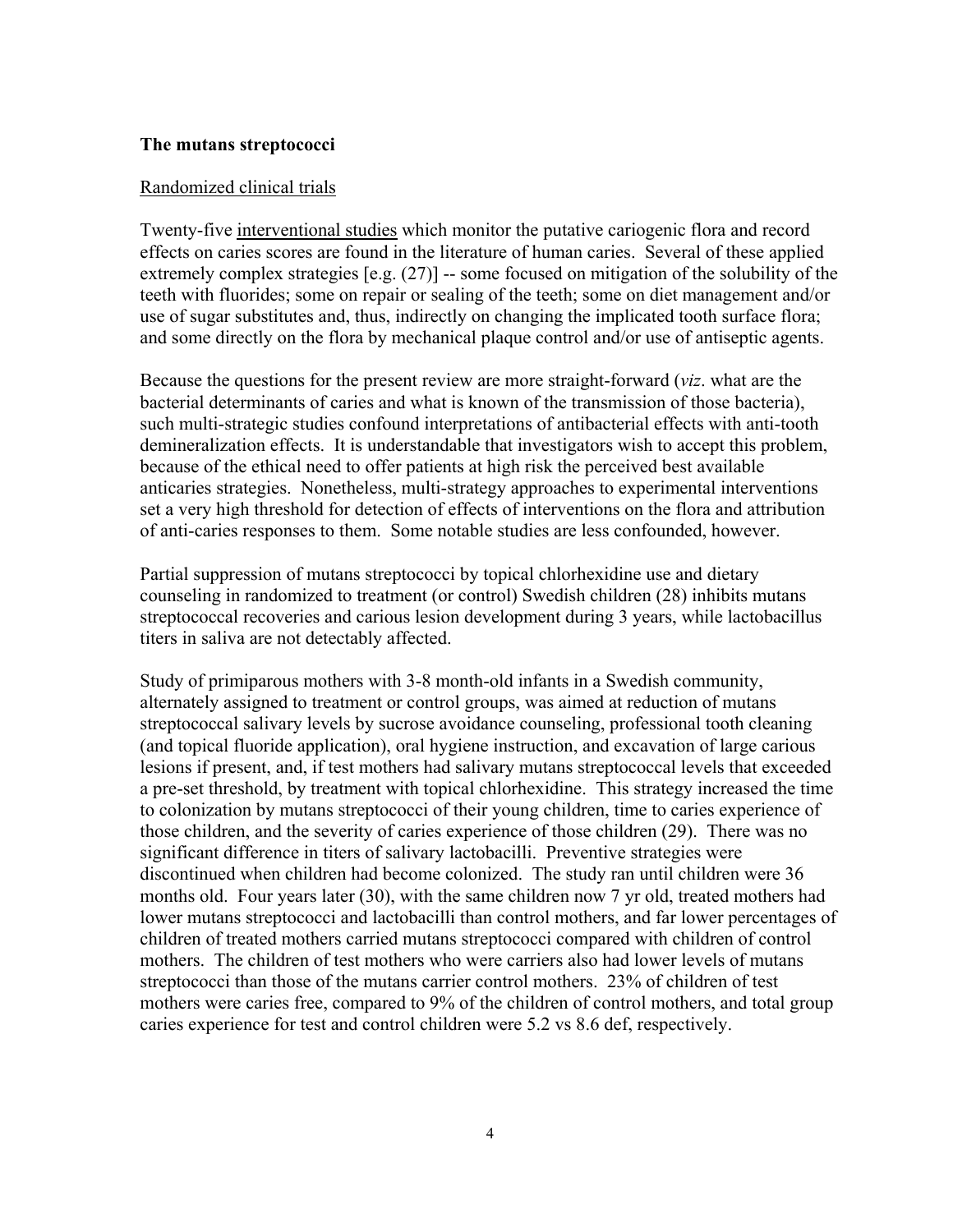A similar strategy was used to treat 50-60 yr old Swedish patients of private dentists (31). Two randomized groups of high and low risk patients (defined by salivary mutans, salivary flow rate, and salivary buffer capacity) were assigned test protocol or served as controls who were given standard care as deemed appropriate by their dentists. At year's end, the treated high risk group had lower caries increments and lower mutans and lactobacillus titers than high risk controls, but there was no difference between the two low risk groups. The intervention was discontinued. Four years later there was no difference in microbiological parameters or caries increment between the former treated and untreated high risk and low risk groups, and the one year differential benefits of the test intercession had been lost.

A 3 year study (32) of initially 12 yr old Swedish children, using an intervention of chlorhexidine-impregnated dental floss treatment of approximal surfaces compared with placebo-impregnated floss, and with no floss treatment resulted in about 50% reduction of new DFS of the chlorhexidine-floss compared with the placebo-floss group, and about a 60% reduction compared with the no floss group. Chlorhexidine impregnated floss effects were about 42% better than placebo-floss. Salivary monitoring of bacteriology (rather than approximal plaque monitoring) evidenced no differences among the groups, as could have been expected.

A 3 year intensive program (33) focused on personalized education to avoid sucrose, excavation of cavities, fluoride varnish application, professional tooth cleaning and oral hygiene instruction. All study participants were randomized by school class and had group instruction on sugar avoidance, tooth brushing, fluoride toothpaste use, and were provided tooth brushes. The personalized program resulted in about a 6-fold decline of new DFS in 10-12 yr old Polish children and, after 3 years, significant reductions of mutans and lactobacillus salivary counts.

A 2 year randomized 4 group study of 13 year old Swedish children (34) compared supervised chlorhexidine gel treatment to fluoride varnish, topical FeAlF professional application, and to untreated controls status with no intercession. The antibacterial treatment resulted in about a 50% reduction of new DFS when compared with the untreated controls and lesser, but still substantial and significant, DFS reductions compared with the fluoride treated groups. There was a correlated reduction of salivary mutans streptococci in the chlorhexidine group.

Finnish 10-12 year old children were randomized to either high content xylitol gum use or not, during a first experimental phase (35). When two years later the controls were randomly recruited for evaluation, some had begun the voluntary use of xylitol gum, i.e. a self imposed cross-over. The approximal plaque mutans levels were lower in the xylitol users and the continuous users of xylitol gum had lower decay scores 6 years after the beginning of their xylitol use than did non-users. Mutans streptococci were lower at approximal sites that were clinically and radiographically sound than at decayed sites.

The use of a xylitol chewing gum by Finnish mothers (36) (37) until their children were 3 years old was recently reported to inhibit the mutans streptococcal colonization of their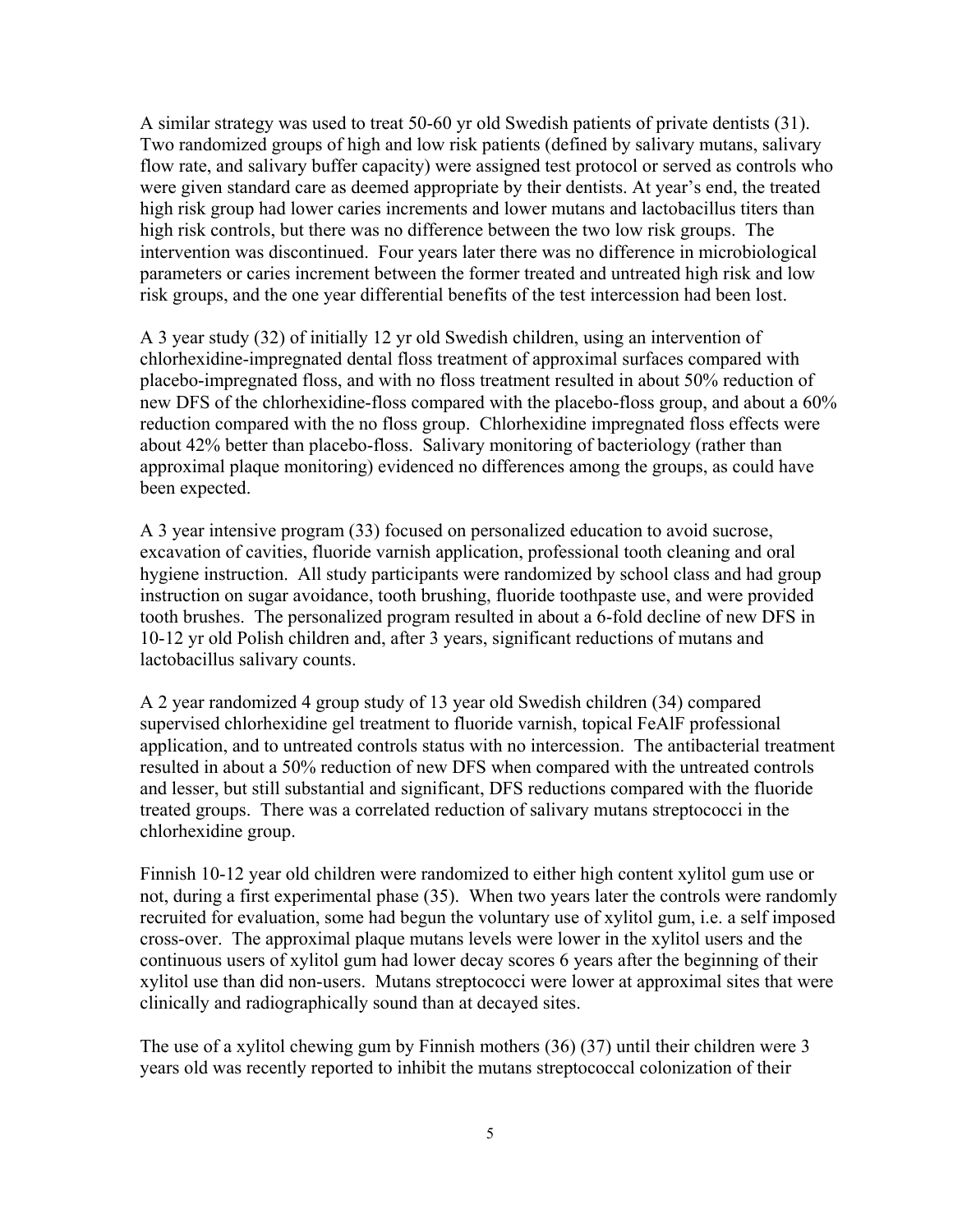children and reduce the caries experience of those children during a 5 year period of observation. Mothers were randomized to either xylitol gum use, chlorhexidine varnish, or fluoride varnish applications. The children did not use the gum or receive varnish treatments. The probability of being caries free was 70% for non-mutans-colonized children compared to about 25% for mutans colonized ones at 5 years of age and the group mean dmf score for the xylitol intercession cohort was 0.83, while those for the chlorhexidine and fluoride varnish groups were 3.22 and 2.87, respectively.

#### Longitudinal and case-control studies

Seventy nine longitudinal (prospective and retrospective) and case control studies indicate an important role of mutans streptococci in caries. They examined the relationship between salivary titers or plaque relative abundance of mutans streptococci (and often simultaneously quantified other implicated bacteria, especially lactobacilli, actinomycetes, and sanguinis streptococci) as well as the inception, prevalence or incidence of carious lesions of various surfaces of crowns or roots of teeth. Many studies have used randomized subjects, some being dental or medical patients; some subjects were almost totally naïve dentally. Some studies have used population samples and some compared cohorts of high or low caries experience, fluoridated or non-fluoridated communities, diverse racial/ethnic groups, diverse socioeconomic statuses, diverse methods to pay for dental health care, ambulatory and nonambulatory health status, and, of course, diverse ages. The longitudinal, case-control, and cross sectional (not discussed here) studies come from all continents except Antarctica. A few illustrative of the diverse study populations are cited here [(38) (39) (40) (41) (42) (43) (44) (45) (46) (47) (48) (49) (50) (51) (52) (53) (54) (55) (19) (56) (57) (58) (59) (60) (61) (62) (63) (64) (65)] and provide, overall, a remarkably consistent picture.

These (and cross-sectional) studies, with few exceptions, support a strong positive statistical association of mutans streptococci with inception or incidence of carious lesions. They often report concomitant positive associations with lactobacilli, especially if saliva, rather than discrete plaque samples, had been monitored. When studied, they sometimes report negative associations of sanguinis streptococci with mutans streptococci and with lesions. Some suggest that *S. sobrinus* (the less common of the mutans streptococci, the more common one being *S. mutans*) are favored in their ability to colonize the teeth by prior colonization of *S. mutans*. There is suggestion of an association of *S. sobrinus* and lactobacilli.

While mutans streptococci can be found in the mouths of infants only after the teeth erupt, they colonize the mouth much earlier when obturators are placed for cleft palate management, again supporting the notion that mutans streptococci require solid nonshedding surfaces as their preferred colonization site (66).

Often these studies (randomized clinical trial, longitudinal, and cross-sectional) gather data on other variables of interest – socioeconomic status, sucrose consumption (usually as food types or patterns of consumption), fluoride exposure, oral hygiene status, breast feeding or close personal contact between mothers and their children and, especially, initial or baseline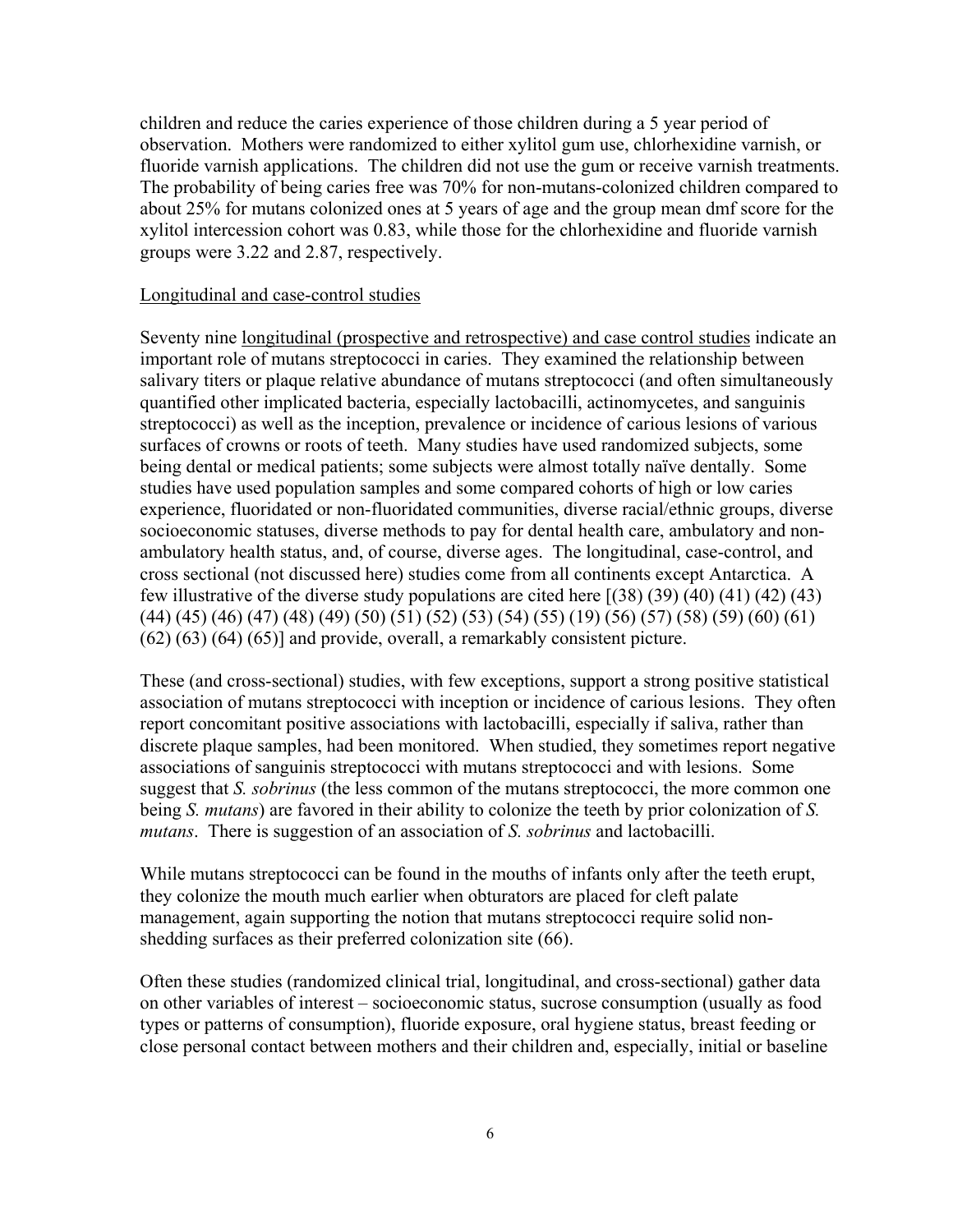caries status. Some studies ask the clinical examiners to predict the decay experience of the study participants depending on the examiners' beliefs.

Several of these studies focused on a related question, *viz*. the prediction of carious lesion increments as a function of the sum total of many of the variables of interest to cariologists and caries epidemiologists, rather than on the microbiological variables targeted for this review. In such studies when predictive values were estimated and when multiple regression models included other caries-associated variables (such as candy or soft drink consumption, oral hygiene, SES and, especially, prior numbers of lesions), the amount of variance explained by the bacteria of interest became predictably smaller. Prediction of the dependent variable, caries score, by inclusion of the baseline caries score as an independent variable appears inherently tautological in the context of explaining the causation of the disease (and arguably a *post hoc, ergo propter hoc* problem).

Discernment of microbial etiology from several longitudinal (and cross-sectional) studies was probably blunted by using salivary (or pooled plaque) monitoring of mutans streptococci as a surrogate for monitoring small samples of plaque in areas of high caries risk, as the knowledge of the biology of the mutans streptococci and expected locations of carious lesions would have seemed to dictate.

# **Lactobacilli**

# Interventional trials

The concerns for confounding and ambiguity of interpretations in interventional clinical trials stated above for the mutans streptococci are applicable to the lactobacilli as well. Several of the randomized clinical trials which yielded data concerning the mutans streptococci also evaluated changes in the lactobacilli. Generally they resulted in inconsistent evidence that inception of carious lesions in children or adults were associated with lactobacillus titer increases in saliva [ex. (67) (30) (31) (33) (34)].

# Longitudinal and case-control studies

Longitudinal and case-control studies were perhaps more informative. Lactobacilli are late colonizers of the mouth  $(68)$   $(18)$   $(1)$   $(57)$   $(4)$ . Lactobacilli are recovered from carious lesions, but they are later colonizers of those lesions than the mutans streptococci (43) (51) (19). Some data suggest that they are favored in their ability to colonize by pre-existing colonization by the mutans streptococci, especially *S. sobrinus*. These data thus indicate that lactobacilli are not requisite for the development of lesions. Nonetheless, they may potently contribute to the demineralization of the teeth once lesions are established on either crowns or roots  $(43)$   $(69)$   $(70)$   $(71)$   $(72)$   $(63)$   $(73)$   $(74)$ . Little information is available concerning the species of lactobacilli that colonize the human tongue and teeth. The many pertinent crosssectional studies will, similarly, not be described here, but their descriptions can be found in the evidence tables.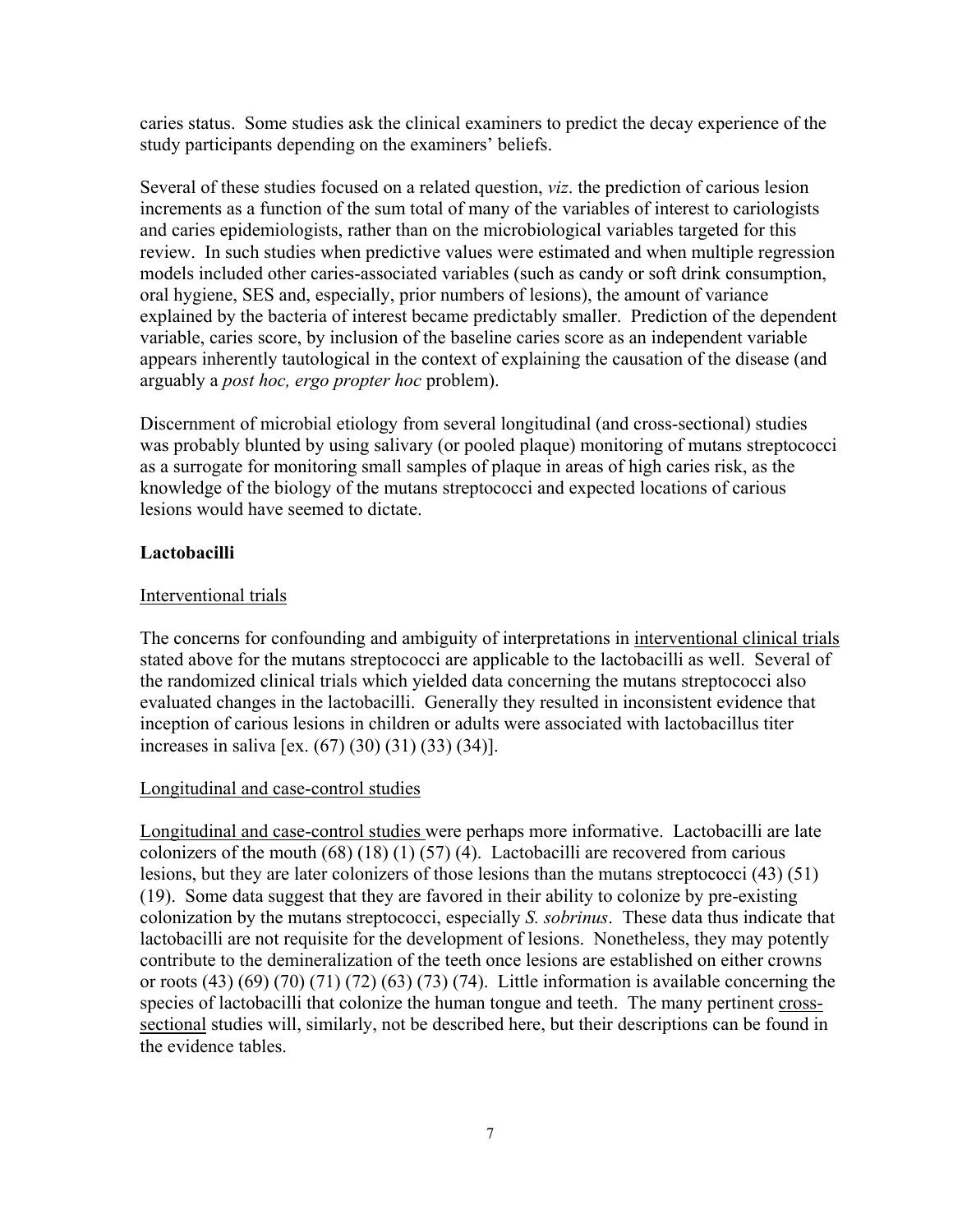#### Non-mutans streptococci

Essentially no data support a causative role of sanguinis streptococci or *S. salivarius* in human caries. In fact some data suggest an inverse relationship of the abundance of sanguinis streptococci and the mutans streptococci, and that the sanguinis streptococci are inversely related to lesion development [ex. (38) (40) (75) (76)].

# Enterococci

No human data support a significant role of enterococci in the development of human carious lesions or in their prevalence in the human mouth.

### Actinomycetes

Actinomycetes are prevalent in the human mouth and are frequently found in association with both carious and sound root surfaces, as well as sound crown surfaces. Evidence of their role in root surface carious lesion induction, from interventional, longitudinal, casecontrol and cross-sectional data, are variable and inconclusive. In fact, they sometimes suggest actinomycetes are more reflective of non-cariogenic than cariogenic status, by contrast with the mutans streptococci and the lactobacilli.

# **The source of infection by the cariogenic bacteria (Table 2)**

# **Question 2:**

# **Are persons who have undetectable levels of cariogenic flora more likely to acquire them from persons who have high levels of cariogenic flora than from persons who have low levels of cariogenic flora?** (The question is developed in PICO format.)

The search strategy developed to answer this question contained two primary concepts: 1) oral microorganisms and 2) disease transmission.

For the concept of oral microorganisms, five separate hedges of terms were created, one for each of the following groups of bacteria -- mutans streptococci, lactobacilli, sanguinis and other non-mutans streptococci, enterococci, and actinomycetes. A sixth, very broad hedge, was created to capture the concept of bacteria in general; the purpose of this was to retrieve pertinent articles indexed under the broad terms--bacteria, streptococcus, or enterococcus--but not under a specific microorganism.

The hedge for disease transmission took into account such variant concepts as infection; transmission; communicable diseases; mother(s), and persons likely to transmit infection. The search was limited to human subjects and English language articles only.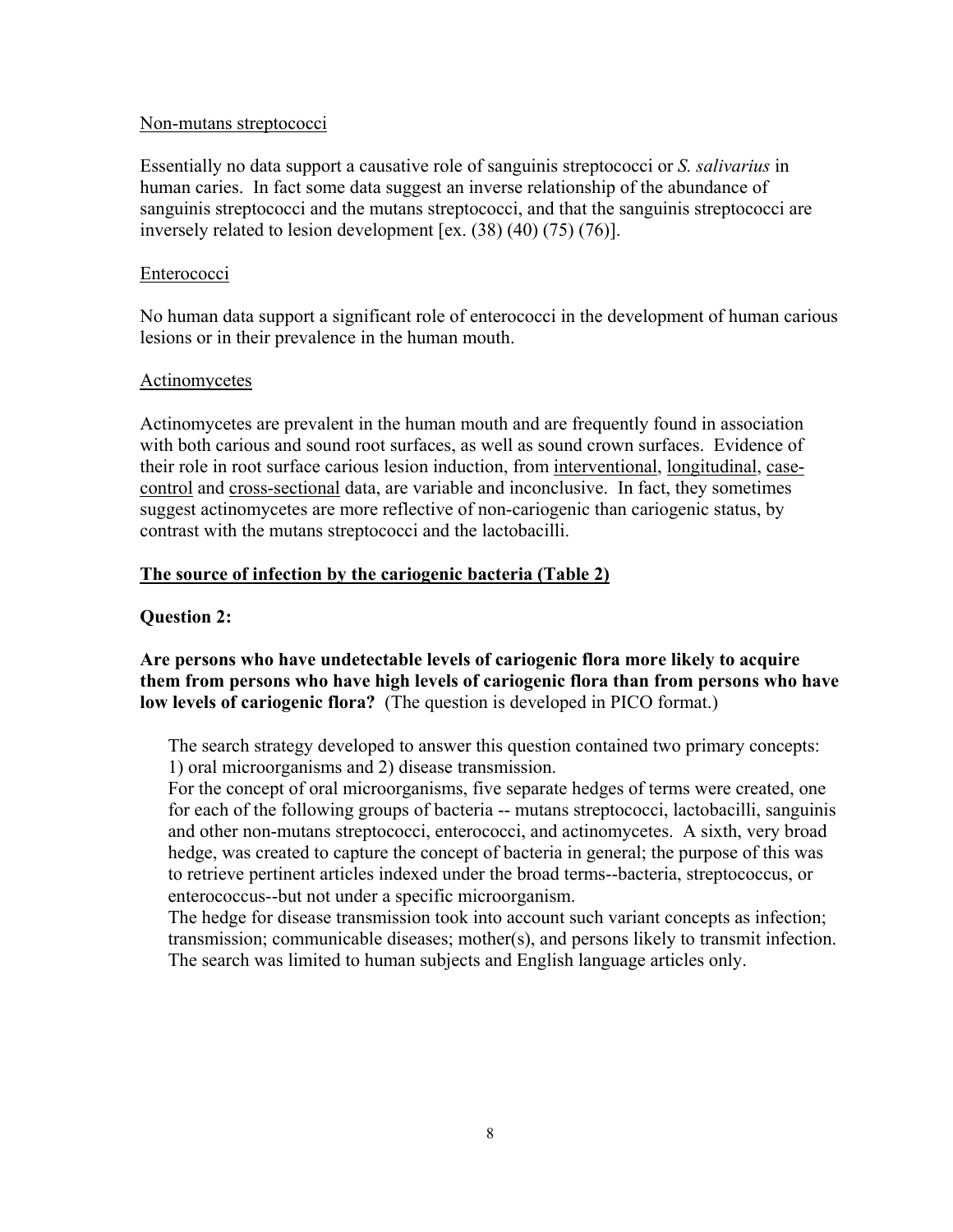| <b>Bacterial Group</b> | Total     | Total    | Molecular and        | Interventional | Longitudinal/ | Cross     |
|------------------------|-----------|----------|----------------------|----------------|---------------|-----------|
|                        | Retrieved | Selected | genetic tracing:     |                | Case-Control  | Sectional |
|                        |           |          | bacteriocin/mutacin/ |                |               |           |
|                        |           |          | phage                |                |               |           |
|                        |           |          | typing/endonuclease  |                |               |           |
|                        |           |          | mapping/ribotyping   |                |               |           |
| <b>Mutans</b>          | 122       | 40       |                      | 8              | 13            |           |
| streptococci           |           |          |                      |                |               |           |
| Sanguinis/other        | 772       |          | 0                    | $\Omega$       |               |           |
| streptococci           |           |          |                      |                |               |           |
| Enterococci            | 129       |          |                      |                |               |           |
| Lactobacilli           | 104       |          |                      | 4              | ◠             |           |
| Actinomycetes          | 114       |          |                      |                |               |           |

#### **Table 2. Summary of Search Retrieval on The Transmission of Bacterial Species Implicated in Dental Caries**

Just as modern molecular and genetic methods are now widely used in forensic science, they are now used to trace the spread of infection. They provide perhaps the strongest evidence of the source of transmission of infection in the case of dental caries. That evidence will be briefly abstracted here. Nonetheless, other evidence of the source of transmission of the bacteria etiologically involved in caries, from experimental and longitudinal studies, is consistent with the even more compelling genetic evidence. The convincing data on the source of infection by cariogenic bacteria almost entirely pertain to the mutans streptococci.

Study of the mutans streptococci isolated from children and their parents/siblings/caretakers by bacteriocin typing, phage typing, mutacin typing, endonuclease DNA mapping and ribotyping establish that these bacteria are transmitted to humans early in their lives, after the first teeth erupt, and that they originate mainly from their mothers, i.e. vertical, matrilineal transmission [(77) (78) (79) (80) (81) (82) (83) (84) (85)]. Only two reports suggest significant patrilineal transmission. While it is common for children to share more than one genotype or bacteriocin type of mutans streptococci with their mothers, failure to detect all of the types longitudinally among mother/child pairs suggests that some genotypes may be lost with time. New genotypes not detected in mothers have also been reported to colonize children during longitudinal studies, suggesting that additional and extra-familial transmission sometimes occurs, perhaps from other caretakers.

Longitudinal study of children led to the proposal of a "window of infectivity" by mutans streptococci (86), but that concept does not appear presently well-supported. Children become colonized both before and after that "window" period (87) (66) (88) (89)]. Also, as reported in essentially all of the studies of adults (cited above), virtually all dentate adults appear to some degree colonized by mutans streptococci. Hence, there are likely to be other events of transmission or, alternatively, the methods historically used to cultivate the mutans streptococci may be of insufficient sensitivity to detect transmission which had in fact occurred.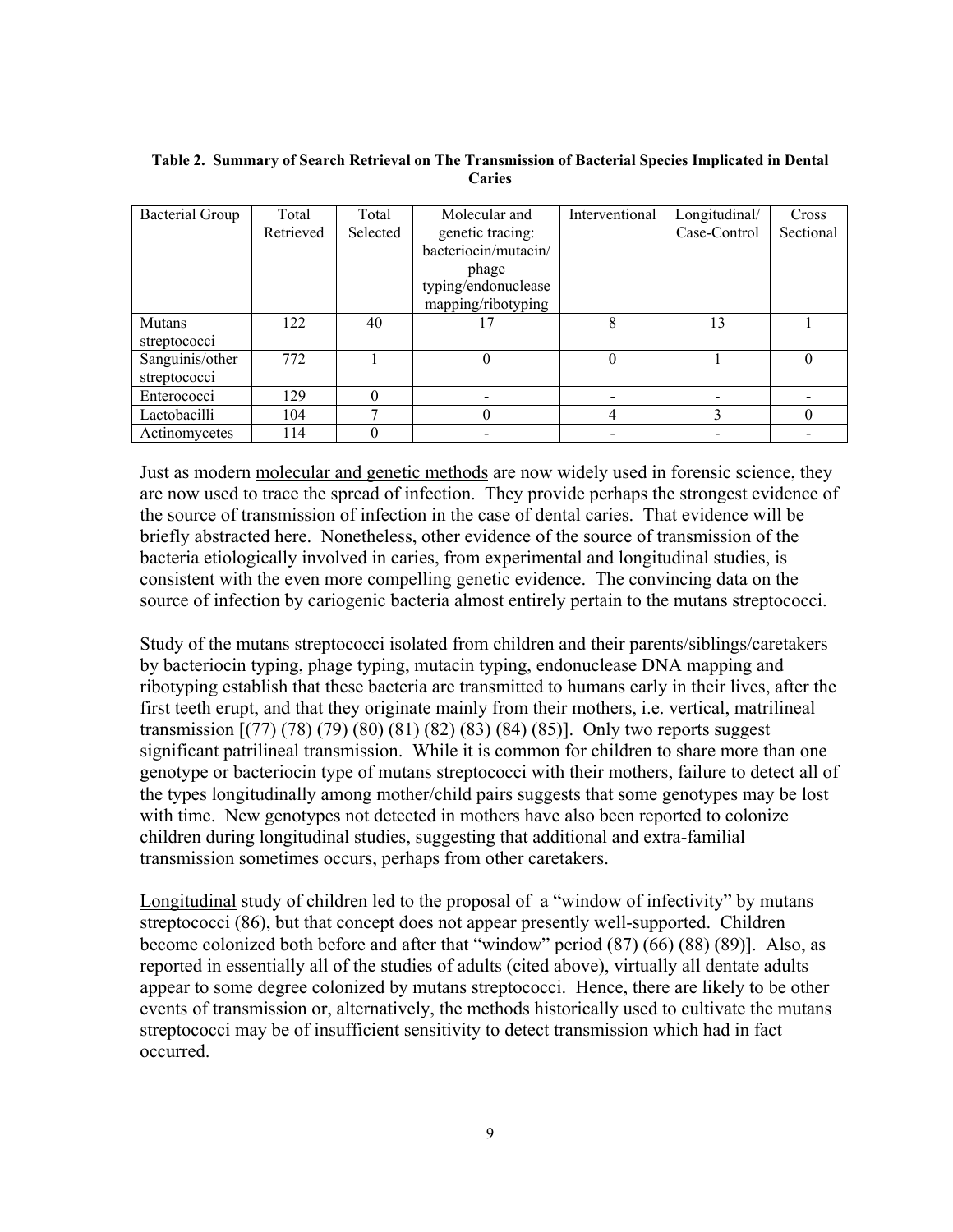Interventional studies of transmission are clearly inhibited by the ethical impossibility of exchanging children shortly after birth among mothers for foster-rearing. Nonetheless, controlled experiments aimed at reducing the salivary levels of mutans streptococci and, thus, altering the probability of transmission of mutans streptococci from mothers to their children strongly support the concept that mother is the usual source of transmission of these bacteria to her child (30) (90) (36).

There are few data on the source of transmission of lactobacilli to children. Despite the use of very specific selective media for the cultivation of oral lactobacilli, speciation of lactobacilli has been laborious and usually not done in a cariological context. As for the mutans streptococci, speciation studies would not seem useful for tracing the transmission of the oral lactobacilli; molecular/genetic marker tracing would seem more promising. Also, literature search does not reveal studies of the genetics of the lactobacilli in the mouth, vaginal, or GI tract of mothers and their children in the context of dental caries. While lactobacilli can be found in the mouths of infants, they appear to be transient and not a common feature of the oral cavity until after teeth erupt or after obturators are placed for cleft palate management.

There is little information on the source of colonization of the mouth by sanguinis group streptococci, enterococci, and actinomycetes. *S. salivarius* is long known to colonize the mouth usually within a day of birth, suggesting mother's oral or vaginal flora as the source.

### **Problems of methods and literature interpretation**

Many questions inevitably arise concerning the methods and data handling in this area. Of them, three perhaps warrant special note.

Benefits and shortcomings of salivary and plaque monitoring of the cariogenic flora. Several studies have demonstrated, on a population basis, that the level (titer) of mutans streptococci per ml saliva is a reflection of their levels on the teeth. Thus, saliva, rather than dental plaque (the location of colonization by mutans streptococci), has been used as a surrogate for plaque monitoring. Use of this strategy was attractive for the study of potentially uncooperative young children. It also required virtually no equipment or thought about where mutans streptococci colonize the teeth, compared with the careful taking of small, localized plaque samples. Such sampling was also attractive because of the assumption that saliva was the likely vehicle for transmission of mutans streptococci among humans, an assumption shown subsequently to have strong support. To a probably significant extent, the use of salivary monitoring systems was also driven by the availability of commercial kits designed for salivary mutans monitoring. The method assumes that all tooth sites are equally colonized and available for sampling.

Mutans streptococcal levels in mastication-stimulated saliva reflect something akin to a pooled, averaged plaque, sampled from those tooth surfaces from which plaque is most likely to be dislodged. Collection of stimulated saliva is commonly effected by chewing a piece of paraffin, thereby partially disrupting the plaque, on the exposed-to-the-paraffin tooth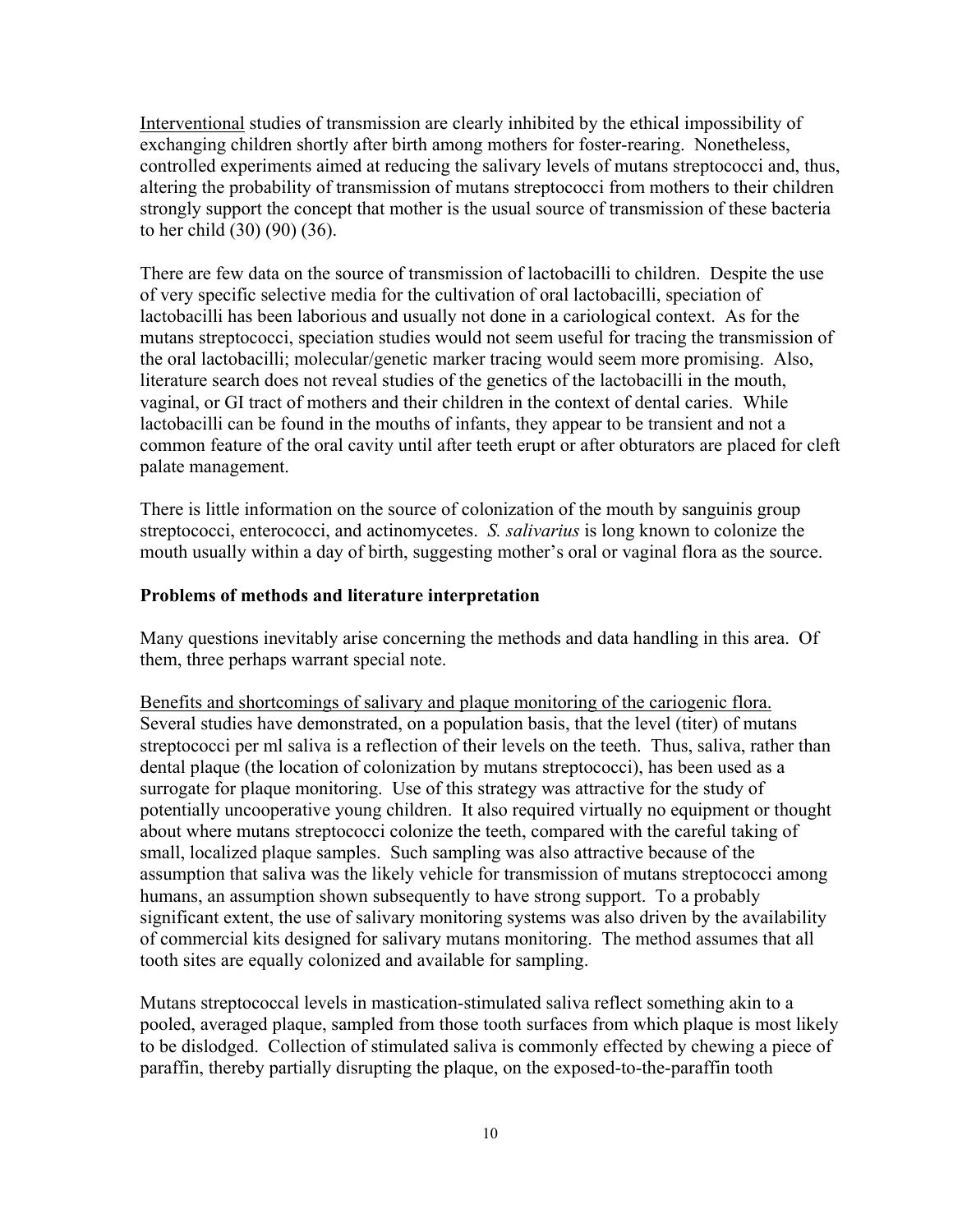surfaces. Such saliva samples can be expected to bias data against the sampling of plaque located in the fissures of the teeth, below the approximating contact areas, below the maximal curvature of buccal and lingual surfaces of teeth, and on the root surfaces, *viz*. all of the surfaces of the teeth most likely to decay and those most heavily colonized by mutans streptococci. They would bias for the disproportionate sampling of plaque located on cusp inclines and about one half to two thirds of the buccal and lingual surfaces of the teeth (*viz*. the least likely surfaces of the teeth to decay), as can readily be observed by viewing the impressions of the teeth made in chewed softened paraffin or chewing gum. Hence, the sampling method fosters underestimation of the mutans streptococcal colonization levels on the teeth and assumes that the teeth are uniformly blanketed with them. [As expected, if prostheses that have not been disinfected are left in the mouth during chewing of paraffin, saliva levels of prosthesis-dislodged plaque organisms are increased (see evidence table)]. The method also either assumes that patients would not brush their teeth before saliva sampling or that brushing and, thus, plaque amount reduction before sampling, would have no effect on the numbers of plaque bacteria available for dislodgment into saliva. It furthermore assumes that there would be no effect of eating and brushing before sampling, despite data (91) to the contrary. Most clinical studies have not standardized saliva collection conditions, likely increasing variance of data.

It is, nonetheless, clear that for naïve subjects, especially young ones with all of their teeth, there is a strong correlation between mutans streptococcal numbers/ml saliva and the percentage of mutans streptococci in pooled (accessible) dental plaque. Saliva sampling has served well in this context. Such correlations have notably been demonstrated with large numbers of study participants, i.e. with populations. Salivary sampling is especially convenient for field studies. It is less established, however, as evidence of individual patient status, risk, results of treatment, or prognosis for individual management.

Salivary sampling has been done by several methods: the collection of pooled saliva from the floor of the mouth with a cotton swab, with care not to mechanically disrupt the plaque; the pressing of a stick or tongue blade, often called a "spatula", against the dorsum of the tongue, to obtain a saliva sample (there is no evidence that mutans streptococci have a differential affinity for the tongue epithelium); the drooling of collected saliva, without stimulation, into a collection vessel. All of these are usually referred to as "unstimulated" saliva samples. For stimulated salivary samples, subjects are commonly supplied a masticatory stimulus, usually a standardized piece of paraffin wax that at mouth temperature is easily chewed and serves to dislodge some of the plaque from the accessible areas of the teeth. Saliva is then usually spat into a collection vessel.

Salivary samples are, by various techniques, cultivated on so-called selective (actually, differential) media for growth of mutans streptococci (or lactobacilli). Some kits have been marketed to facilitate this. Alternatively, samples may be added to viability preserving media (most commonly VMGII or RTF) or simply chilled or frozen for transport to a laboratory where they are disaggregated and diluted to avoid confluent colony growth on differential media. After incubation, some workers view these agar surfaces with the naked eye, using manufacturer-supplied reference standards, with the assumption that all of the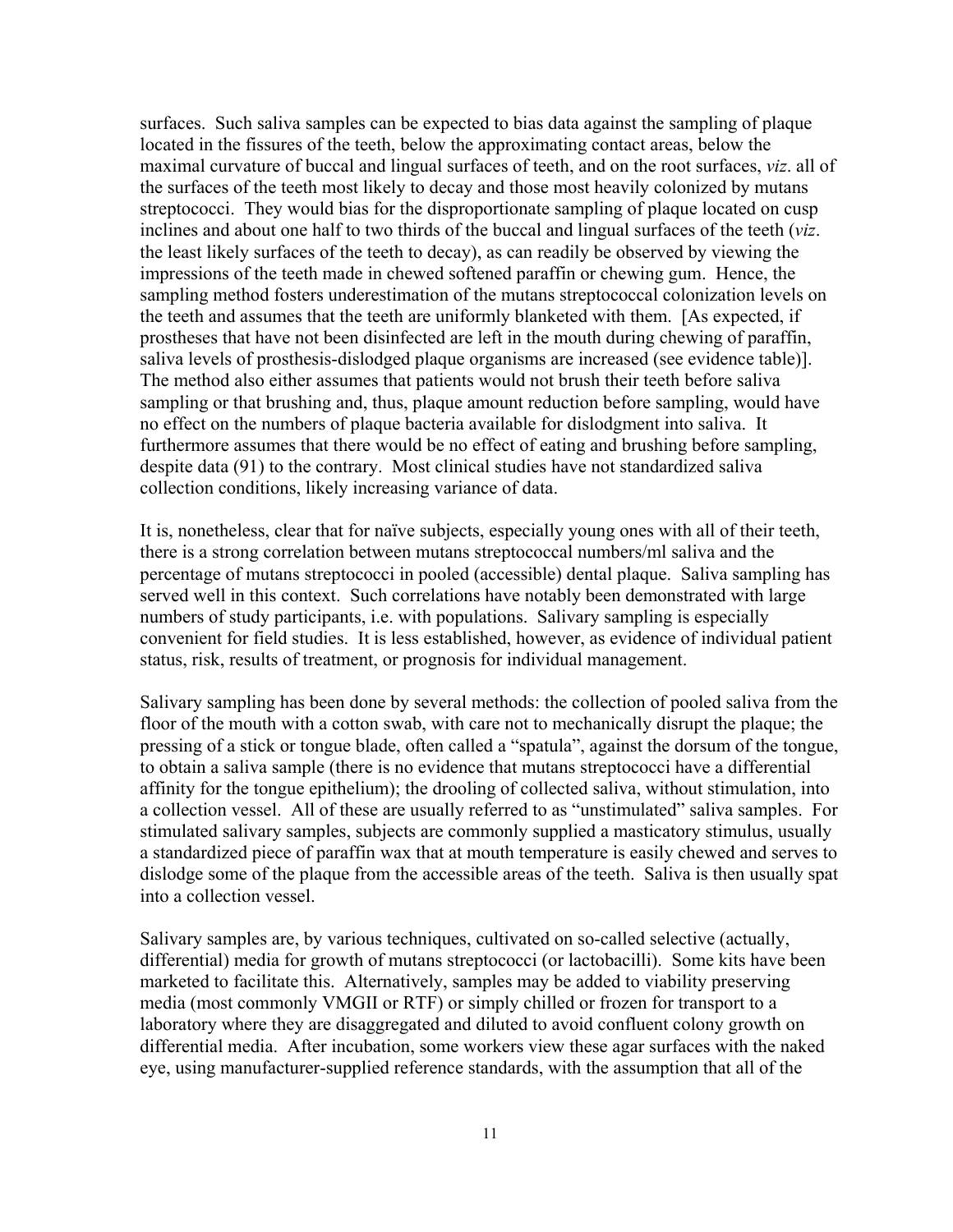mutans streptococci (or lactobacilli) in the sample, and only they, grow into visible colonies. Other studies more carefully confirm that only mutans streptococci (or lactobacilli) are being enumerated, but most of these do not exclude false negatives. That false negatives occur commonly using the most popular of these culture media, and perhaps to various degrees with all analogous culture media, is abundantly documented (not reviewed in this paper). Results are reported in colony forming unit count/ml of saliva. For example,  $1 \times 10^6$  cfu/ml, is generally accepted as a high count for mutans streptococci. It should be recognized that if non-selective media were used, total recoveries would be between  $10^8$  and  $10^9$  cfu/ml. Thus, at most, mutans streptococci constitute less than 1% of the bacteria in saliva.

Plaque samples, by contrast, are collected either by scraping the surfaces of the dentition to harvest all accessible plaque, thus pooling it and doubtless underestimating the levels of colonization of the highly localized mutans streptococci (92) (93) (3) (94), or by taking tiny amounts of plaque at selected areas of the teeth. Samples are plated usually on the same differential media as used for salivary sampling, but are also plated on a non-selective medium such as trypticase soy blood agar. Data by these methods are reported usually as the % of total recoverable colony forming units which are mutans streptococci (or lactobacilli). Such data are expected to be relatively unaffected by time-of-day, tooth brushing, and eating artifacts; there is no evidence that any of these conditions differentially dislodge or fail to dislodge bacterial components of the dental plaque. Plaque sampling by comparison with salivary sampling requires good lighting and trained personnel to take samples, cultivate them, and microscopically view plates for identification of characteristic colonial morphologies, and at least semi-quantitate them. By such methods, it is not unusual to recover more than 50% of the total flora over white spot lesions as mutans streptococci.

Lactobacillus monitoring using saliva has less uncertainty of interpretation than saliva monitoring for mutans streptococci, probably because lactobacilli are mucosal colonizers, not tooth colonizers (evidence table). Mucosal cells slough into the saliva, carrying their adherent bacterial burden of lactobacilli (especially from the tongue). When lactobacilli are recovered from the surfaces of teeth by plaque sampling, lactobacillus colonies may substantially reflect salivary contamination of that tooth surface. Lactobacilli do not colonize the mouth with stability until the caries process is underway (evidence tables) and acidogenic conditions associated with the consumption of abundant carbohydrate are established. Nonetheless, these bacteria may contribute significantly to lesion formation, especially in the context of their advancement.

The medium most used for the selective enumeration of lactobacilli does not provide speciation, and we know of no data on the possible loss of oral lactobacilli on it, thus leaving open the possibility of significant false negative recoveries, both qualitatively with regard to specific lactobacilli and quantitatively. Thus, a considerable information gap may exist re the significance of lactobacilli in caries.

The role of sugar(s) in decay as it relates to the presumptive cariogenic flora. Time did not allow the systematic review of the role of various sugars and sugar substitutes in the context of the status of infection or colonization by the mutans streptococci and the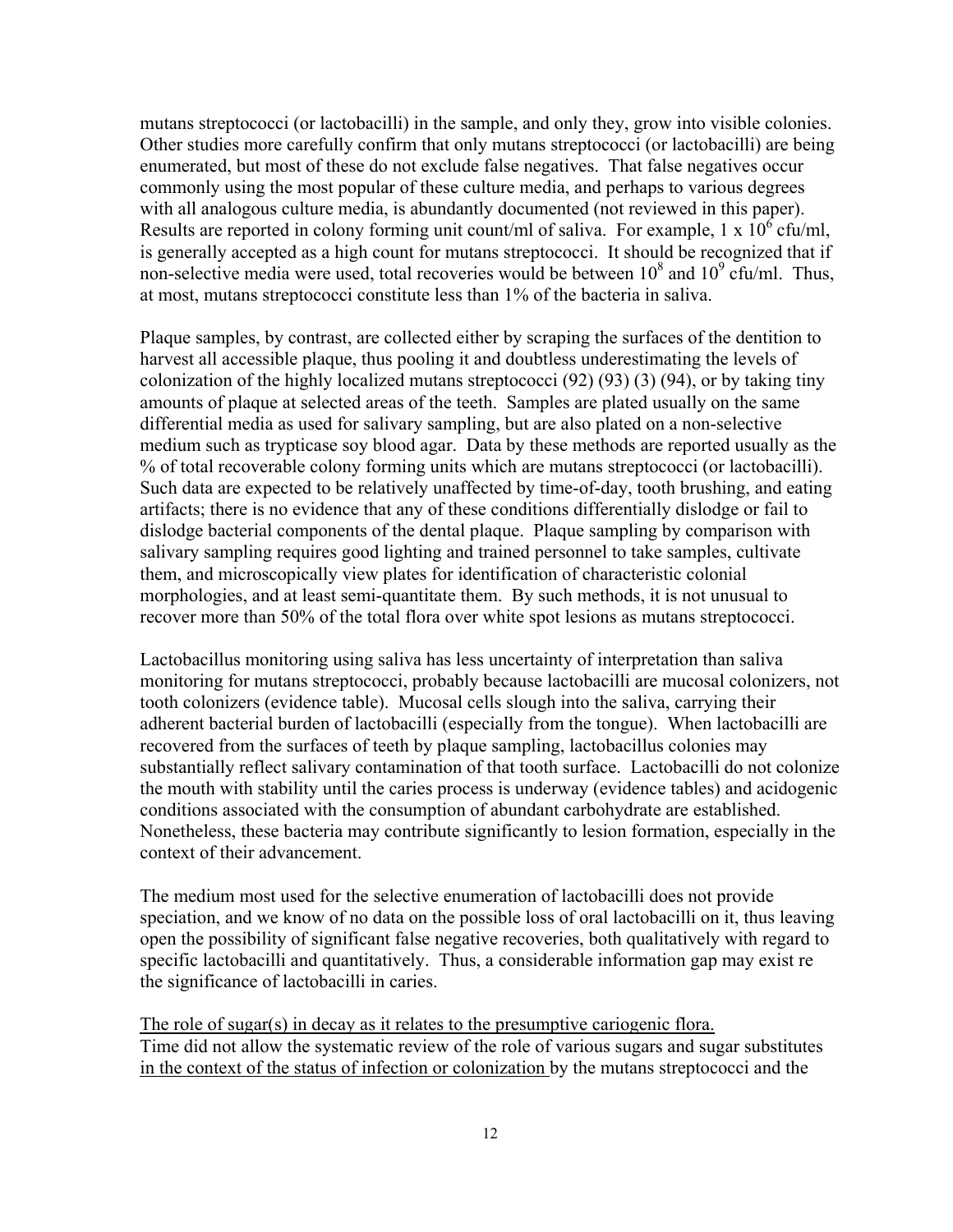lactobacilli. The evidence tables for Question 1, however, abound with data to indicate that for caries-active patients, sugar consumption, especially that of sucrose, may be very potently cariogenic and is associated with the ecological emergence of the mutans streptococci and of the lactobacilli, as was indicated by the old literature (reviewed by others). Surely, detection of sucrose's or other fermentable carbohydrate's effects on lesion formation may be dampened in the setting of abundant exposure to fluorides, and the effect may consequently be of less moment for some citizens of Western societies. Much of the US and most of the world, however, do not have abundant exposure to fluorides. Some of those populations, especially in the economically emerging nations, are increasingly exposed to sucrose (not reviewed here). Cross-sectional analysis of impact on caries of various sugars is likely to be less sharp in detecting their significance than randomized experimental studies that manipulate sugar use. (Indeed, the most powerful interventional strategies described in the present review of the role of bacteria in caries involve sucrose restriction or substitution.) Similarly, analysis of sugar(s) use without regard to the pattern, frequency, duration and quantity of exposure, or estimation of the time of exposure of the high risk areas of the teeth to specific fermentable carbohydrate foods may mitigate detection of powerful effects on the cariogenic flora and on the development of lesions. Two human genetic diseases that mandate that patients consume essentially no sucrose, hereditary fructose intolerance and intestinal sucrase deficiency, make clear its great impact on both colonization of the dentition by cariogenic bacteria and development of lesions (95) (96).

### Modeling strategies to predict lesion score increments, as distinct from estimation of the impact of specific bacterial types in caries.

A number of studies understandably have sought to characterize caries risk by evaluation of independent variables such as implicated bacteria, socioeconomic status, sugar intake, specific food intakes, oral hygiene, fluoride exposure, etc. and existence of carious lesions, whether cavitated or initial (white spot). Not surprisingly, the inclusion of the existence of the disease's result (carious lesions) as an independent variable in the multifactorial or predictive analysis of the dependent variable, carious lesion score increment, has resulted in the conclusion that the biggest predictor of lesions was preexisting caries lesions. Generally, the more variables considered in regression equations, the smaller the impact of any one of them. It would not seem that such an analysis is substantially different from using the presence of gangrenous toes in diabetic patients as a predictor of occurrence of more gangrenous toes. Use of carious lesions to predict that the patient will get carious lesions appears tautological, true on its face.

Perhaps more appropriate issues would be either 1) the prediction of who among populations of children (or adults) may develop carious lesions when they are essentially free of them, so that disease preventive strategies may target those individuals and/or 2) the prediction of management outcomes for people with existing lesions from the evaluation of microbiological, dietary, fluoride, and/or salivary conditions. It is arguably dangerous and wasteful to presume that real individual dental patients with carious lesions are at high risk for more, when clinicians know that many carious lesions may have been formed years previously and may not have advanced. For the clinician or dental educator to think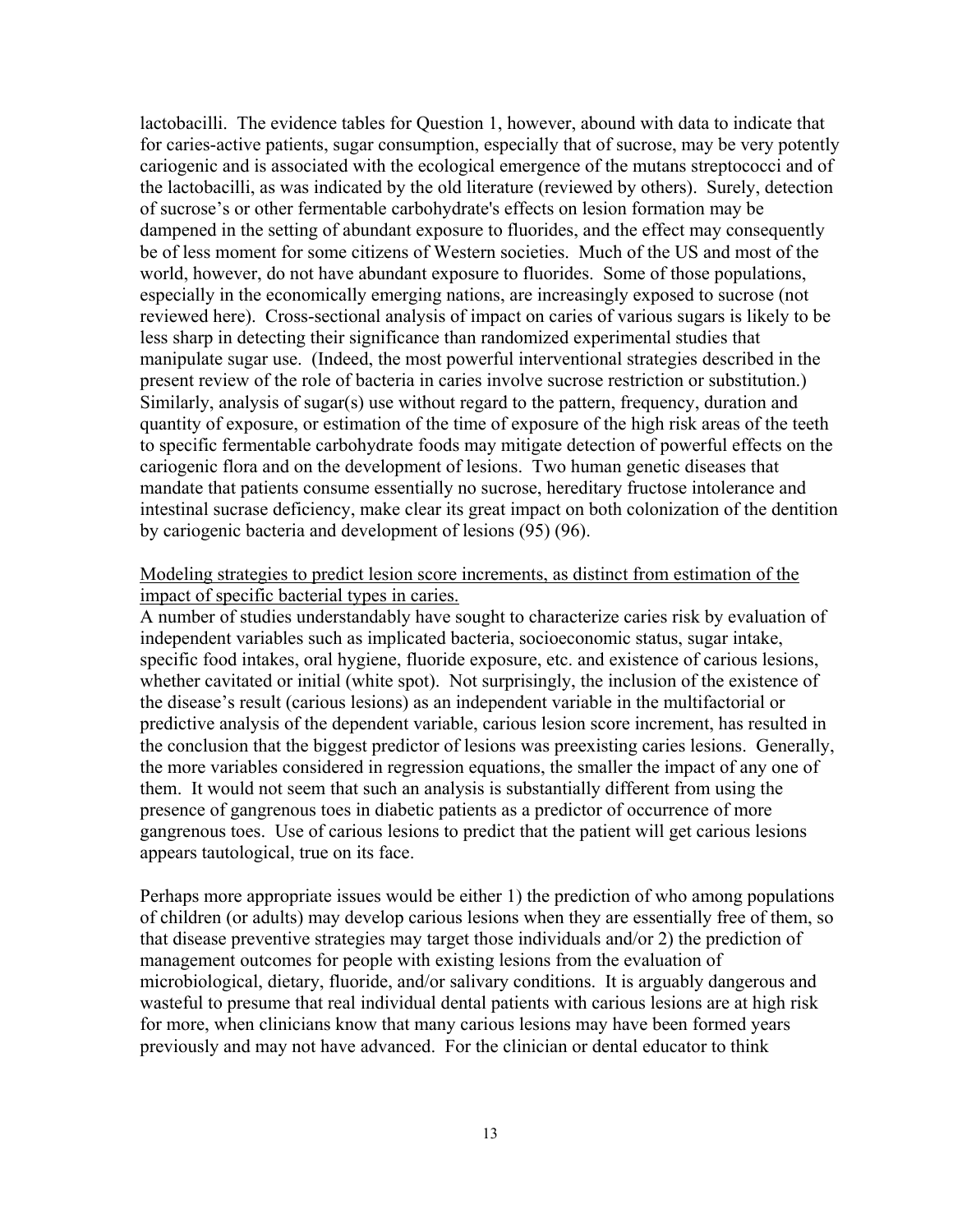otherwise is to commit all patients with a history of decay (dmfs or DMFS) to endless restorative therapies, to exalt restorative procedures over preventive ones.

#### **Conclusions of Review**

Evidence from the current review strongly supports a central role of the mutans group of streptococci in the initiation of caries on the smooth surfaces and fissures of the crowns of the teeth of adults and children, and suggest a potent etiologic role of them in the induction of root surface caries also. Lactobacilli are also implicated as important contributory bacteria in tooth decay, but their role in induction of lesions is not well supported. Evidence that other streptococci, enterococci, or actinomycetes are prominent etiological agents of dental caries in humans is equivocal at best. The mutans streptococci are spread vertically in the population, mostly but not exclusively, from mothers to their children. These findings suggest strategies for improvement of the dental health of both children and adults in the US and in other countries.

#### **Future Directions for Microbiological Clinical Caries Research**

It would seem overdue that facile methods for the molecular detection of colonization of tooth sites by mutans streptococci be established and validated. These methods should be used to indicate individual patient and individual tooth site risk for lesions and, ideally, should be executable in the dental office. They must be reimbursed by third-parties. They should save enormous amounts presently expended for repeated restorative care.

Such development would also make more feasible the study of outcomes of individual patient management, the compliance of patients with dietary advice, the assessment of effects of antimicrobial treatments, the establishment of prognosis for further decay, and the estimation of the probability of failure of restorative treatment. Such development and issue focus would move the practice of restorative dentistry out of a fundamentally reparative mode into a diagnosis-based, infection control-oriented, tooth surface-protective, and selectively-restorative mode.

There is need for the development of more potent topical antimicrobial agents that target the suppression of the mutans streptococci by topical treatment of the teeth. Although chlorhexidine was once seen as a promising agent of this sort, and it has shown considerable efficacy, its effects have been less than ideal and its potency at presently allowed concentrations is marginal. There is considerable literature (not reviewed here) to suggest other agents and avenues for such antibacterial therapies.

The reported effects of xylitol confections in the reduction of decay increments are notable. Public health promotion of strategies to reduce the probability or level of colonization of mothers and, perhaps, other caregivers, by mutans streptococci, whether based on use of xylitol, restriction of certain sugars, excavation and filling of carious lesions, antiseptic treatment, and/or other strategies are of great interest. The literature indicates that these strategies can effect delay of cariogenic microbial infection of children and consequent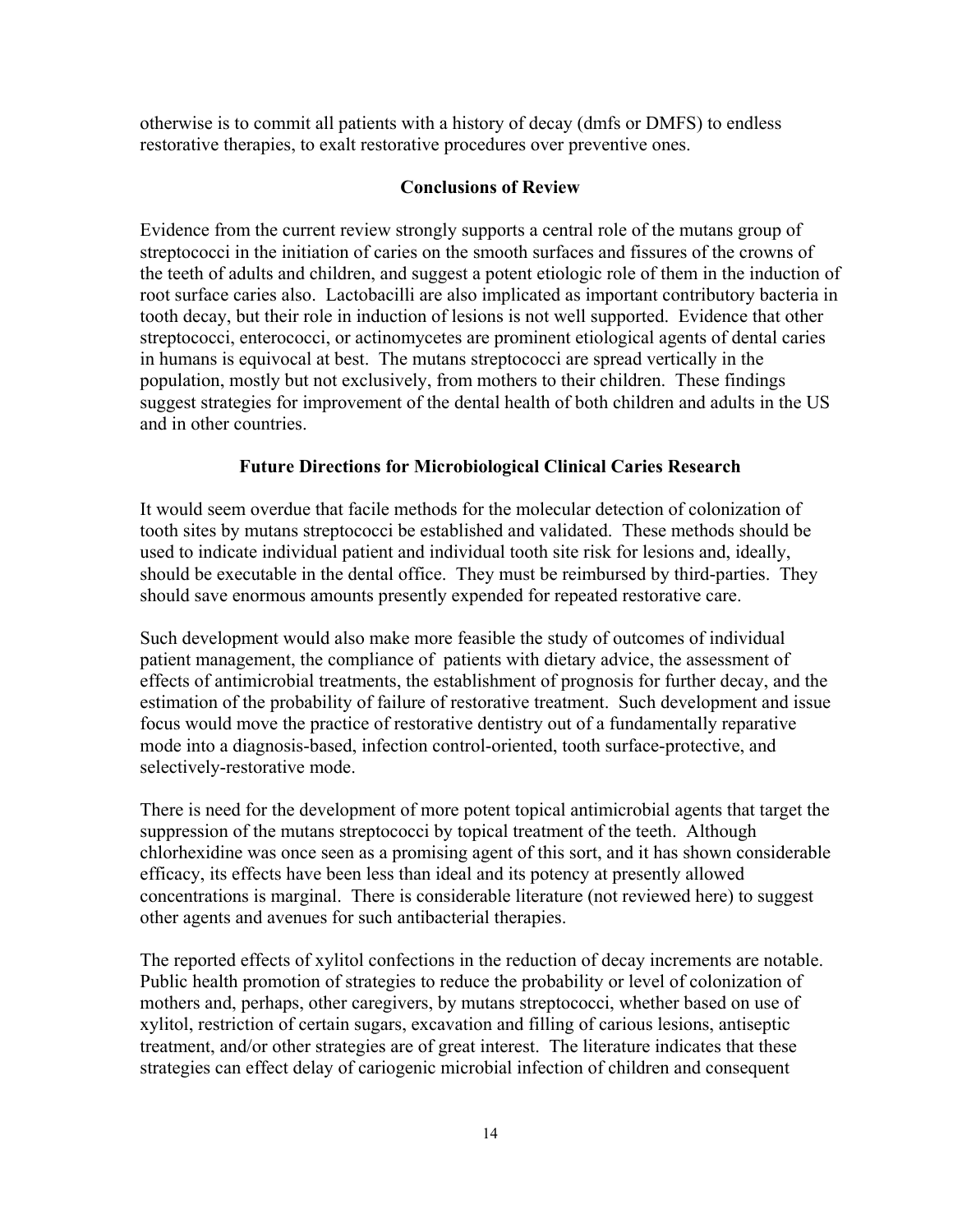mitigation of their caries experience. It would seem appropriate for practitioners to use such strategies to protect the dental health of children now, and for health research funding agencies/industry to conduct large scale clinical trials to assess population dental health improvement of children by treatment of their mothers and caretakers. Other caretakers should include grandmothers and daycare personnel who increasingly participate in the rearing of children in this time of growing parental obligations to the workplace.

Special attention should be given to secondary decay occurring at the junction of restorative material and the enamel cavosurface. Abundant data (reviewed by others) indicate that a very large part of practitioner time and patient money is spent re-filling previously filled teeth. Although there is a literature on the bacterial correlates of secondary decay, it is limited. The issue warrants substantial funding for longitudinal and interventional clinical trials.

With the aging of Western societies and the increasing use of medications which compromise salivary function (reviewed by others) tooth decay should be increasingly seen as not a pediatric/adolescent disease but also as a disease of adults and the elderly, as demonstrated by national survey data. Special interventional strategies accordingly need to be developed to care for the aging.

Lastly, it is paramount that the term "dental caries" not be equated with "cavities" by dentists and dental educators. The lesion is not the disease, but the effect of the disease. The disease does not occur without infection by cariogenic bacteria. To prevent, detect, and manage caries throughout life one must not be restrictively focused on the end result of the disease, cavities.

#### **Note:**

References (97) to (313) are to papers which were also considered in this review, but for which space did not allow discussion or individual citation in the text. They, as papers (1) to (96), are presented in the Evidence Tables accompanying this paper.

# **References**

- 1. Carlsson, J., Grahnen, H., and Jonsson, G. Lactobacilli and streptococci in the mouth of children. Caries Res 1975; 9(5):333-9.
- 2. Catalanotto, F. A., Shklair, I. L., and Keene, H. J. Prevalence and localization of Streptococcus mutans in infants and children. J Am Dent Assoc 1975; 91(3):606-9.
- 3. Duchin, S., and van Houte, J. Relationship of Streptococcus mutans and lactobacilli to incipient smooth surface dental caries in man. Arch Oral Biol 1978; 23(9):779-86.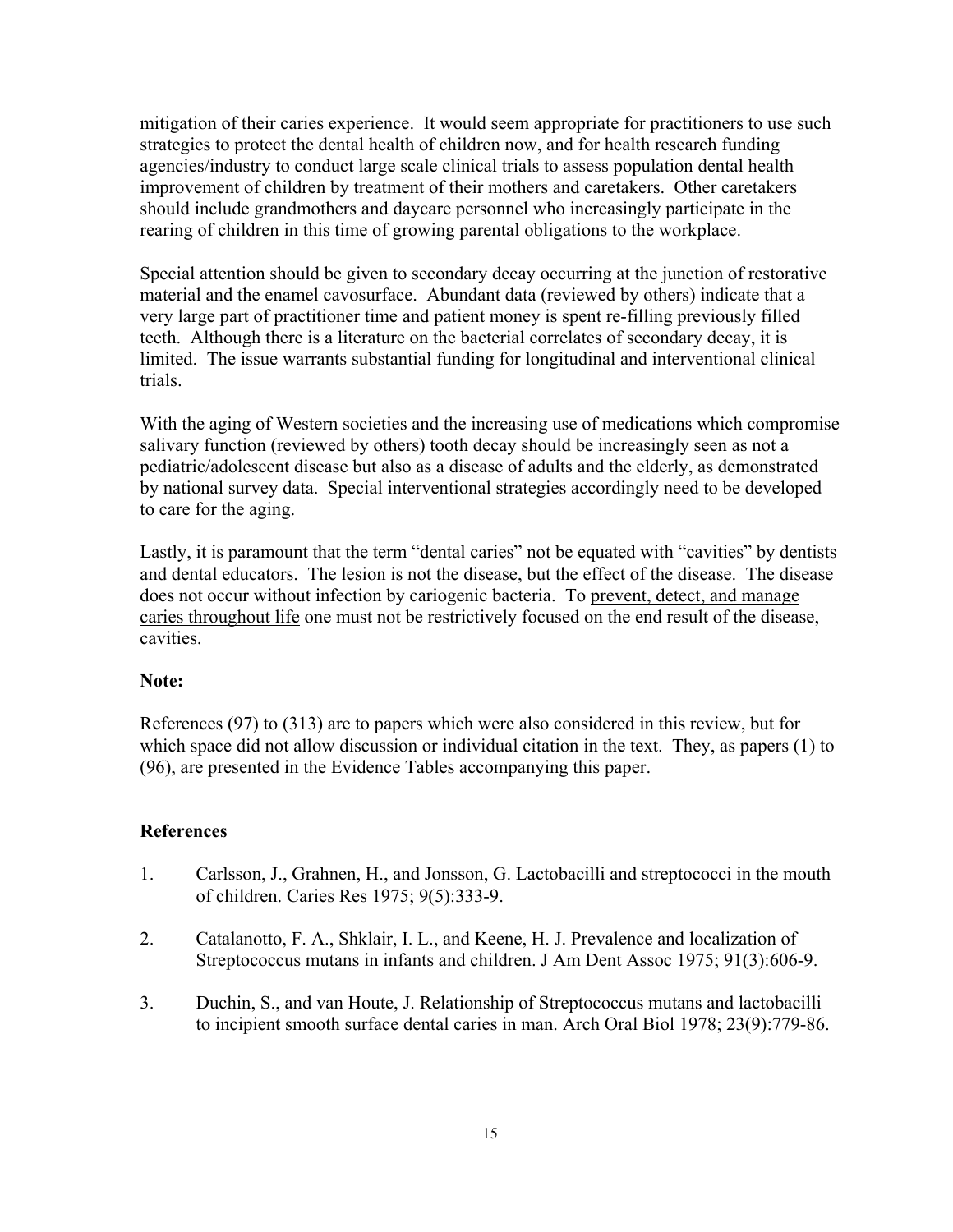- 4. Babaahmady, K. G., Challacombe, S. J., Marsh, P. D., and Newman, H. N. Ecological study of Streptococcus mutans, Streptococcus sobrinus and Lactobacillus spp. at subsites from approximal dental plaque from children. Caries Res 1998; 32(1):51-8.
- 5. Folke, L. E., Gawronski, T. H., Staat, R. H., and Harris, R. S. Effect of dietary sucrose on quantity and quality of plaque. Scand J Dent Res 1972; 80(6):529-33.
- 6. Staat, R. H., Gawronski, T. H., Cressey, D. E., Harris, R. S., and Folke, L. E. Effects of dietary sucrose levels on the quantity and microbial composition of human dental plaque. J Dent Res 1975; 54(4):872-80.
- 7. Freedman, M. L., and Tanzer, J. M. Dissociation of plaque formation from glucaninduced agglutination in mutants of Streptococcus mutans. Infect Immun 1974; 10(1):189-96.
- 8. Tanzer, J. M., Freedman, M. L., Fitzgerald, R. J., and Larson, R. H. Diminished virulence of glucan synthesis-defective mutants of Streptococcus mutans. Infect Immun 1974; 10(1):197-203.
- 9. Edwardsson, S. Characteristics of caries-inducing human streptococci resembling Streptococcus mutans. Arch Oral Biol 1968; 13(6):637-46.
- 10. Tanzer, J. M. On changing the cariogenic chemistry of coronal plaque. J Dent Res 1989; 68(Spec Iss):1576-87.
- 11. Clark, K. On the bacterial factor in the aetiology of dental caries. Br J Exp Pathol 1924; 5(141-7.
- 12. Littleton, N. W., Kakehashi, S., and Fitzgerald, R. J. Recovery of specific "cariesinducing" streptococci from carious lesions in the teeth of children. Arch Oral Biol 1970; 15(5):461-3.
- 13. Keene, H. J., and Shklair, I. L. Relationship of Streptococcus mutans carrier status to the development of carious lesions in initially cariesfree recruits. J Dent Res 1974; 53(5):1295.
- 14. Keyes, P. H. The infectious and transmissible nature of dental caries. Findings and implications. Arch Oral Biol 1960; 1(304-20.
- 15. Fitzgerald, R. J., and Fitzgerald, D. B.The microbiologic status of test animals in relation to caries research. In: Tanzer, J. M., editor, Animal models in cariology : proceedings of a Symposium and Workshop on Animal Models in Cariology, April 21-23, 1980. Washington, D.C.: Information Retrieval Inc.; 1981; p. 89-95.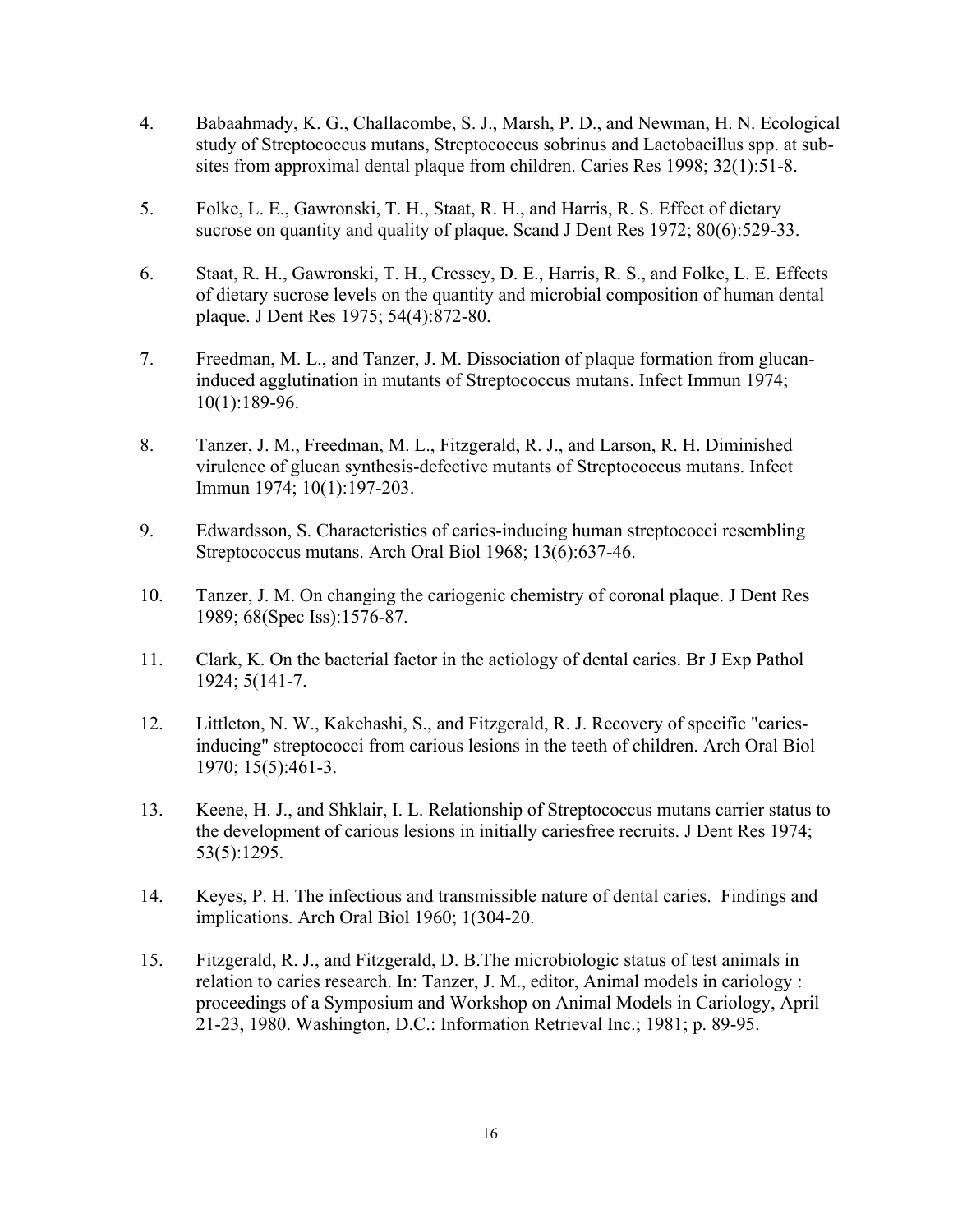- 16. Tanzer, J. M., Freedman, M. L., and Fitzgerald, R. J.Virulence of mutants defective in glucosyl transferase, dextran-mediated aggression, or dextranase activity. In: Mergenhagen, S. E., and Rosan, B., editors, Molecular basis of oral microbial adhesion : proceedings of a workshop held in Philadelphia, Pennsylvania. Washington, D.C.: American Society for Microbiology; 1985; p. 204-11.
- 17. Kuramitsu, H. K. Virulence factors of mutans streptococci: role of molecular genetics. Crit Rev Oral Biol Med 1993; 4(2):159-76.
- 18. Van Houte, J., Gibbons, R. J., and Pulkkinen, A. J. Ecology of human oral lactobacilli. Infect Immun 1972; 6(5):723-9.
- 19. Holbrook, W. P., de Soet, J. J., and de Graaff, J. Prediction of dental caries in preschool children. Caries Res 1993; 27(5):424-30.
- 20. Wood, W. A.Fermentation of carbohydrates and related compounds. In: Gunsalus, I. C., and Stanier, R. Y., editors, The Bacteria : a treatise on structure and function. Vol. 2. New York: Academic Press; 1961; p. 59-149.
- 21. Loesche, W. J., and Syed, S. A. The predominant cultivable flora of carious plaque and carious dentine. Caries Res 1973; 7(3):201-16.
- 22. Fitzgerald, R. J., Adams, B. O., Fitzgerald, D. B., and Knox, K. W. Cariogenicity of human plaque lactobacilli in gnotobiotic rats. J Dent Res 1981; 60(5):919-26.
- 23. Guggenheim, B. Streptococci of dental plaques. Caries Res 1968; 2(2):147-63.
- 24. Nyvad, B., and Kilian, M. Comparison of the initial streptococcal microflora on dental enamel in caries-active and in caries-inactive individuals. Caries Res 1990; 24(4):267-72.
- 25. Orland, F. J., Blayney, J. R., Harrison, R. W., Ervin, R. F., Reyniers, J. A., Trexler, P. C., Gordon, H. A., and Wagner, M. Experimental caries in germfree rats inoculated with enterococci. J Am Dent Assoc 1955; 50(259-272.
- 26. Jordan, H. V., Keyes, P. H., and Bellack, S. Periodontal lesions in hamsters and gnotobiotic rats infected with actinomyces of human origin. J Periodontal Res 1972; 7(1):21-8.
- 27. Gunay, H., Dmoch-Bockhorn, K., Gunay, Y., and Geurtsen, W. Effect on caries experience of a long-term preventive program for mothers and children starting during pregnancy. Clin Oral Investig 1998; 2(3):137-42.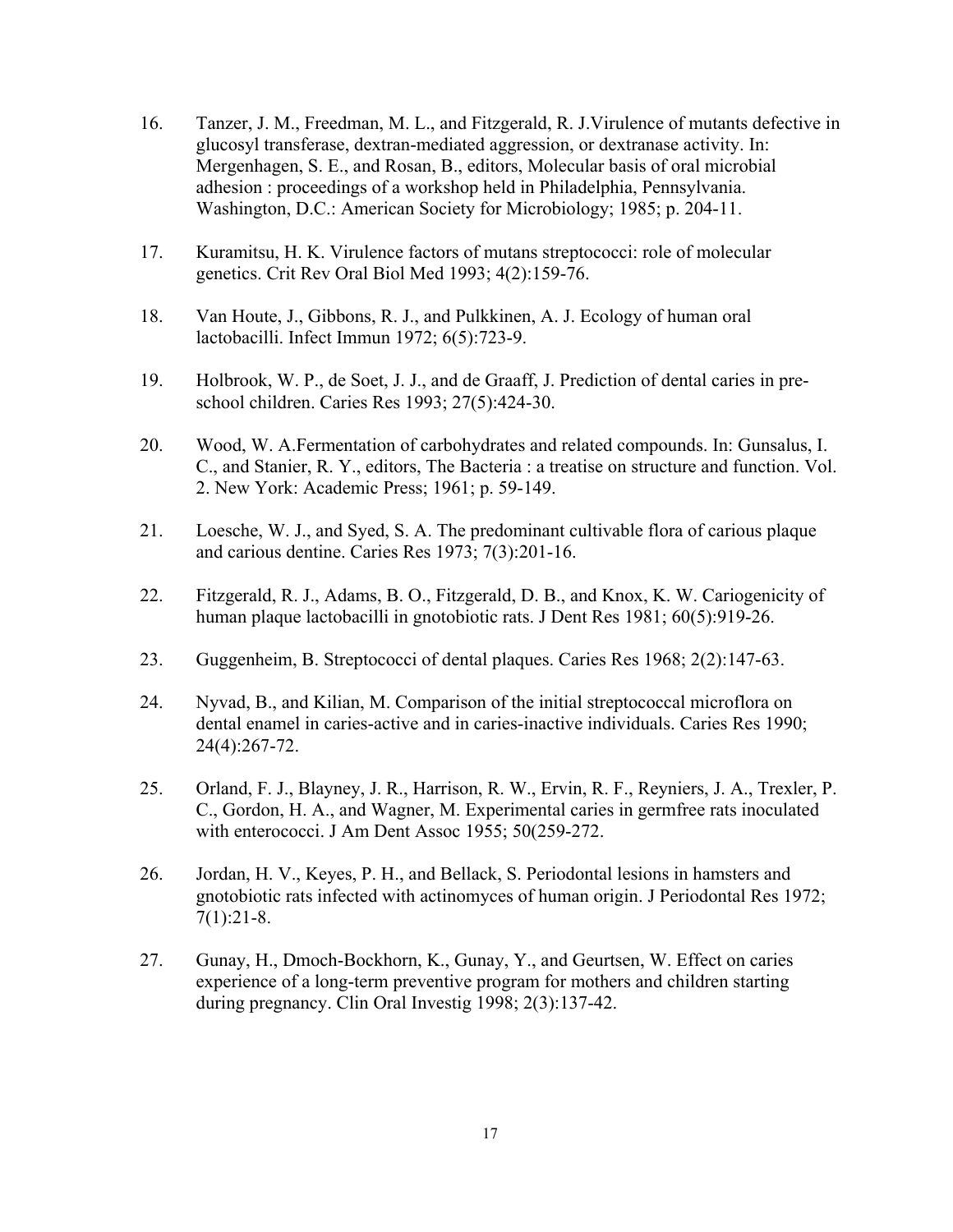- 28. Zickert, I., Emilson, C. G., and Krasse, B. Correlation of level and duration of Streptococcus mutans infection with incidence of dental caries. Infect Immun 1983; 39(2):982-5.
- 29. Kohler, B., Andreen, I., and Jonsson, B. The effect of caries-preventive measures in mothers on dental caries and the oral presence of the bacteria Streptococcus mutans and lactobacilli in their children. Arch Oral Biol 1984; 29(11):879-83.
- 30. Kohler, B., and Andreen, I. Influence of caries-preventive measures in mothers on cariogenic bacteria and caries experience in their children. Arch Oral Biol 1994; 39(10):907-11.
- 31. Rask, P. I., Emilson, C. G., Krasse, B., and Sundberg, H. Effect of preventive measures in 50-60-year-olds with a high risk of dental caries. Scand J Dent Res 1988; 96(6):500-4.
- 32. Gisselsson, H., Birkhed, D., and Bjorn, A. L. Effect of professional flossing with chlorhexidine gel on approximal caries in 12- to 15-year-old schoolchildren. Caries Res 1988; 22(3):187-92.
- 33. Carlsson, P., Struzycka, I., Wierzbicka, M., Iwanicka-Frankowska, E., and Bratthall, D. Effect of a preventive program on dental caries and mutans streptococci in Polish schoolchildren. Community Dent Oral Epidemiol 1988; 16(5):253-7.
- 34. Lindquist, B., Edward, S., Torell, P., and Krasse, B. Effect of different carriers preventive measures in children highly infected with mutans streptococci. Scand J Dent Res 1989; 97(4):330-7.
- 35. Isokangas, P., Tenovuo, J., Soderling, E., Mannisto, H., and Makinen, K. K. Dental caries and mutans streptococci in the proximal areas of molars affected by the habitual use of xylitol chewing gum. Caries Res 1991; 25(6):444-8.
- 36. Soderling, E., Isokangas, P., Pienihakkinen, K., and Tenovuo, J. Influence of maternal xylitol consumption on acquisition of mutans streptococci by infants. J Dent Res 2000; 79(3):882-7.
- 37. Isokangas, P., Soderling, E., Pienihakkinen, K., and Alanen, P. Occurrence of dental decay in children after maternal consumption of xylitol chewing gum, a follow-up from 0 to 5 years of age. J Dent Res 2000; 79(11):1885-9.
- 38. De Stoppelaar, J. D., Van Houte, J., and Backer Dirks, O. The relationship between extracellular polysaccharide-producing streptococci and smooth surface caries in 13 year-old children. Caries Res 1969; 3(2):190-9.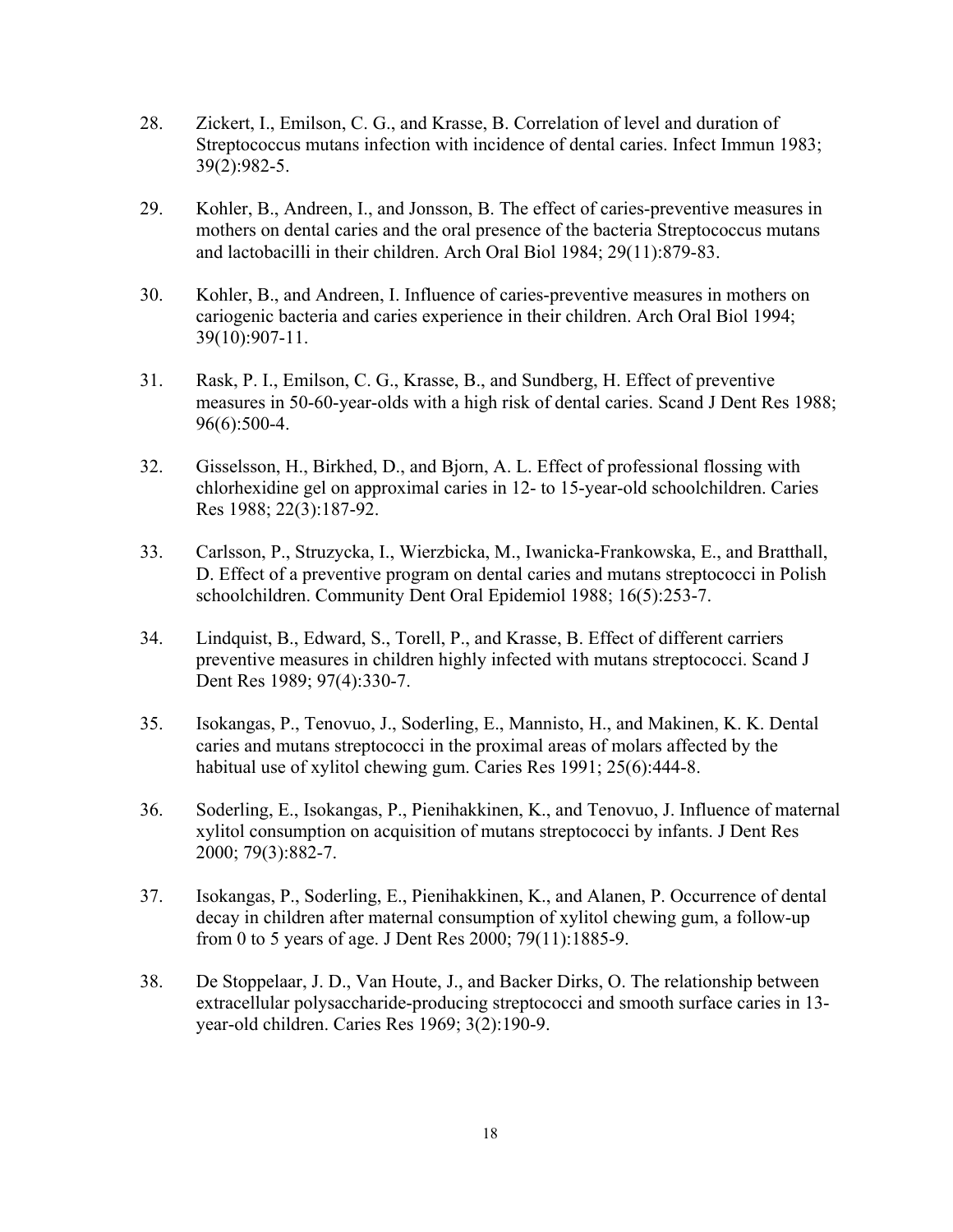- 39. Edwardsson, S., Koch, G., and Obrink, M. Strep. sanguis, Strep. mutans and Strep. salivarius in saliva. Prevalence and relation to caries increment and prophylactic measures. Odontol Revy 1972; 23(3):279-96.
- 40. Loesche, W. J., and Straffon, L. H. Longitudinal investigation of the role of Streptococcus mutans in human fissure decay. Infect Immun 1979; 26(2):498-507.
- 41. Masuda, N., Tsutsumi, N., Sobue, S., and Hamada, S. Longitudinal survey of the distribution of various serotypes of Streptococcus mutans in infants. J Clin Microbiol 1979; 10(4):497-502.
- 42. Alaluusua, S., Myllarniemi, S., and Kallio, M. Streptococcus mutans infection level and caries in a group of 5-year-old children. Caries Res 1989; 23(3):190-4.
- 43. Loesche, W. J., Eklund, S., Earnest, R., and Burt, B. Longitudinal investigation of bacteriology of human fissure decay: epidemiological studies in molars shortly after eruption. Infect Immun 1984; 46(3):765-72.
- 44. Kristoffersson, K., Grondahl, H. G., and Bratthall, D. The more Streptococcus mutans, the more caries on approximal surfaces. J Dent Res 1985; 64(1):58-61.
- 45. Ellen, R. P., Banting, D. W., and Fillery, E. D. Longitudinal microbiological investigation of a hospitalized population of older adults with a high root surface caries risk. J Dent Res 1985; 64(12):1377-81.
- 46. Lang, N. P., Hotz, P. R., Gusberti, F. A., and Joss, A. Longitudinal clinical and microbiological study on the relationship between infection with Streptococcus mutans and the development of caries in humans. Oral Microbiol Immunol 1987; 2(1):39-47.
- 47. Kohler, B., Andreen, I., and Jonsson, B. The earlier the colonization by mutans streptococci, the higher the caries prevalence at 4 years of age. Oral Microbiol Immunol 1988; 3(1):14-7.
- 48. Kingman, A., Little, W., Gomez, I., Heifetz, S. B., Driscoll, W. S., Sheats, R., and Supan, P. Salivary levels of Streptococcus mutans and lactobacilli and dental caries experiences in a US adolescent population. Community Dent Oral Epidemiol 1988; 16(2):98-103.
- 49. Wilson, R. F., and Ashley, F. P. Identification of caries risk in schoolchildren: salivary buffering capacity and bacterial counts, sugar intake and caries experience as predictors of 2-year and 3-year caries increment. Br Dent J 1989; 167(3):99-102.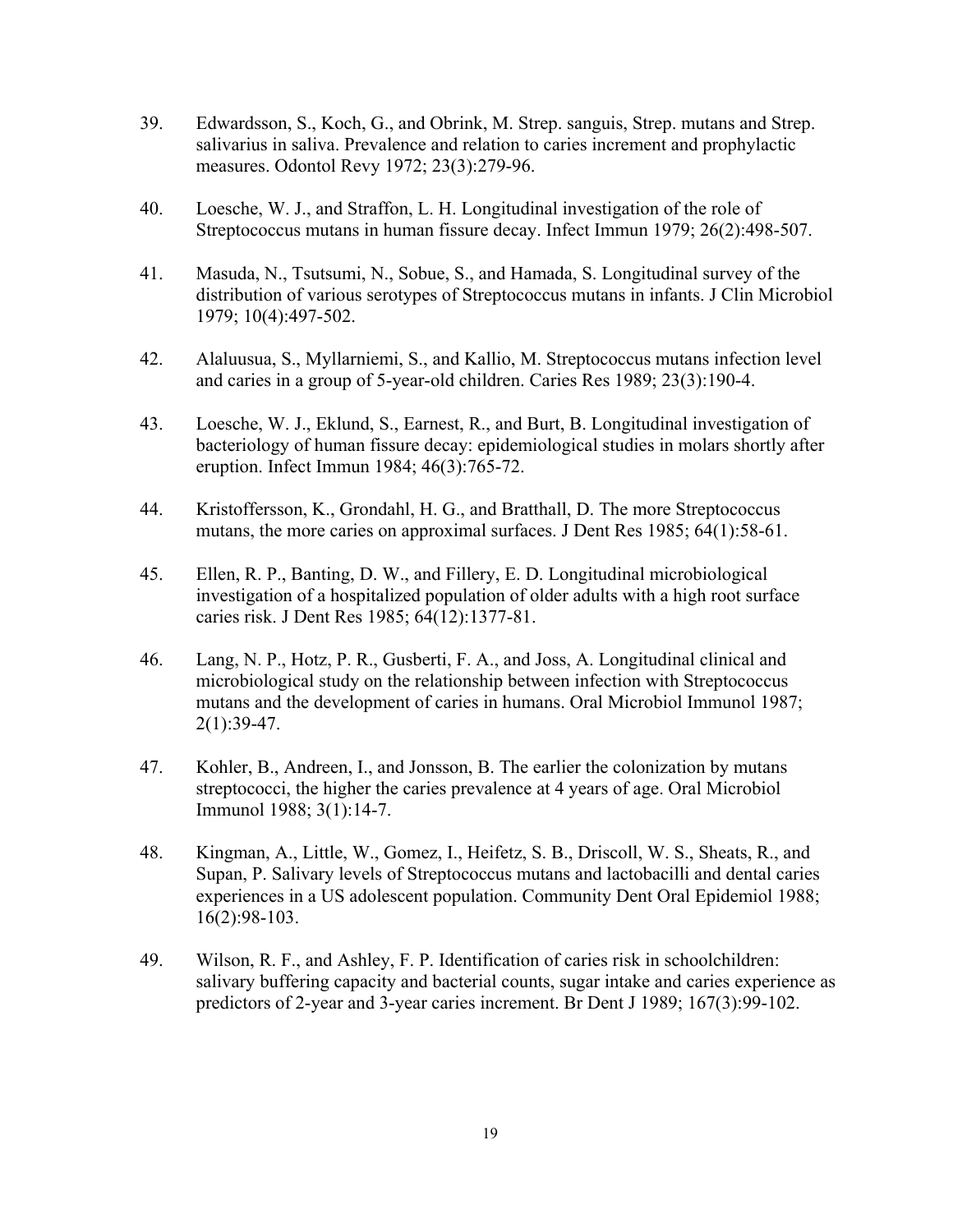- 50. Sullivan, A., and Schroder, U. Systematic analysis of gingival state and salivary variables as predictors of caries from 5 to 7 years of age. Scand J Dent Res 1989; 97(1):25-32.
- 51. Crossner, C. G., Claesson, R., and Johansson, T. Presence of mutans streptococci and various types of lactobacilli in interdental spaces related to development of proximal carious lesions. Scand J Dent Res 1989; 97(4):307-15.
- 52. Alaluusua, S., Kleemola-Kujala, E., Gronroos, L., and Evalahti, M. Salivary cariesrelated tests as predictors of future caries increment in teenagers. A three-year longitudinal study. Oral Microbiol Immunol 1990; 5(2):77-81.
- 53. Russell, J. I., MacFarlane, T. W., Aitchison, T. C., Stephen, K. W., and Burchell, C. K. Prediction of caries increment in Scottish adolescents. Community Dent Oral Epidemiol 1991; 19(2):74-7.
- 54. Fujiwara, T., Sasada, E., Mima, N., and Ooshima, T. Caries prevalence and salivary mutans streptococci in 0-2-year-old children of Japan. Community Dent Oral Epidemiol 1991; 19(3):151-4.
- 55. Disney, J. A., Graves, R. C., Stamm, J. W., Bohannan, H. M., Abernathy, J. R., and Zack, D. D. The University of North Carolina Caries Risk Assessment study: further developments in caries risk prediction. Community Dent Oral Epidemiol 1992;  $20(2):64-75.$
- 56. Bjarnason, S., Kohler, B., and Wagner, K. A longitudinal study of dental caries and cariogenic microflora in a group of young adults from Goteborg. Swed Dent J 1993; 17(5):191-9.
- 57. Schroder, U., Widenheim, J., Peyron, M., and Hagg, E. Prediction of caries in 1 1/2 year-old children. Swed Dent J 1994; 18(3):95-104.
- 58. Drake, C. W., Hunt, R. J., Beck, J. D., and Koch, G. G. Eighteen-month coronal caries incidence in North Carolina older adults. J Public Health Dent 1994; 54(1):24- 30.
- 59. Alaluusua, S., and Malmivirta, R. Early plaque accumulation--a sign for caries risk in young children. Community Dent Oral Epidemiol 1994; 22(5 Pt 1):273-6.
- 60. Sigurjons, H., Magnusdottir, M. O., and Holbrook, W. P. Cariogenic bacteria in a longitudinal study of approximal caries. Caries Res 1995; 29(1):42-5.
- 61. Roeters, F. J., van der Hoeven, J. S., Burgersdijk, R. C., and Schaeken, M. J. Lactobacilli, mutants streptococci and dental caries: a longitudinal study in 2-year-old children up to the age of 5 years. Caries Res 1995; 29(4):272-9.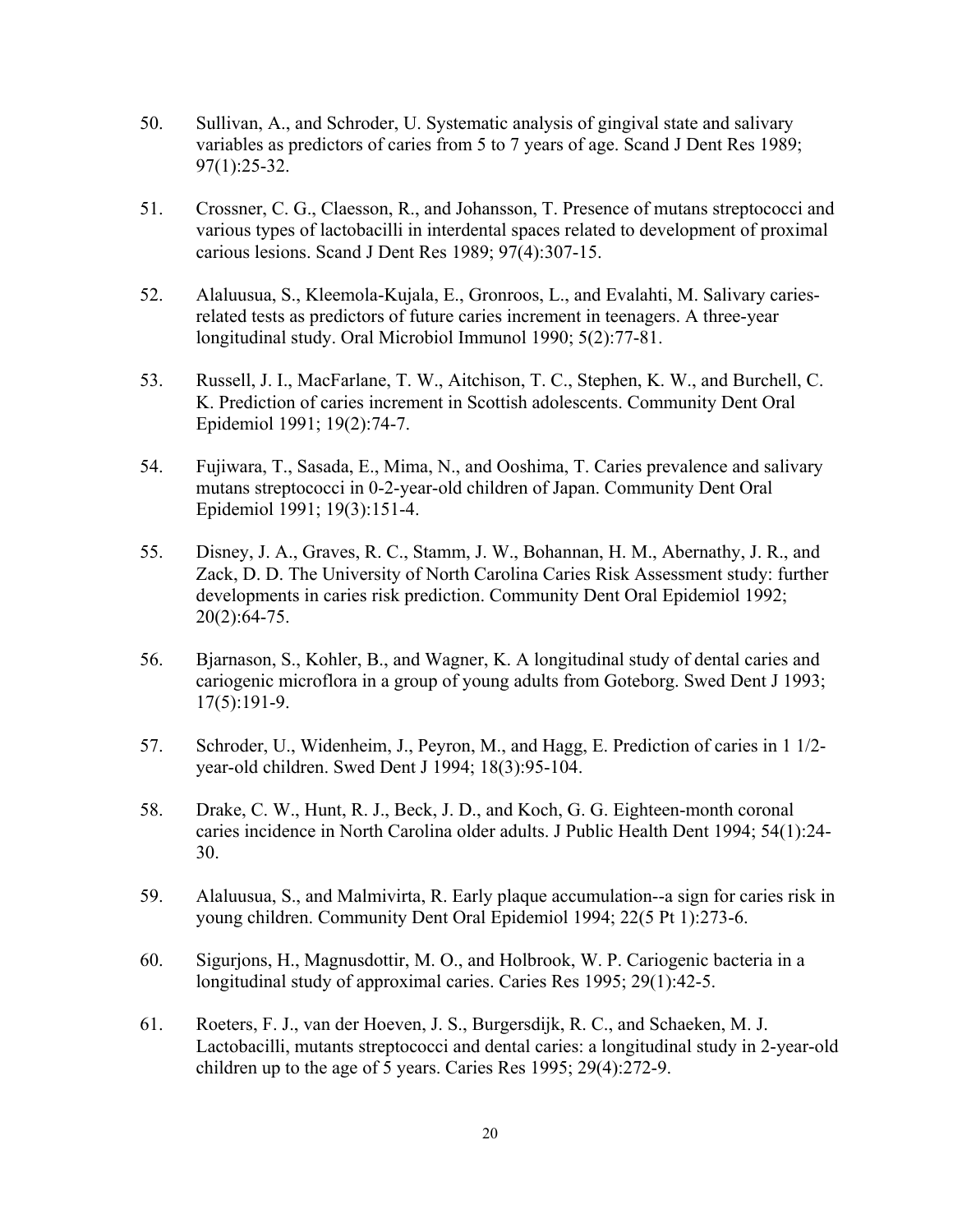- 62. Hallonsten, A. L., Wendt, L. K., Mejare, I., Birkhed, D., Hakansson, C., Lindvall, A. M., Edwardsson, S., and Koch, G. Dental caries and prolonged breast-feeding in 18 month-old Swedish children. Int J Paediatr Dent 1995; 5(3):149-55.
- 63. Grindefjord, M., Dahllof, G., Nilsson, B., and Modeer, T. Prediction of dental caries development in 1-year-old children. Caries Res 1995; 29(5):343-8.
- 64. Grindefjord, M., Dahllof, G., Nilsson, B., and Modeer, T. Stepwise prediction of dental caries in children up to 3.5 years of age. Caries Res 1996; 30(4):256-66.
- 65. Twetman, S., and Petersson, L. G. Prediction of caries in pre-school children in relation to fluoride exposure. Eur J Oral Sci 1996; 104(5-6):523-8.
- 66. van Loveren, C., Buijs, J. F., Bokhout, B., Prahl-Andersen, B., and Ten Cate, J. M. Incidence of mutans streptococci and lactobacilli in oral cleft children wearing acrylic plates from shortly after birth. Oral Microbiol Immunol 1998; 13(5):286-91.
- 67. Kohler, B., Bratthall, D., and Krasse, B. Preventive measures in mothers influence the establishment of the bacterium Streptococcus mutans in their infants. Arch Oral Biol 1983; 28(3):225-31.
- 68. Hemmens, E. S. The microbic flora of the dental plaque in relation to the beginning of caries. J Dent Res 1946; 25(195-205.
- 69. Boyar, R. M., and Bowden, G. H. The microflora associated with the progression of incipient carious lesions of children living in a water-fluoridated area. Caries Res 1985; 19(4):298-306.
- 70. Ravald, N., Hamp, S. E., and Birkhed, D. Long-term evaluation of root surface caries in periodontally treated patients. J Clin Periodontol 1986; 13(8):758-67.
- 71. Fure, S., Romaniec, M., Emilson, C. G., and Krasse, B. Proportions of Streptococcus mutans, lactobacilli and Actinomyces spp in root surface plaque. Scand J Dent Res 1987; 95(2):119-23.
- 72. Scheinin, A., Pienihakkinen, K., Tiekso, J., Holmberg, S., Fukuda, M., and Suzuki, A. Multifactorial modeling for root caries prediction: 3-year follow-up results. Community Dent Oral Epidemiol 1994; 22(2):126-9.
- 73. Mazengo, M. C., Tenovuo, J., and Hausen, H. Dental caries in relation to diet, saliva and cariogenic microorganisms in Tanzanians of selected age groups. Community Dent Oral Epidemiol 1996; 24(3):169-74.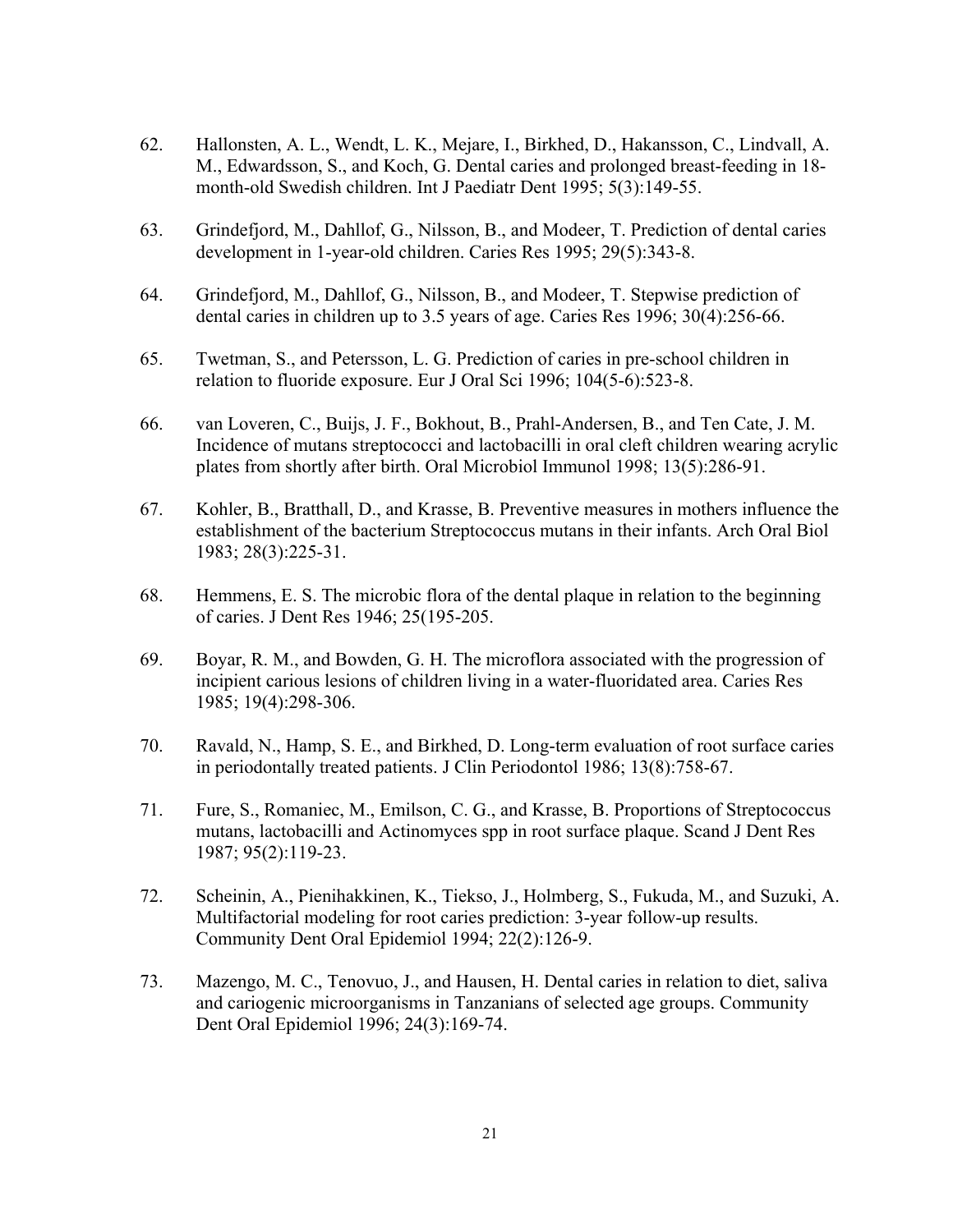- 74. Fure, S. Five-year incidence of caries, salivary and microbial conditions in 60-, 70 and 80-year-old Swedish individuals. Caries Res 1998; 32(3):166-74.
- 75. Bowden, G. H., Ekstrand, J., McNaughton, B., and Challacombe, S. J. Association of selected bacteria with the lesions of root surface caries. Oral Microbiol Immunol 1990; 5(6):346-51.
- 76. Emilson, C. G., Ravald, N., and Birkhed, D. Effects of a 12-month prophylactic programme on selected oral bacterial populations on root surfaces with active and inactive carious lesions. Caries Res 1993; 27(3):195-200.
- 77. Berkowitz, R. J., and Jordan, H. V. Similarity of bacteriocins of Streptococcus mutans from mother and infant. Arch Oral Biol 1975; 20(11):725-30.
- 78. Berkowitz, R. J., and Jones, P. Mouth-to-mouth transmission of the bacterium Streptococcus mutans between mother and child. Arch Oral Biol 1985; 30(4):377-9.
- 79. Caufield, P. W., Ratanapridakul, K., Allen, D. N., and Cutter, G. R. Plasmidcontaining strains of Streptococcus mutans cluster within family and racial cohorts: implications for natural transmission. Infect Immun 1988; 56(12):3216-20.
- 80. Kulkarni, G. V., Chan, K. H., and Sandham, H. J. An investigation into the use of restriction endonuclease analysis for the study of transmission of mutans streptococci. J Dent Res 1989; 68(7):1155-61.
- 81. Caufield, P. W., and Walker, T. M. Genetic diversity within Streptococcus mutans evident from chromosomal DNA restriction fragment polymorphisms [published erratum appears in J Clin Microbiol 1989 Aug;27(8):1918]. J Clin Microbiol 1989; 27(2):274-8.
- 82. Li, Y., and Caufield, P. W. The fidelity of initial acquisition of mutans streptococci by infants from their mothers. J Dent Res 1995; 74(2):681-5.
- 83. Emanuelsson, I. R., Li, Y., and Bratthall, D. Genotyping shows different strains of mutans streptococci between father and child and within parental pairs in Swedish families. Oral Microbiol Immunol 1998; 13(5):271-7.
- 84. Redmo Emanuelsson, I. M., and Wang, X. M. Demonstration of identical strains of mutans streptococci within Chinese families by genotyping. Eur J Oral Sci 1998; 106(3):788-94.
- 85. Gronroos, L., Saarela, M., Matto, J., Tanner-Salo, U., Vuorela, A., and Alaluusua, S. Mutacin production by Streptococcus mutans may promote transmission of bacteria from mother to child. Infect Immun 1998; 66(6):2595-600.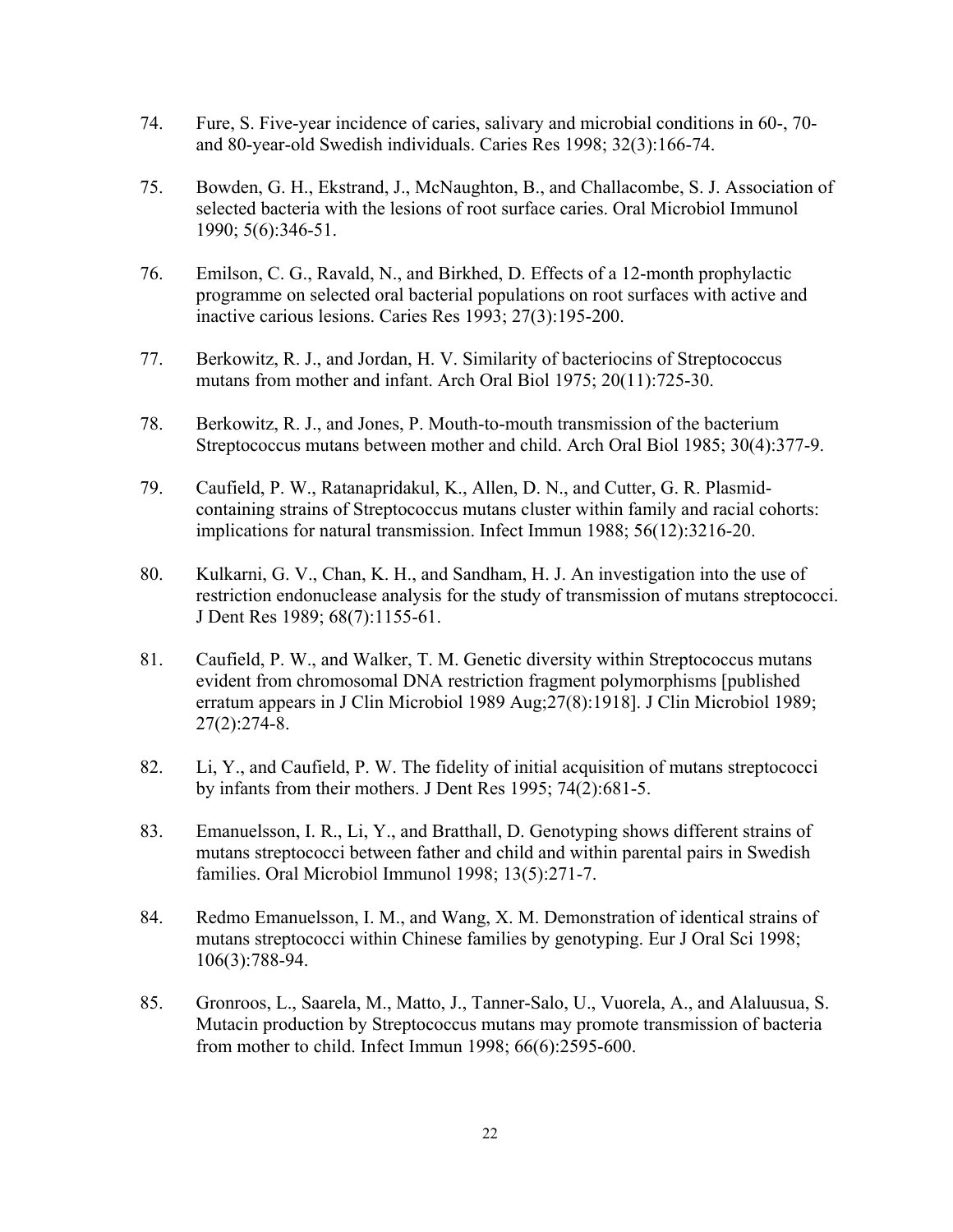- 86. Caufield, P. W., Cutter, G. R., and Dasanayake, A. P. Initial acquisition of mutans streptococci by infants: evidence for a discrete window of infectivity. J Dent Res 1993; 72(1):37-45.
- 87. Aaltonen, A. S., and Tenovuo, J. Association between mother-infant salivary contacts and caries resistance in children: a cohort study. Pediatr Dent 1994; 16(2):110-6.
- 88. Straetemans, M. M., van Loveren, C., de Soet, J. J., de Graaff, J., and ten Cate, J. M. Colonization with mutans streptococci and lactobacilli and the caries experience of children after the age of five. J Dent Res 1998; 77(10):1851-5.
- 89. Mohan, A., Morse, D. E., O'Sullivan, D. M., and Tinanoff, N. The relationship between bottle usage/content, age, and number of teeth with mutans streptococci colonization in 6-24-month-old children. Community Dent Oral Epidemiol 1998; 26(1):12-20.
- 90. Brambilla, E., Felloni, A., Gagliani, M., Malerba, A., Garcia-Godoy, F., and Strohmenger, L. Caries prevention during pregnancy: results of a 30-month study. J Am Dent Assoc 1998; 129(7):871-7.
- 91. Bentley, C., Crawford, J. J., and Broderius, C. A. Analytical and physiological variability of salivary microbial counts. J Dent Res 1988; 67(11):1409-13.
- 92. Ikeda, T., Sandham, H. J., and Bradley, E. L., Jr. Changes in Streptococcus mutans and lactobacilli in plaque in relation to the initiation of dental caries in Negro children. Arch Oral Biol 1973; 18(4):555-66.
- 93. Gibbons, R. J., Depaola, P. F., Spinell, D. M., and Skobe, Z. Interdental localization of Streptococcus mutans as related to dental caries experience. Infect Immun 1974; 9(3):481-8.
- 94. Babaahmady, K. G., Marsh, P. D., Challacombe, S. J., and Newman, H. N. Variations in the predominant cultivable microflora of dental plaque at defined subsites on approximal tooth surfaces in children. Arch Oral Biol 1997; 42(2):101-11.
- 95. Van Houte, J., and Duchin, S. Streptococcus mutans in the mouths of children with congenital sucrase deficiency. Arch Oral Biol 1975; 20(11):771-3.
- 96. Hoover, C. I., Newbrun, E., Mettraux, G., and Graf, H. Microflora and chemical composition of dental plaque from subjects with hereditary fructose intolerance. Infect Immun 1980; 28(3):853-9.
- 97. Li, Y., Wang, W., and Caufield, P. W. The fidelity of mutans streptococci transmission and caries status correlate with breast-feeding experience among Chinese families. Caries Res 2000; 34(2):123-32.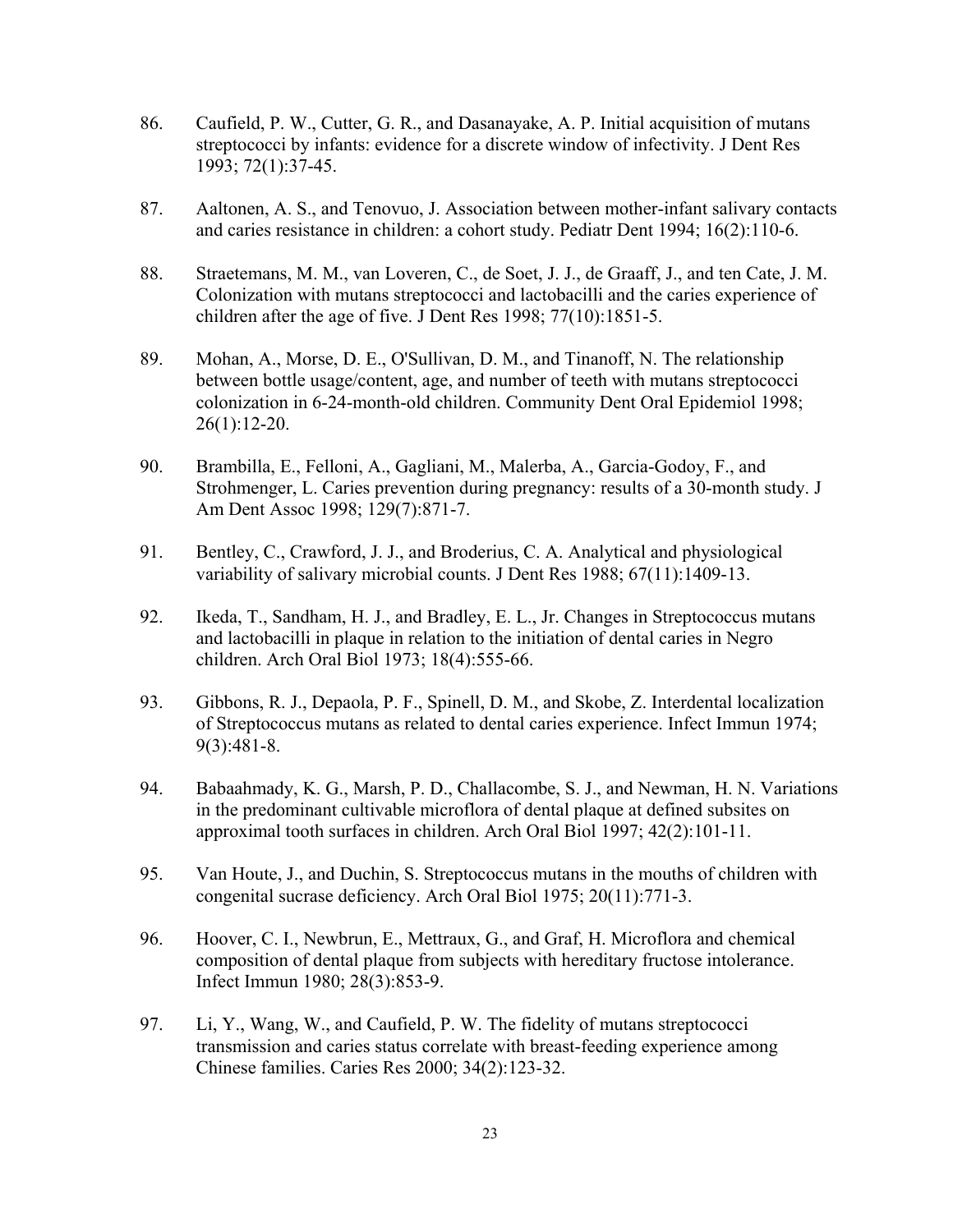- 98. Llena-Puy, M. C., Montanana-Llorens, C., and Forner-Navarro, L. Cariogenic oral flora and its relation to dental caries. ASDC J Dent Child 2000; 67(1):42-6, 9.
- 99. Radford, J. R., Ballantyne, H. M., Nugent, Z., Beighton, D., Robertson, M., Longbottom, C., and Pitts, N. B. Caries-associated micro-organisms in infants from different socio-economic backgrounds in Scotland. J Dent 2000; 28(5):307-12.
- 100. Ahlberg, J., Murtomaa, H., and Meurman, J. H. Subsidized dental care associated with lower mutans streptococci count in male industrial workers. Acta Odontol Scand 1999; 57(2):83-6.
- 101. Angulo, M., Cabanas, B., Camporeale, N., and Emilson, C. G. Dental caries and caries-associated microorganisms in Uruguayan preschool children. Acta Odontol Scand 1999; 57(6):301-5.
- 102. Brambilla, E., Gagliani, M., Felloni, A., Garcia-Godoy, F., and Strohmenger, L. Caries-preventive effect of topical amine fluoride in children with high and low salivary levels of mutans streptococci. Caries Res 1999; 33(6):423-7.
- 103. Brambilla, E., Twetman, S., Felloni, A., Cagetti, M. G., Canegallo, L., Garcia-Godoy, F., and Strohmenger, L. Salivary mutans streptococci and lactobacilli in 9- and 13 year-old Italian schoolchildren and the relation to oral health. Clin Oral Investig 1999; 3(1):7-10.
- 104. Gabris, K., Nagy, G., Madlena, M., Denes, Z., Marton, S., Keszthelyi, G., and Banoczy, J. Associations between microbiological and salivary caries activity tests and caries experience in Hungarian adolescents. Caries Res 1999; 33(3):191-5.
- 105. Narhi, T. O., Kurki, N., and Ainamo, A. Saliva, salivary micro-organisms, and oral health in the home-dwelling old elderly--a five-year longitudinal study. J Dent Res 1999; 78(10):1640-6.
- 106. Noronha, J. C., Massara, M. d. L., Souki, B. Q., and Nogueira, A. P. First permanent molar: first indicator of dental caries activity in initial mixed dentition. Braz Dent J 1999; 10(2):99-104.
- 107. Seow, W. K., Amaratunge, A., Sim, R., and Wan, A. Prevalence of caries in urban Australian aborigines aged 1-3.5 years. Pediatr Dent 1999; 21(2):91-6.
- 108. Thibodeau, E. A., and O'Sullivan, D. M. Salivary mutans streptococci and caries development in the primary and mixed dentitions of children. Community Dent Oral Epidemiol 1999; 27(6):406-12.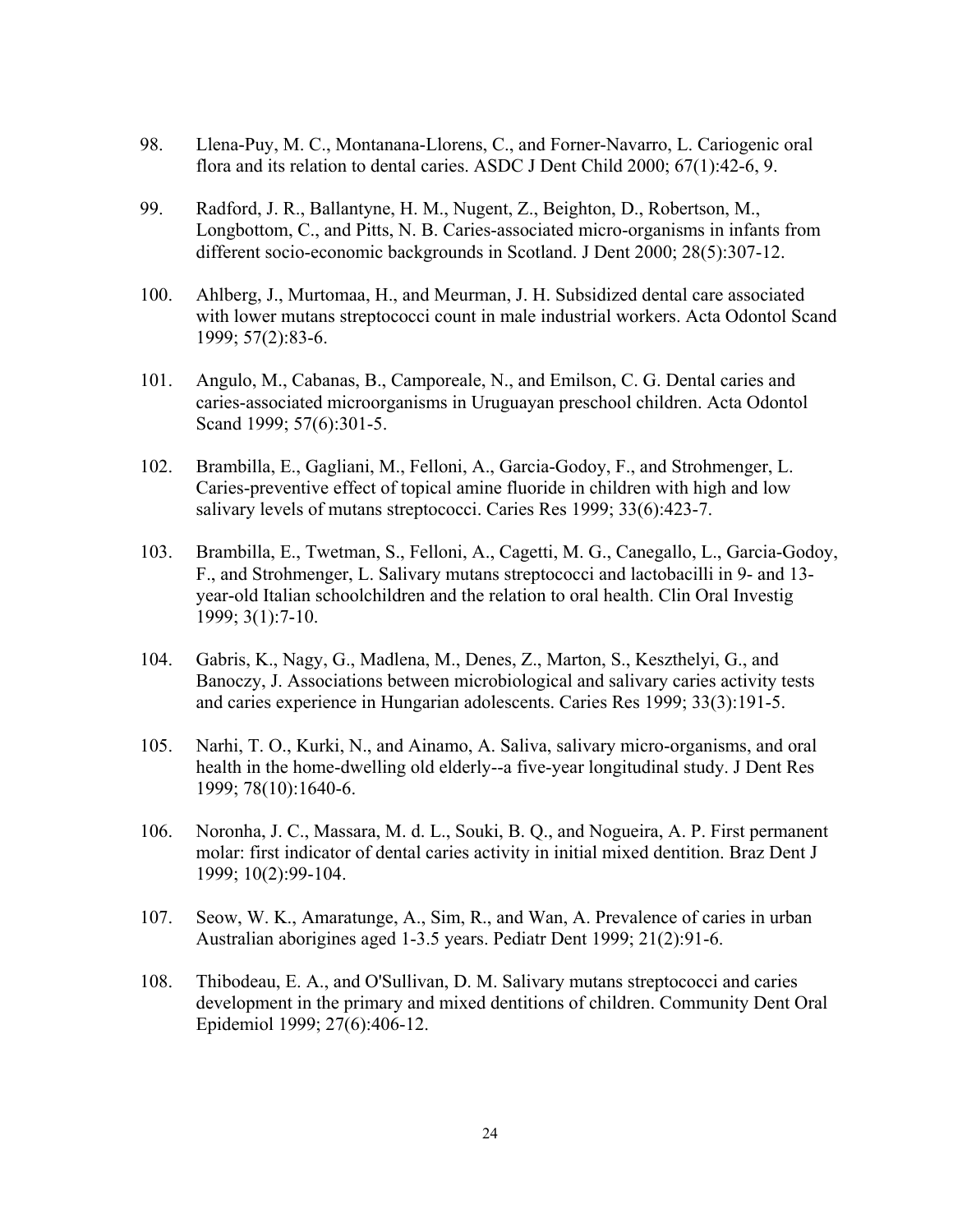- 109. Toi, C. S., Cleaton-Jones, P. E., and Daya, N. P. Mutans streptococci and other caries-associated acidogenic bacteria in five-year-old children in South Africa. Oral Microbiol Immunol 1999; 14(4):238-43.
- 110. Twetman, S., Fritzon, B., Jensen, B., Hallberg, U., and Stahl, B. Pre- and posttreatment levels of salivary mutans streptococci and lactobacilli in pre-school children. Int J Paediatr Dent 1999; 9(2):93-8.
- 111. Mattos-Graner, R. O., Zelante, F., Line, R. C., and Mayer, M. P. Association between caries prevalence and clinical, microbiological and dietary variables in 1.0 to 2.5 year-old Brazilian children. Caries Res 1998; 32(5):319-23.
- 112. Steiner, M., Helfenstein, U., and Menghini, G. Association of salivary mutans streptococci with discoloured pits and fissures. Community Dent Oral Epidemiol 1998; 26(6):412-7.
- 113. Garcia-Closas, R., Garcia-Closas, M., and Serra-Majem, L. A cross-sectional study of dental caries, intake of confectionery and foods rich in starch and sugars, and salivary counts of Streptococcus mutans in children in Spain. Am J Clin Nutr 1997; 66(5):1257-63.
- 114. Aamdal-Scheie, A., Luan, W. M., Dahlen, G., and Fejerskov, O. Plaque pH and microflora of dental plaque on sound and carious root surfaces. J Dent Res 1996; 75(11):1901-8.
- 115. Alaluusua, S., Matto, J., Gronroos, L., Innila, S., Torkko, H., Asikainen, S., Jousimies-Somer, H., and Saarela, M. Oral colonization by more than one clonal type of mutans streptococcus in children with nursing-bottle dental caries. Arch Oral Biol 1996; 41(2):167-73.
- 116. Beighton, D., Adamson, A., and Rugg-Gunn, A. Associations between dietary intake, dental caries experience and salivary bacterial levels in 12-year-old English schoolchildren. Arch Oral Biol 1996; 41(3):271-80.
- 117. Douglass, J. M., O'Sullivan, D. M., and Tinanoff, N. Temporal changes in dental caries levels and patterns in a Native American preschool population. J Public Health Dent 1996; 56(4):171-5.
- 118. Lundgren, M., Emilson, C. G., and Osterberg, T. Caries prevalence and salivary and microbial conditions in 88-year-old Swedish dentate people. Acta Odontol Scand 1996; 54(3):193-9.
- 119. O'Sullivan, D. M., and Thibodeau, E. A. Caries experience and mutans streptococci as indicators of caries incidence. Pediatr Dent 1996; 18(5):371-4.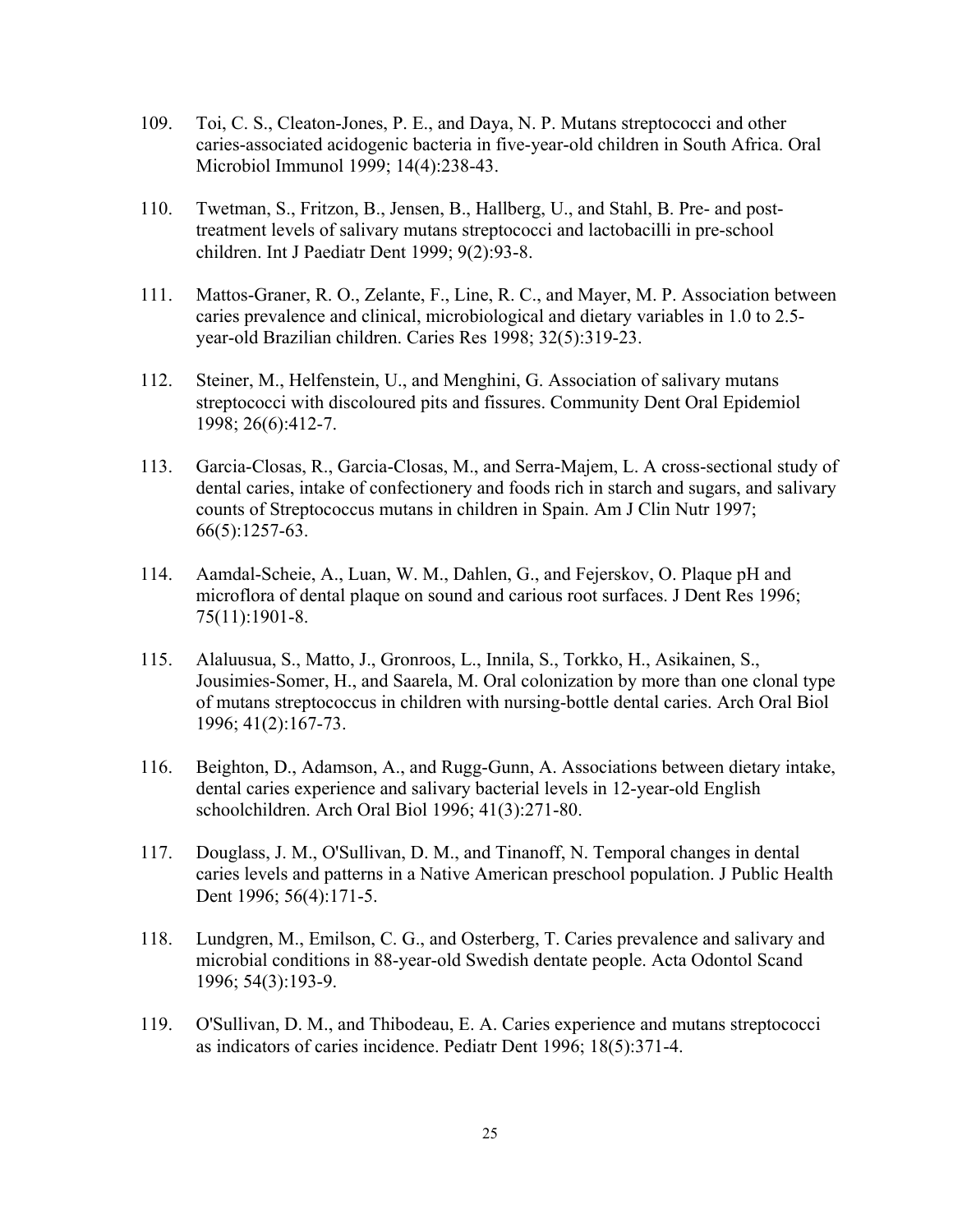- 120. Raitio, M., Pienihakkinen, K., and Scheinin, A. Multifactorial modeling for prediction of caries increment in adolescents. Acta Odontol Scand 1996; 54(2):118-21.
- 121. Raitio, M., Pienihakkinen, K., and Scheinin, A. Assessment of single risk indicators in relation to caries increment in adolescents. Acta Odontol Scand 1996; 54(2):113-7.
- 122. Schupbach, P., Osterwalder, V., and Guggenheim, B. Human root caries: microbiota of a limited number of root caries lesions. Caries Res 1996; 30(1):52-64.
- 123. Sullivan, A., Borgstrom, M. K., Granath, L., and Nilsson, G. Number of mutans streptococci or lactobacilli in a total dental plaque sample does not explain the variation in caries better than the numbers in stimulated whole saliva. Community Dent Oral Epidemiol 1996; 24(3):159-63.
- 124. Thibodeau, E. A., and O'Sullivan, D. M. Salivary mutans streptococci and dental caries patterns in pre-school children. Community Dent Oral Epidemiol 1996; 24(3):164-8.
- 125. Twetman, S., Petersson, L. G., and Pakhomov, G. N. Caries incidence in relation to salivary mutans streptococci and fluoride varnish applications in preschool children from low- and optimal-fluoride areas. Caries Res 1996; 30(5):347-53.
- 126. Vehkalahti, M., Nikula-Sarakorpi, E., and Paunio, I. Evaluation of salivary tests and dental status in the prediction of caries increment in caries-susceptible teenagers. Caries Res 1996; 30(1):22-8.
- 127. Zoitopoulos, L., Brailsford, S. R., Gelbier, S., Ludford, R. W., Marchant, S. H., and Beighton, D. Dental caries and caries-associated micro-organisms in the saliva and plaque of 3- and 4-year-old Afro-Caribbean and Caucasian children in south London. Arch Oral Biol 1996; 41(11):1011-8.
- 128. Angulo, M., Zinemanas, E., Pivel, L., Jorysz, E., Casamayou, R., and Krasse, B. Caries incidence, effect of preventive measures, and caries prediction in Uruguayan children. Acta Odontol Scand 1995; 53(1):1-6.
- 129. Beighton, D., and Lynch, E. Comparison of selected microflora of plaque and underlying carious dentine associated with primary root caries lesions. Caries Res 1995; 29(2):154-8.
- 130. Dasanayake, A. P., Roseman, J. M., Caufield, P. W., and Butts, J. T. Distribution and determinants of mutans streptococci among African-American children and association with selected variables. Pediatr Dent 1995; 17(3):192-8.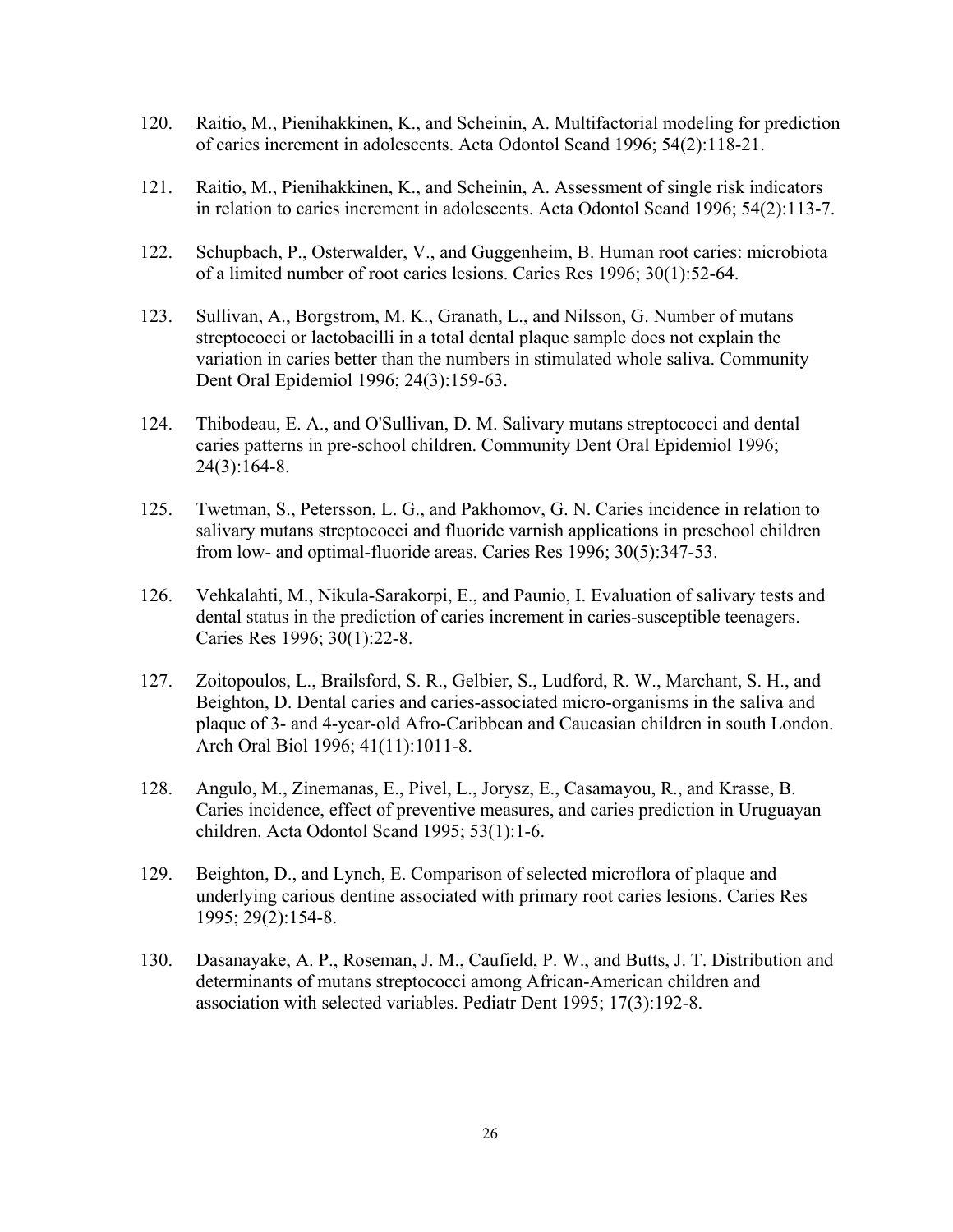- 131. Holbrook, W. P., Arnadottir, I. B., Takazoe, I., Birkhed, D., and Frostell, G. Longitudinal study of caries, cariogenic bacteria and diet in children just before and after starting school. Eur J Oral Sci 1995; 103(1):42-5.
- 132. Kohler, B., Bjarnason, S., Care, R., Mackevica, I., and Rence, I. Mutans streptococci and dental caries prevalence in a group of Latvian preschool children. Eur J Oral Sci 1995; 103(4):264-6.
- 133. Kohler, B., Bjarnason, S., Finnbogason, S. Y., and Holbrook, W. P. Mutans streptococci, lactobacilli and caries experience in 12-year-old Icelandic urban children, 1984 and 1991. Community Dent Oral Epidemiol 1995; 23(2):65-8.
- 134. Korenstein, K., Echeverri, E. A., and Keene, H. J. Preliminary observations on the relationship between mutans streptococci and dental caries experience within black, white, and Hispanic families living in Houston, Texas. Pediatr Dent 1995; 17(7):445- 50.
- 135. Koroluk, L. D., Hoover, J. N., and Komiyama, K. The effect of caries scoring systems on the association between dental caries and Streptococcus mutans. ASDC J Dent Child 1995; 62(3):187-91.
- 136. Loesche, W. J., Schork, A., Terpenning, M. S., Chen, Y. M., and Stoll, J. Factors which influence levels of selected organisms in saliva of older individuals. J Clin Microbiol 1995; 33(10):2550-7.
- 137. Schupbach, P., Osterwalder, V., and Guggenheim, B. Human root caries: microbiota in plaque covering sound, carious and arrested carious root surfaces. Caries Res 1995; 29(5):382-95.
- 138. Thibodeau, E. A., and O'Sullivan, D. M. Salivary mutans streptococci and incidence of caries in preschool children. Caries Res 1995; 29(2):148-53.
- 139. Angulo, M., Pivel, L., Zinemanas, E., Jorysz, E., and Krasse, B. Dental caries and microbial and salivary conditions in Uruguayan children from two different socioeconomic areas. Acta Odontol Scand 1994; 52(6):377-83.
- 140. Boardman, M., Cleaton-Jones, P., Jones, C., and Hargreaves, J. A. Associations of dental caries with salivary mutans streptococci and acid producing bacteria in 5-yearold children from KwaZulu and Namibia. Int Dent J 1994; 44(2):174-80.
- 141. Granath, L., Cleaton-Jones, P., Fatti, L. P., and Grossman, E. S. Salivary lactobacilli explain dental caries better than salivary mutants streptococci in 4-5-year-old children. Scand J Dent Res 1994; 102(6):319-23.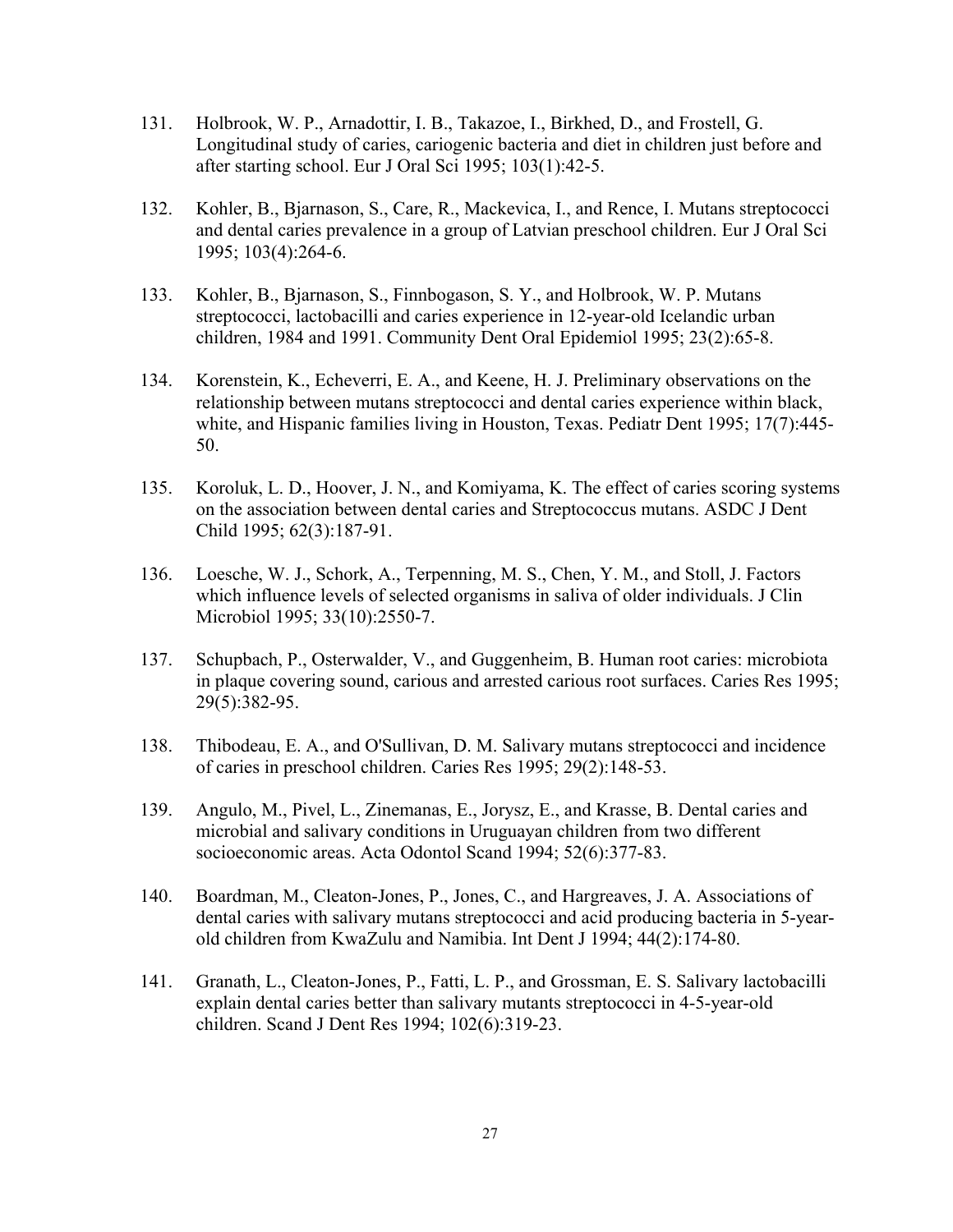- 142. Songpaisan, Y., Serinirach, R., Kuvatanasuchati, J., and Bratthall, D. Mutans streptococci in a Thai population: relation to caries and changes in prevalence after application of fissure sealants. Caries Res 1994; 28(3):161-8.
- 143. Twetman, S., Stahl, B., and Nederfors, T. Use of the strip mutans test in the assessment of caries risk in a group of preschool children. Int J Paediatr Dent 1994; 4(4):245-50.
- 144. Ahmady, K., Marsh, P. D., Newman, H. N., and Bulman, J. S. Distribution of Streptococcus mutans and Streptococcus sobrinus at sub-sites in human approximal dental plaque. Caries Res 1993; 27(2):135-9.
- 145. Alaluusua, S. Salivary counts of mutans streptococci and lactobacilli and past caries experience in caries prediction. Caries Res 1993; 27(Suppl 1):68-71.
- 146. Beighton, D., Lynch, E., and Heath, M. R. A microbiological study of primary rootcaries lesions with different treatment needs. J Dent Res 1993; 72(3):623-9.
- 147. Bratthall, D., Khim, S. P., and Durward, C. S. Dental caries and prevalence of mutans streptococci in a group of Cambodian children. Community Dent Oral Epidemiol 1993; 21(3):174-5.
- 148. Hirose, H., Hirose, K., Isogai, E., Miura, H., and Ueda, I. Close association between Streptococcus sobrinus in the saliva of young children and smooth-surface caries increment. Caries Res 1993; 27(4):292-7.
- 149. Holbrook, W. P. Dental caries and cariogenic factors in pre-school urban Icelandic children. Caries Res 1993; 27(5):431-7.
- 150. Leverett, D. H., Proskin, H. M., Featherstone, J. D., Adair, S. M., Eisenberg, A. D., Mundorff-Shrestha, S. A., Shields, C. P., Shaffer, C. L., and Billings, R. J. Caries risk assessment in a longitudinal discrimination study. J Dent Res 1993; 72(2):538-43.
- 151. Margolis, H. C., Zhang, Y. P., van Houte, J., and Moreno, E. C. Effect of sucrose concentration on the cariogenic potential of pooled plaque fluid from caries-free and caries-positive individuals. Caries Res 1993; 27(6):467-73.
- 152. Matee, M. I., Mikx, F. H., de Soet, J. S., Maselle, S. Y., de Graaff, J., and van Palenstein Helderman, W. H. Mutans streptococci in caries-active and caries-free infants in Tanzania. Oral Microbiol Immunol 1993; 8(5):322-4.
- 153. O'Sullivan, D. M., and Tinanoff, N. Social and biological factors contributing to caries of the maxillary anterior teeth. Pediatr Dent 1993; 15(1):41-4.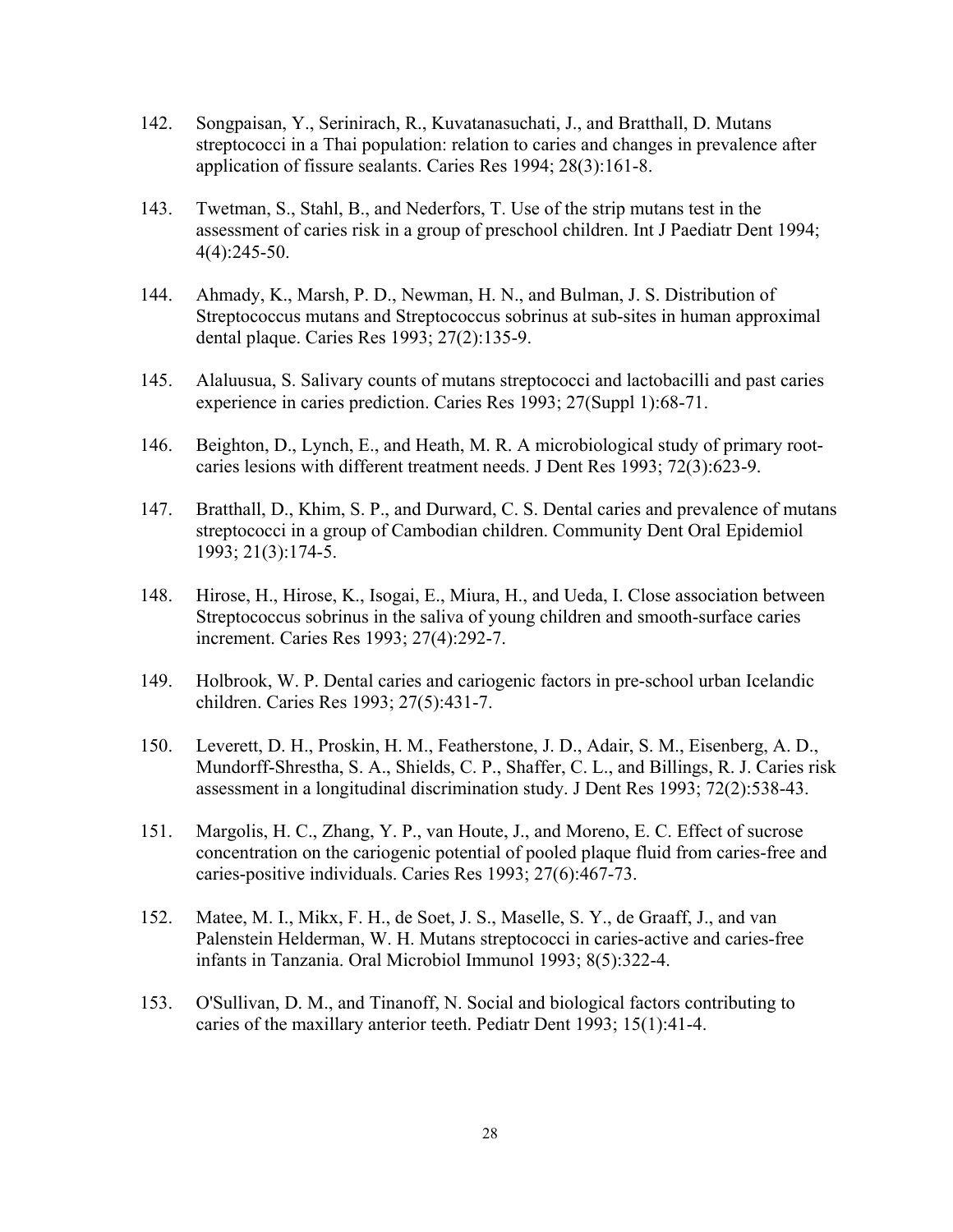- 154. Ravald, N., Birkhed, D., and Hamp, S. E. Root caries susceptibility in periodontally treated patients. Results after 12 years. J Clin Periodontol 1993; 20(2):124-9.
- 155. Sansone, C., Van Houte, J., Joshipura, K., Kent, R., and Margolis, H. C. The association of mutans streptococci and non-mutans streptococci capable of acidogenesis at a low pH with dental caries on enamel and root surfaces. J Dent Res 1993; 72(2):508-16.
- 156. Bretz, W. A., Djahjah, C., Almeida, R. S., Hujoel, P. P., and Loesche, W. J. Relationship of microbial and salivary parameters with dental caries in Brazilian preschool children. Community Dent Oral Epidemiol 1992; 20(5):261-4.
- 157. Faine, M. P., Allender, D., Baab, D., Persson, R., and Lamont, R. J. Dietary and salivary factors associated with root caries. Spec Care Dentist 1992; 12(4):177-82.
- 158. Hunt, R. J., Drake, C. W., and Beck, J. D. Streptococcus mutans, lactobacilli, and caries experience in older adults. Spec Care Dentist 1992; 12(4):149-52.
- 159. Kohler, B., and Bjarnason, S. Mutans streptococci, lactobacilli and caries prevalence in 15 to 16-year olds in Goteborg. Part II. Swed Dent J 1992; 16(6):253-9.
- 160. Matee, M. I., Mikx, F. H., Maselle, S. Y., and Van Palenstein Helderman, W. H. Mutans streptococci and lactobacilli in breast-fed children with rampant caries. Caries Res 1992; 26(3):183-7.
- 161. Sgan-Cohen, H. D., Steinberg, D., Zusman, S. P., and Sela, M. N. Dental caries and its determinants among recent immigrants from rural Ethiopia. Community Dent Oral Epidemiol 1992; 20(6):338-42.
- 162. Shi, Y., Barmes, D., Bratthall, D., and Leclercq, M. H. WHO pathfinder caries survey in Beijing extended with data for prevalence of mutans streptococci. Int Dent J 1992; 42(1):31-6.
- 163. Sundin, B., and Granath, L. Sweets and other sugary products tend to be the primary etiologic factors in dental caries. Scand J Dent Res 1992; 100(3):137-9.
- 164. Takei, T., Ogawa, T., Alaluusua, S., Fujiwara, T., Morisaki, I., Ooshima, T., Sobue, S., and Hamada, S. Latex agglutination test for detection of mutans streptococci in relation to dental caries in children. Arch Oral Biol 1992; 37(2):99-104.
- 165. Tenovuo, J., Hakkinen, P., Paunio, P., and Emilson, C. G. Effects of chlorhexidinefluoride gel treatments in mothers on the establishment of mutans streptococci in primary teeth and the development of dental caries in children. Caries Res 1992; 26(4):275-80.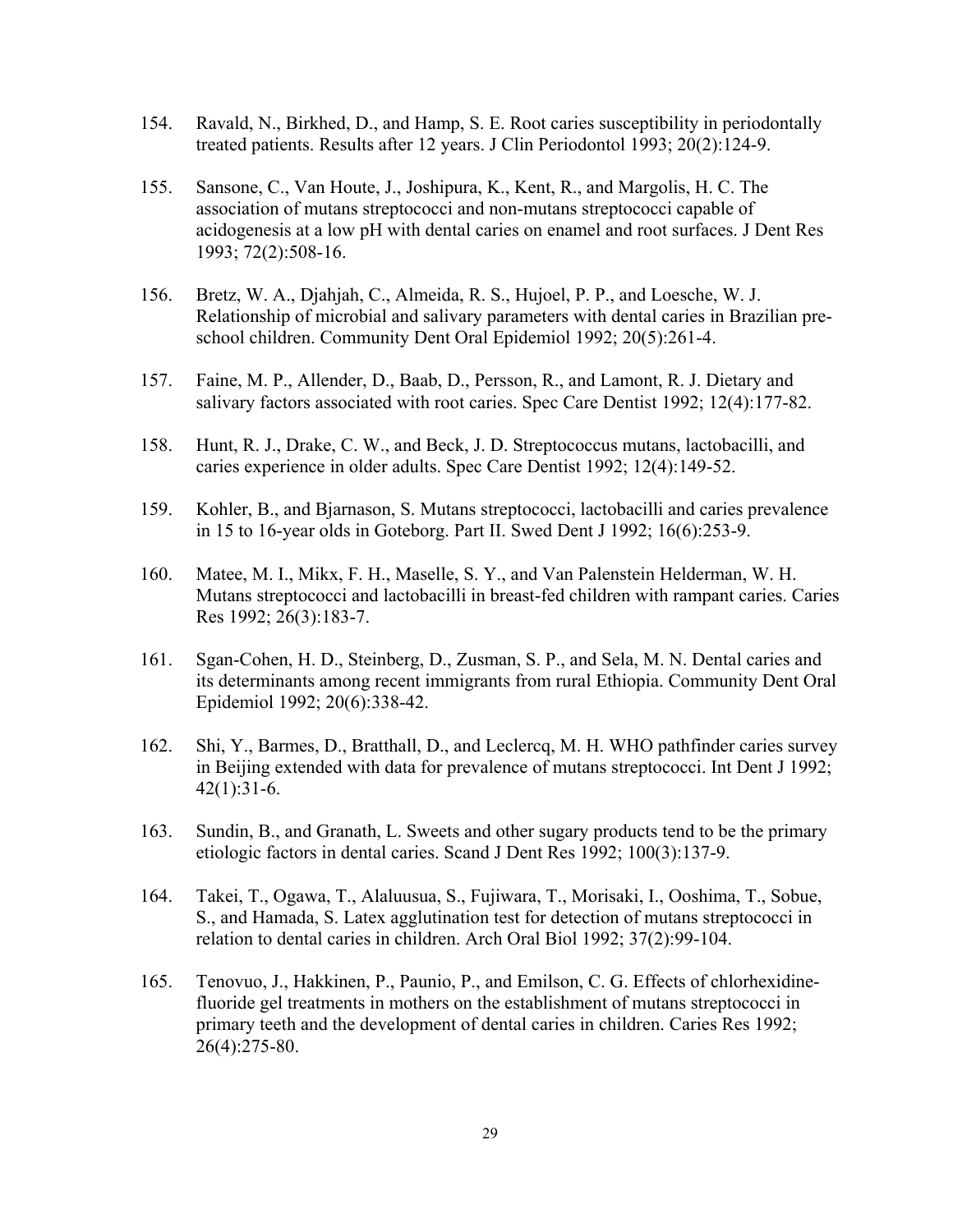- 166. Tenovuo, J., Jentsch, H., Soukka, T., and Karhuvaara, L. Antimicrobial factors of saliva in relation to dental caries and salivary levels of mutans streptococci. J Biol Buccale 1992; 20(2):85-90.
- 167. Beighton, D., Hellyer, P. H., Lynch, E. J., and Heath, M. R. Salivary levels of mutans streptococci, lactobacilli, yeasts, and root caries prevalence in non-institutionalized elderly dental patients. Community Dent Oral Epidemiol 1991; 19(5):302-7.
- 168. del Rio Gomez, I. Dental caries and mutans streptococci in selected groups of urban and native Indian schoolchildren in Mexico. Community Dent Oral Epidemiol 1991; 19(2):98-100.
- 169. Eisenberg, A. D., Mundorff, S. A., Featherstone, J. D., Leverett, D. H., Adair, S. M., Billings, R. J., and Proskin, H. M. Associations of microbiological factors and plaque index with caries prevalence and water fluoridation status. Oral Microbiol Immunol 1991; 6(3):139-45.
- 170. Graves, R. C., Abernathy, J. R., Disney, J. A., Stamm, J. W., and Bohannan, H. M. University of North Carolina caries risk assessment study. III. Multiple factors in caries prevalence. J Public Health Dent 1991; 51(3):134-43.
- 171. Ravald, N., and Birkhed, D. Factors associated with active and inactive root caries in patients with periodontal disease. Caries Res 1991; 25(5):377-84.
- 172. Twetman, S., and Frostner, N. Salivary mutans streptococci and caries prevalence in 8-year-old Swedish schoolchildren. Swed Dent J 1991; 15(3):145-51.
- 173. Alaluusua, S., Myllarniemi, S., Kallio, M., Salmenpera, L., and Tainio, V. M. Prevalence of caries and salivary levels of mutans streptococci in 5-year-old children in relation to duration of breast feeding. Scand J Dent Res 1990; 98(3):193-6.
- 174. De Leo, C., Coppola, R. C., Blasi, G., Eftimiadi, C., Salvarani, M., and Molina, A. M. Prevalence of Streptococcus mutans and dental decay in schoolchildren living in Genoa (Italy). Eur J Epidemiol 1990; 6(2):166-74.
- 175. Fure, S., and Zickert, I. Root surface caries and associated factors. Scand J Dent Res 1990; 98(5):391-400.
- 176. Keene, H. J., Folsom, K. S., Basel, D. A., and Puente, E. S. Primary reservoirs of Streptococcus mutans and their relationship to caries experience in adults with good oral hygiene. Oral Microbiol Immunol 1990; 5(1):19-23.
- 177. Klock, B., Svanberg, M., and Petersson, L. G. Dental caries, mutans streptococci, lactobacilli, and saliva secretion rate in adults. Community Dent Oral Epidemiol 1990; 18(5):249-52.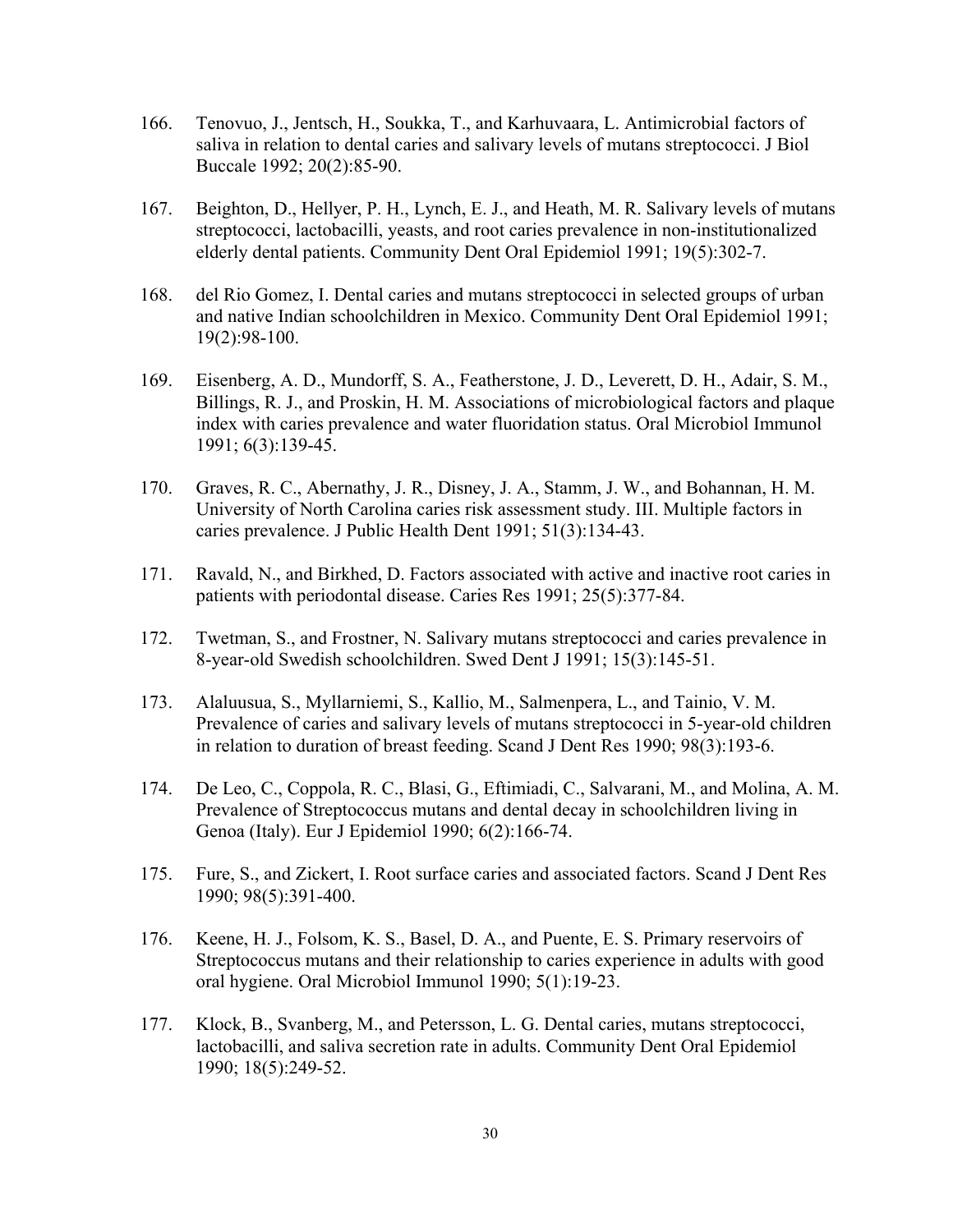- 178. Russell, J. I., MacFarlane, T. W., Aitchison, T. C., Stephen, K. W., and Burchell, C. K. Caries prevalence and microbiological and salivary caries activity tests in Scottish adolescents. Community Dent Oral Epidemiol 1990; 18(3):120-5.
- 179. Salonen, L., Allander, L., Bratthall, D., and Hellden, L. Mutans streptococci, oral hygiene, and caries in an adult Swedish population. J Dent Res 1990; 69(8):1469-75.
- 180. Van Houte, J., Jordan, H. V., Laraway, R., Kent, R., Soparkar, P. M., and DePaola, P. F. Association of the microbial flora of dental plaque and saliva with human rootsurface caries. J Dent Res 1990; 69(8):1463-8.
- 181. Alaluusua, S., Nystrom, M., Gronroos, L., and Peck, L. Caries-related microbiological findings in a group of teenagers and their parents. Caries Res 1989; 23(1):49-54.
- 182. Beighton, D., Manji, F., Baelum, V., Fejerskov, O., Johnson, N. W., and Wilton, J. M. Associations between salivary levels of Streptococcus mutans, Streptococcus sobrinus, lactobacilli, and caries experience in Kenyan adolescents. J Dent Res 1989; 68(8):1242-6.
- 183. Boyar, R. M., Thylstrup, A., Holmen, L., and Bowden, G. H. The microflora associated with the development of initial enamel decalcification below orthodontic bands in vivo in children living in a fluoridated-water area. J Dent Res 1989; 68(12):1734-8.
- 184. Carlsson, P. Distribution of mutans streptococci in populations with different levels of sugar consumption. Scand J Dent Res 1989; 97(2):120-5.
- 185. Holbrook, W. P., Kristinsson, M. J., Gunnarsdottir, S., and Briem, B. Caries prevalence, Streptococcus mutans and sugar intake among 4-year-old urban children in Iceland. Community Dent Oral Epidemiol 1989; 17(6):292-5.
- 186. Klock, B., Emilson, C. G., Lind, S. O., Gustavsdotter, M., and Olhede-Westerlund, A. M. Prediction of caries activity in children with today's low caries incidence. Community Dent Oral Epidemiol 1989; 17(6):285-8.
- 187. Marsh, P. D., Featherstone, A., McKee, A. S., Hallsworth, A. S., Robinson, C., Weatherell, J. A., Newman, H. N., and Pitter, A. F. A microbiological study of early caries of approximal surfaces in schoolchildren. J Dent Res 1989; 68(7):1151-4.
- 188. Vidal, O. P., and Schroder, U. Dental health status in Latin-American preschool children in Malmo. Swed Dent J 1989; 13(3):103-9.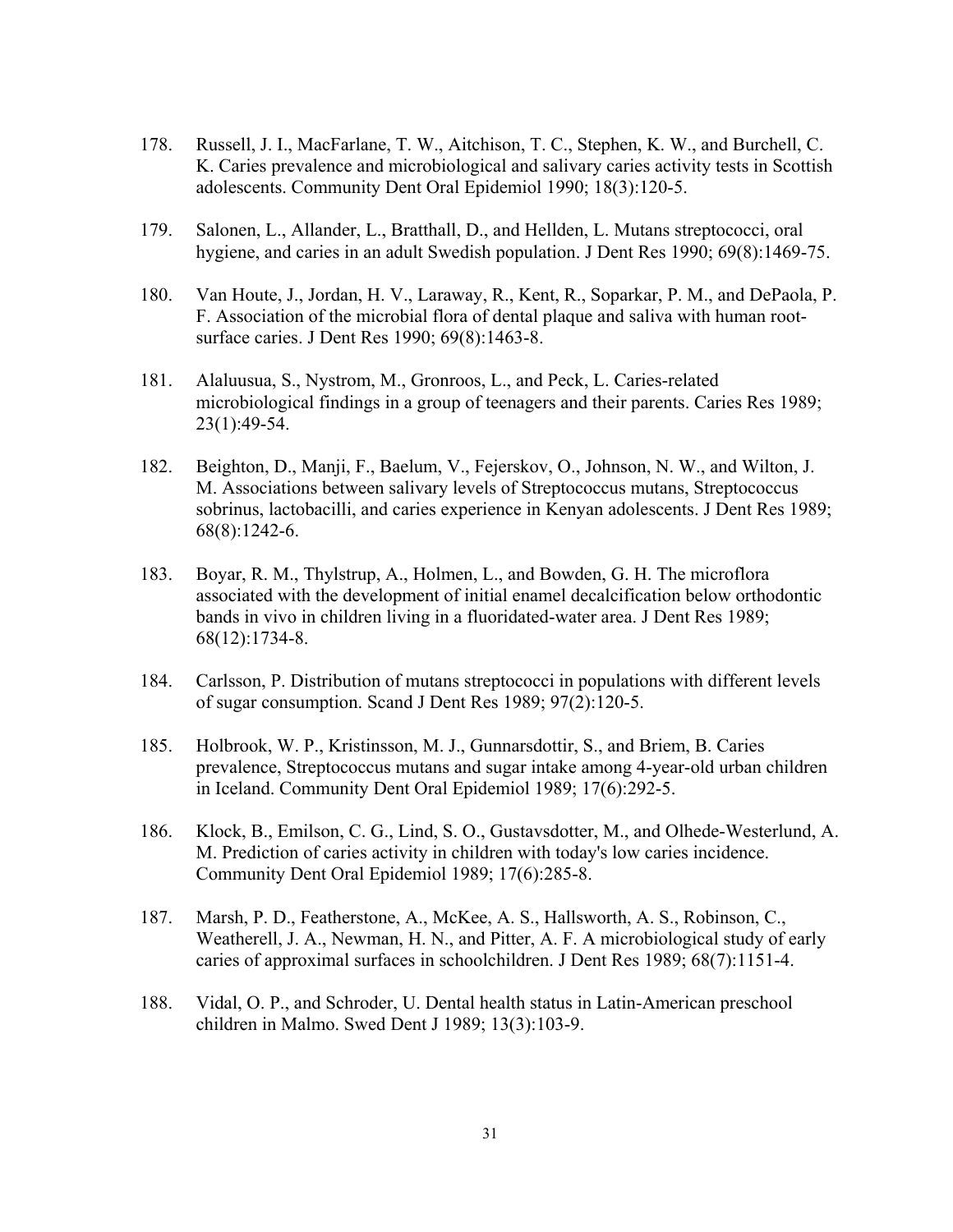- 189. Weinberger, S. J., and Wright, G. Z. Correlating Streptococcus mutans with dental caries in young children using a clinically applicable microbiological method. Caries Res 1989; 23(5):385-8.
- 190. Chosack, A., Cleaton-Jones, P., Woods, A., and Matejka, J. Caries prevalence and severity in the primary dentition and Streptococcus mutans levels in the saliva of preschoolchildren in South Africa. Community Dent Oral Epidemiol 1988; 16(5):289-91.
- 191. Emilson, C. G., Klock, B., and Sanford, C. B. Microbial flora associated with presence of root surface caries in periodontally treated patients. Scand J Dent Res 1988; 96(1):40-9.
- 192. Grahn, E., Tenovuo, J., Lehtonen, O. P., Eerola, E., and Vilja, P. Antimicrobial systems of human whole saliva in relation to dental caries, cariogenic bacteria, and gingival inflammation in young adults. Acta Odontol Scand 1988; 46(2):67-74.
- 193. Keltjens, H., Schaeken, T., van der Hoeven, H., and Hendriks, J. Epidemiology of root surface caries in patients treated for periodontal diseases. Community Dent Oral Epidemiol 1988; 16(3):171-4.
- 194. Rask, P. I., Emilson, C. G., Krasse, B., and Sundberg, H. Dental caries and salivary and microbial conditions in 50-60-year-old persons. Community Dent Oral Epidemiol 1991; 19(2):93-7.
- 195. Seppa, L., Pollanen, L., and Hausen, H. Streptococcus mutans counts obtained by a dip-slide method in relation to caries frequency, sucrose intake and flow rate of saliva. Caries Res 1988; 22(4):226-9.
- 196. Alaluusua, S., Kleemola-Kujala, E., Nystrom, M., Evalahti, M., and Gronroos, L. Caries in the primary teeth and salivary Streptococcus mutans and lactobacillus levels as indicators of caries in permanent teeth. Pediatr Dent 1987; 9(2):126-30.
- 197. Axelsson, P., Kristoffersson, K., Karlsson, R., and Bratthall, D. A 30-month longitudinal study of the effects of some oral hygiene measures on Streptococcus mutans and approximal dental caries. J Dent Res 1987; 66(3):761-5.
- 198. Beighton, D., Rippon, H. R., and Thomas, H. E. The distribution of Streptococcus mutans serotypes and dental caries in a group of 5- to 8-year-old Hampshire schoolchildren. Br Dent J 1987; 162(3):103-6.
- 199. Boue, D., Armau, E., and Tiraby, G. A bacteriological study of rampant caries in children. J Dent Res 1987; 66(1):23-8.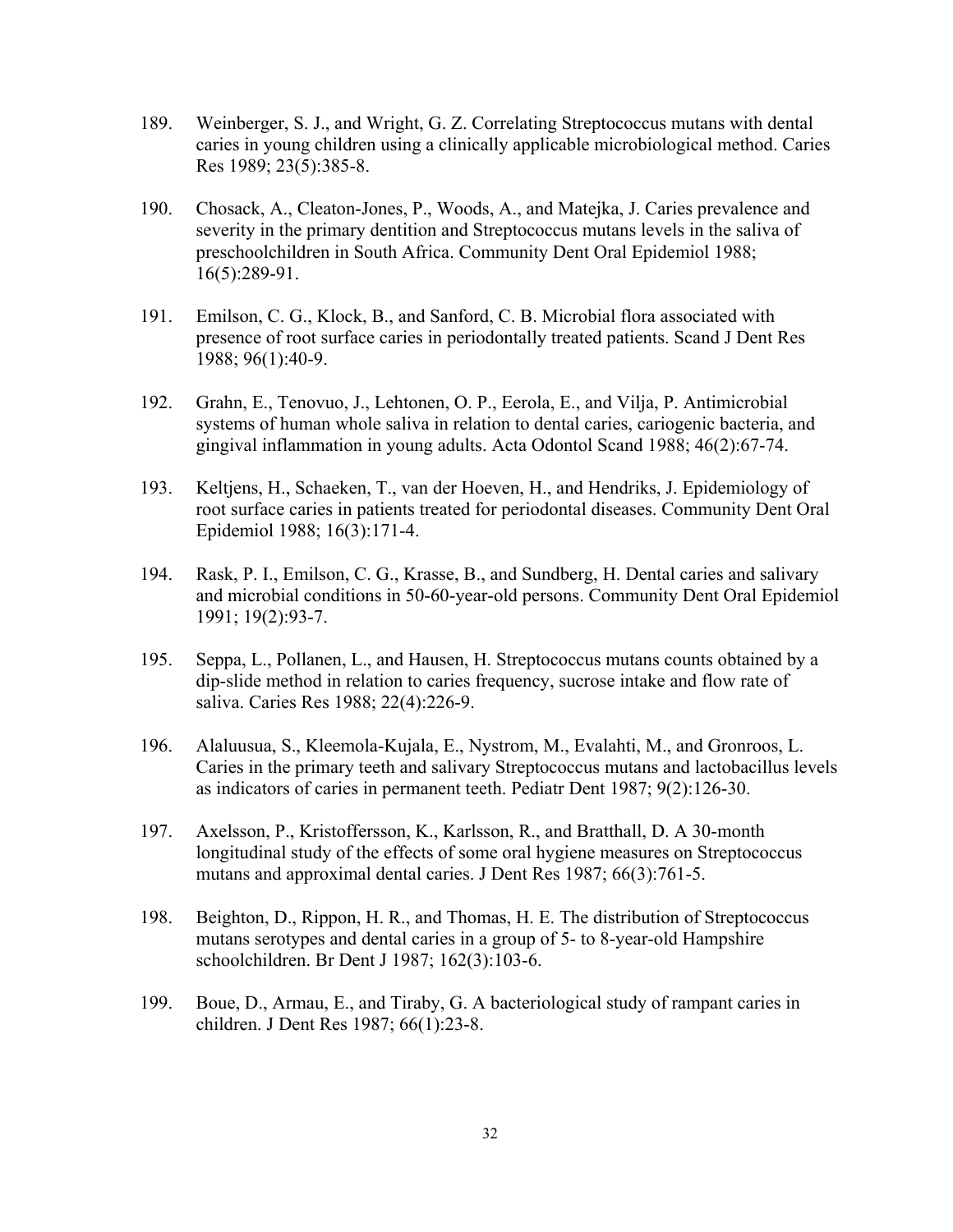- 200. Carlsson, P., Gandour, I. A., Olsson, B., Rickardsson, B., and Abbas, K. High prevalence of mutans streptococci in a population with extremely low prevalence of dental caries. Oral Microbiol Immunol 1987; 2(3):121-4.
- 201. Emilson, C. G., Carlsson, P., and Bratthall, D. Strains of mutans streptococci isolated in a population with extremely low caries prevalence are cariogenic in the hamster model. Oral Microbiol Immunol 1987; 2(4):183-6.
- 202. Klock, B., and Krasse, B. Caries status and microbial conditions in children in 1973 and 1984. Scand J Dent Res 1987; 95(1):13-7.
- 203. Kohler, B., and Bjarnason, S. Mutans streptococci, lactobacilli and caries prevalence in 11- and 12-year-old Icelandic children. Community Dent Oral Epidemiol 1987; 15(6):332-5.
- 204. Lundstrom, F., and Krasse, B. Caries incidence in orthodontic patients with high levels of Streptococcus mutans. Eur J Orthod 1987; 9(2):117-21.
- 205. Schroder, U., and Edwardsson, S. Dietary habits, gingival status and occurrence of Streptococcus mutans and lactobacilli as predictors of caries in 3-year-olds in Sweden [published erratum appears in Community Dent Oral Epidemiol 1988 Jun;16(3):192]. Community Dent Oral Epidemiol 1987; 15(6):320-4.
- 206. Stecksen-Blicks, C. Lactobacilli and Streptococcus mutans in saliva, diet and caries increment in 8- and 13-year-old children. Scand J Dent Res 1987; 95(1):18-26.
- 207. Bader, J. D., Graves, R. C., Disney, J. A., Bohannan, H. M., Stamm, J. W., Abernathy, J. R., and Lindahl, R. L. Identifying children who will experience high caries increments. Community Dent Oral Epidemiol 1986; 14(4):198-201.
- 208. Bratthall, D., Serinirach, R., Carlsson, P., and Lekfuangfu, S. Streptococcus mutans and dental caries in urban and rural schoolchildren in Thailand. Community Dent Oral Epidemiol 1986; 14(5):274-6.
- 209. Brown, L. R., Billings, R. J., and Kaster, A. G. Quantitative comparisons of potentially cariogenic microorganisms cultured from noncarious and carious root and coronal tooth surfaces. Infect Immun 1986; 51(3):765-70.
- 210. Kristoffersson, K., Axelsson, P., Birkhed, D., and Bratthall, D. Caries prevalence, salivary Streptococcus mutans and dietary scores in 13-year-old Swedish schoolchildren. Community Dent Oral Epidemiol 1986; 14(4):202-5.
- 211. Aaltonen, A. S., Tenovuo, J., Lehtonen, O. P., Saksala, R., and Meurman, O. Serum antibodies against oral Streptococcus mutans in young children in relation to dental caries and maternal close-contacts. Arch Oral Biol 1985; 30(4):331-5.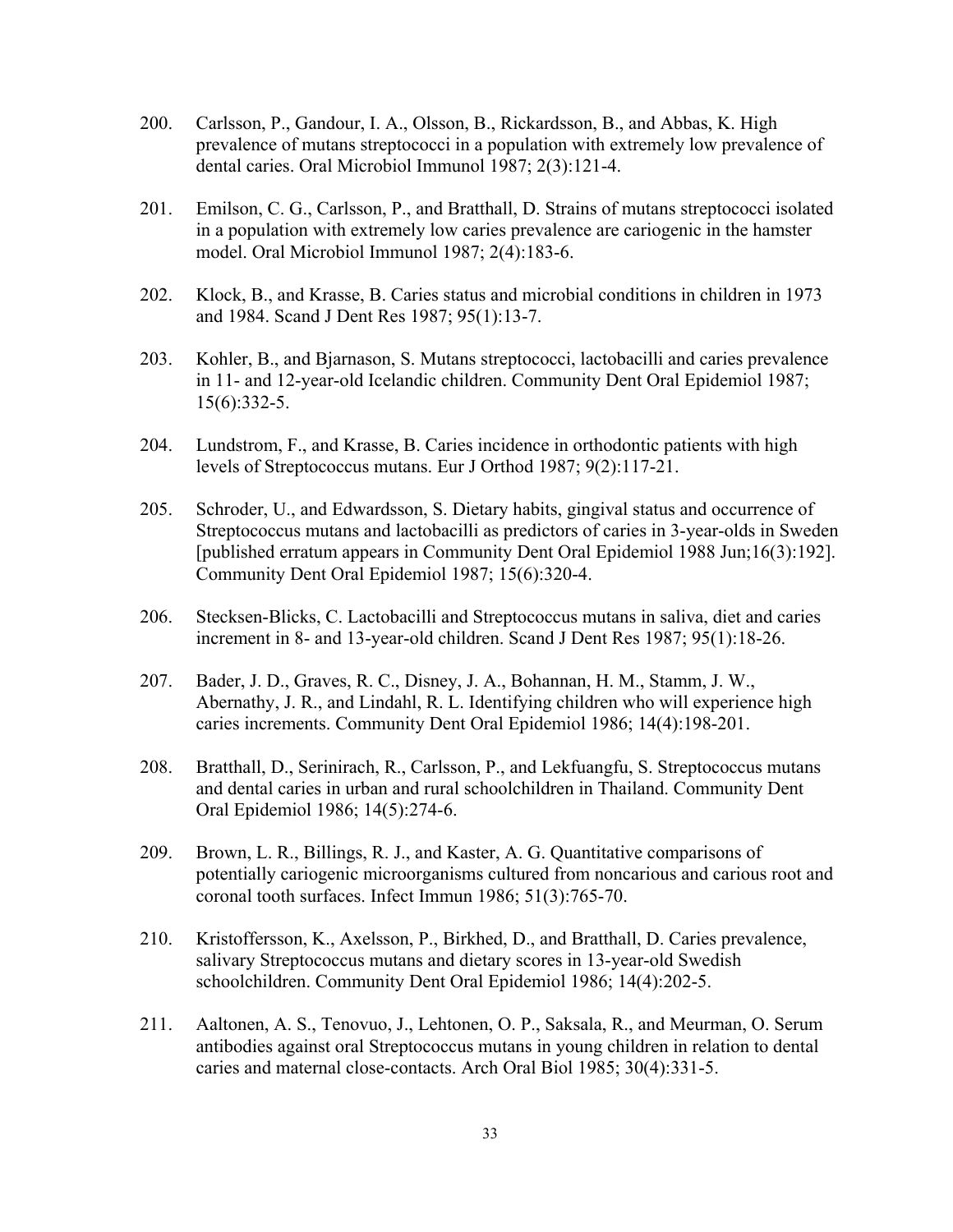- 212. Brown, J. P., Junner, C., and Liew, V. A study of Streptococcus mutans levels in both infants with bottle caries and their mothers. Aust Dent J 1985; 30(2):96-8.
- 213. El Tayeb Ibrahim, Y., Bratthall, D., and Carlsson, P. Dental caries and Streptococcus mutans in Sudanese schoolchildren. Odontostomatol Trop 1985; 8(2):77-80.
- 214. Ellen, R. P., Banting, D. W., and Fillery, E. D. Streptococcus mutans and Lactobacillus detection in the assessment of dental root surface caries risk. J Dent Res 1985; 64(10):1245-9.
- 215. Matee, M. I., Mikx, F. H., Frencken, J. E., Truin, G. J., and Ruiken, H. M. Selection of a micromethod and its use in the estimation of salivary Streptococcus mutans and lactobacillus counts in relation to dental caries in Tanzanian children. Caries Res 1985; 19(6):497-506.
- 216. Milnes, A. R., and Bowden, G. H. The microflora associated with developing lesions of nursing caries. Caries Res 1985; 19(4):289-97.
- 217. Reichart, P. A., Gehring, F., Becker, J., and Geerlings, H. Streptococcus mutans and caries prevalence in rural Thai. Community Dent Oral Epidemiol 1985; 13(4):241-3.
- 218. Stecksen-Blicks, C. Salivary counts of lactobacilli and Streptococcus mutans in caries prediction. Scand J Dent Res 1985; 93(3):204-12.
- 219. Berkowitz, R. J., Turner, J., and Hughes, C. Microbial characteristics of the human dental caries associated with prolonged bottle-feeding. Arch Oral Biol 1984; 29(11):949-51.
- 220. Scheie, A. A., Selikowitz, H. S., and Arneberg, P. A comparison of S. mutans prevalence in relation to caries experience in Norwegian and immigrant Vietnamese children. J Dent Res 1984; 63(12):1383-6.
- 221. Alaluusua, S., and Renkonen, O. V. Streptococcus mutans establishment and dental caries experience in children from 2 to 4 years old. Scand J Dent Res 1983; 91(6):453-7.
- 222. Fitzgerald, D. B., Fitzgerald, R. J., Adams, B. O., and Morhart, R. E. Prevalence, distribution of serotypes, and cariogenic potential in hamsters of mutans streptococci from elderly individuals. Infect Immun 1983; 41(2):691-7.
- 223. Hayes, M. L., Carter, E. C., and Griffiths, S. J. The acidogenic microbial composition of dental plaque from caries-free and caries-prone people. Arch Oral Biol 1983; 28(5):381-6.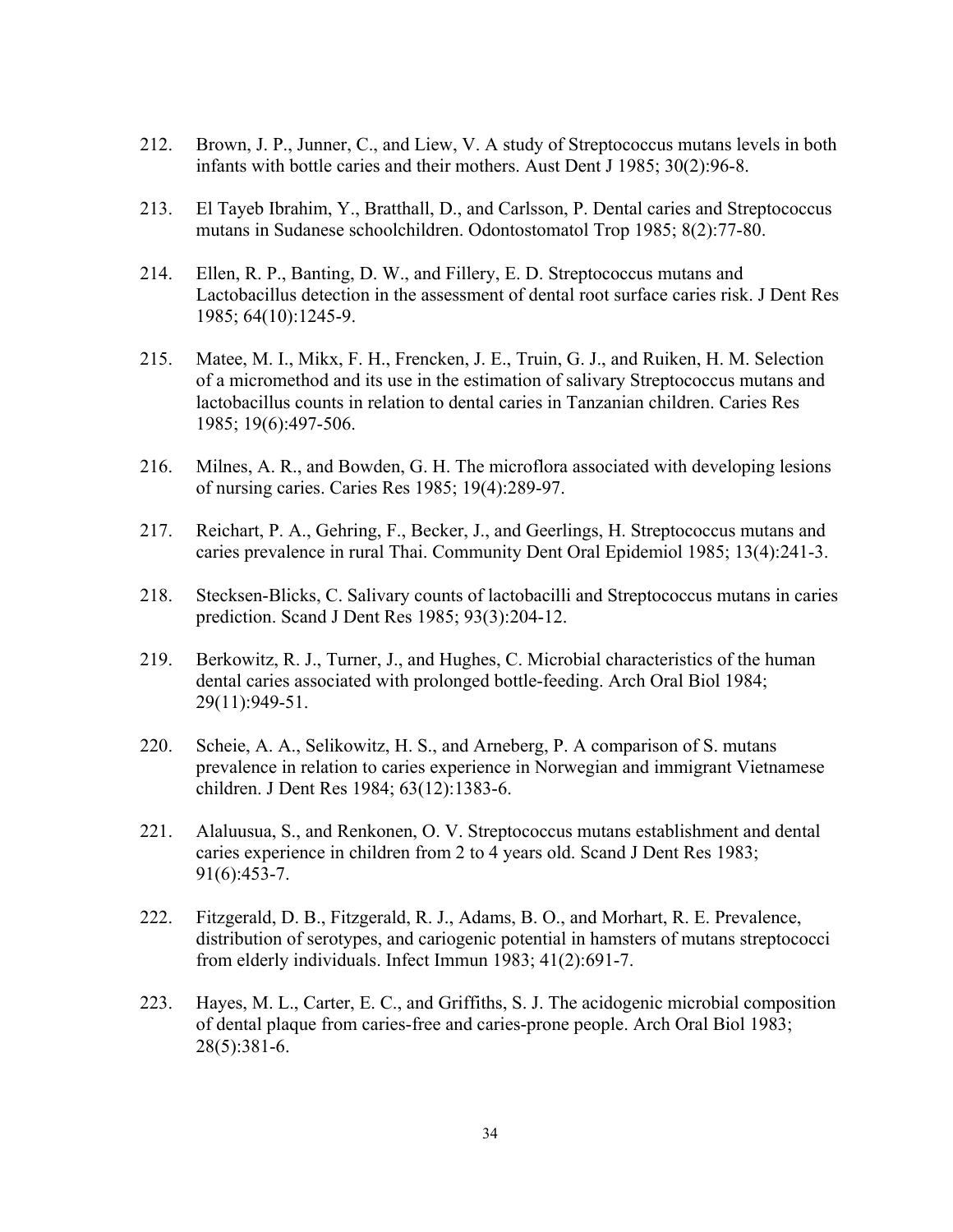- 224. Vadeboncoeur, C., and Trahan, L. Comparative study of Streptococcus mutans laboratory strains and fresh isolates from carious and caries-free tooth surfaces and from subjects with hereditary fructose intolerance. Infect Immun 1983; 40(1):81-90.
- 225. Meiers, J. C., Wirthlin, M. R., and Shklair, I. L. A microbiological analysis of human early carious and non-carious fissures. J Dent Res 1982; 61(3):460-4.
- 226. Walter, R. G., and Shklair, I. L. Streptococcus mutans in caries-free and caries-active naval recruits. J Dent Res 1982; 61(11):1229-32.
- 227. Zickert, I., Emilson, C. G., and Krasse, B. Effect of caries preventive measures in children highly infected with the bacterium Streptococcus mutans. Arch Oral Biol 1982; 27(10):861-8.
- 228. Zickert, I., Emilson, C. G., and Krasse, B. Streptococcus mutans, lactobacilli and dental health in 13-14-year-old Swedish children. Community Dent Oral Epidemiol 1982; 10(2):77-81.
- 229. Corbett, J. A., Brown, L. R., Keene, H. J., and Horton, I. M. Comparison of Streptococcus mutans concentrations in non-banded and banded orthodontic patients. J Dent Res 1981; 60(12):1936-42.
- 230. Mikkelsen, L., Jensen, S. B., and Jakobsen, J. Microbial studies on plaque from carious and caries-free proximal tooth surfaces in a population with high caries experience. Caries Res 1981; 15(5):428-35.
- 231. Huis in 't Veld, J. H., van Palenstein Helderman, W. H., and Dirks, O. B. Streptococcus mutans and dental caries in humans: a bacteriological and immunological study. Antonie Van Leeuwenhoek 1979; 45(1):25-33.
- 232. Hamada, S., Ooshima, T., Torii, M., Imanishi, H., Masuda, N., Sobue, S., and Kotani, S. Dental caries induction in experimental animals by clinical strains of Streptococcus mutans isolated from Japanese children. Microbiol Immunol 1978; 22(6):301-14.
- 233. Fitzgerald, D. B., Stevens, R., Fitzgerald, R. J., and Mandel, I. D. Comparative cariogenicity of streptococcus mutans strains isolated from caries active and caries resistant adults. J Dent Res 1977; 56(8):894.
- 234. Hardie, J. M., Thomson, P. L., South, R. J., Marsh, P. D., Bowden, G. H., McKee, A. S., Fillery, E. D., and Slack, G. L. A longitudinal epidemiological study on dental plaque and the development of dental caries--interim results after two years. J Dent Res 1977; 56(Spec No):C90-8.
- 235. Klock, B., and Krasse, B. Microbial and salivary conditions in 9- to 12-year-old children. Scand J Dent Res 1977; 85(1):56-63.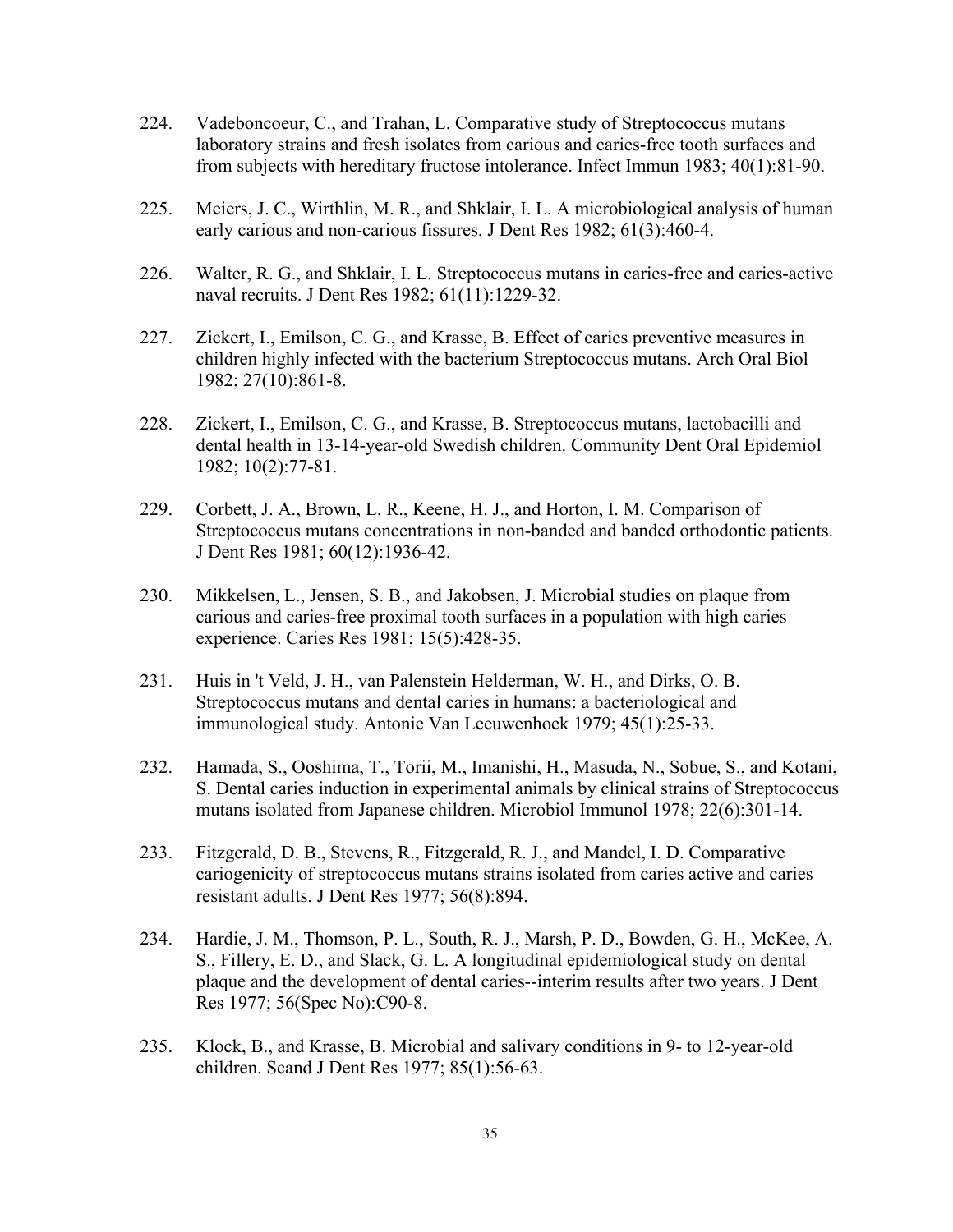- 236. Biral, R. R. Correlation between streptococci of human dental plaques and dental caries. Aust Dent J 1976; 21(2):143-6.
- 237. Mikkelsen, L., and Poulsen, S. Microbiological studies on plaque in relation to development of dental caries in man. Caries Res 1976; 10(3):178-88.
- 238. Syed, S. A., Loesche, W. J., Pape, H. L., Jr., and grenier, E. Predominant cultivable flora isolated from human root surface caries plaque. Infect Immun 1975; 11(4):727- 31.
- 239. Shklair, I. L., Keene, H. J., and Cullen, P. The distribution of Streptococcus mutans on the teeth of two groups of naval recruits. Arch Oral Biol 1974; 19(2):199-202.
- 240. Rogers, A. H. The ecology of streptococcus mutans in carious lesions and on cariesfree surfaces of the same tooth. Aust Dent J 1973; 18(4):226-8.
- 241. Rogers, A. H. The occurrence of Streptococcus mutans in the dental plaque of a group of Central Australian Aborigines. Aust Dent J 1973; 18(3):157-9.
- 242. Bratthall, D. Demonstration of Streptococcus mutans strains in some selected areas of the world. Odontol Revy 1972; 23(4):401-10.
- 243. Hoerman, K. C., Keene, H. J., Shklair, I. L., and Burmeister, J. A. The association of Streptococcus mutans with early carious lesions in human teeth. J Am Dent Assoc 1972; 85(6):1349-52.
- 244. Carlsson, J., Soderholm, G., and Almfeldt, I. Prevalence of Streptococcus sanguis and Streptococcus mutans in the mouth of persons wearing full-dentures. Arch Oral Biol 1969; 14(3):243-9.
- 245. De Stoppelaar, J. D., Van Houte, J., and Backer, D. O. The effect of carbohydrate restriction on the presence of Streptococcus mutans, Streptococcus sanguis and iodophilic polysaccharide-producing bacteria in human dental plaque. Caries Res 1970; 4(2):114-23.
- 246. Twetman, S., and Petersson, L. G. Interdental caries incidence and progression in relation to mutans streptococci suppression after chlorhexidine-thymol varnish treatments in schoolchildren. Acta Odontol Scand 1999; 57(3):144-148.
- 247. Granath, L., Cleaton-Jones, P., Fatti, L. P., and Grossman, E. S. Prevalence of dental caries in 4- to 5-year-old children partly explained by presence of salivary mutans streptococci. J Clin Microbiol 1993; 31(1):66-70.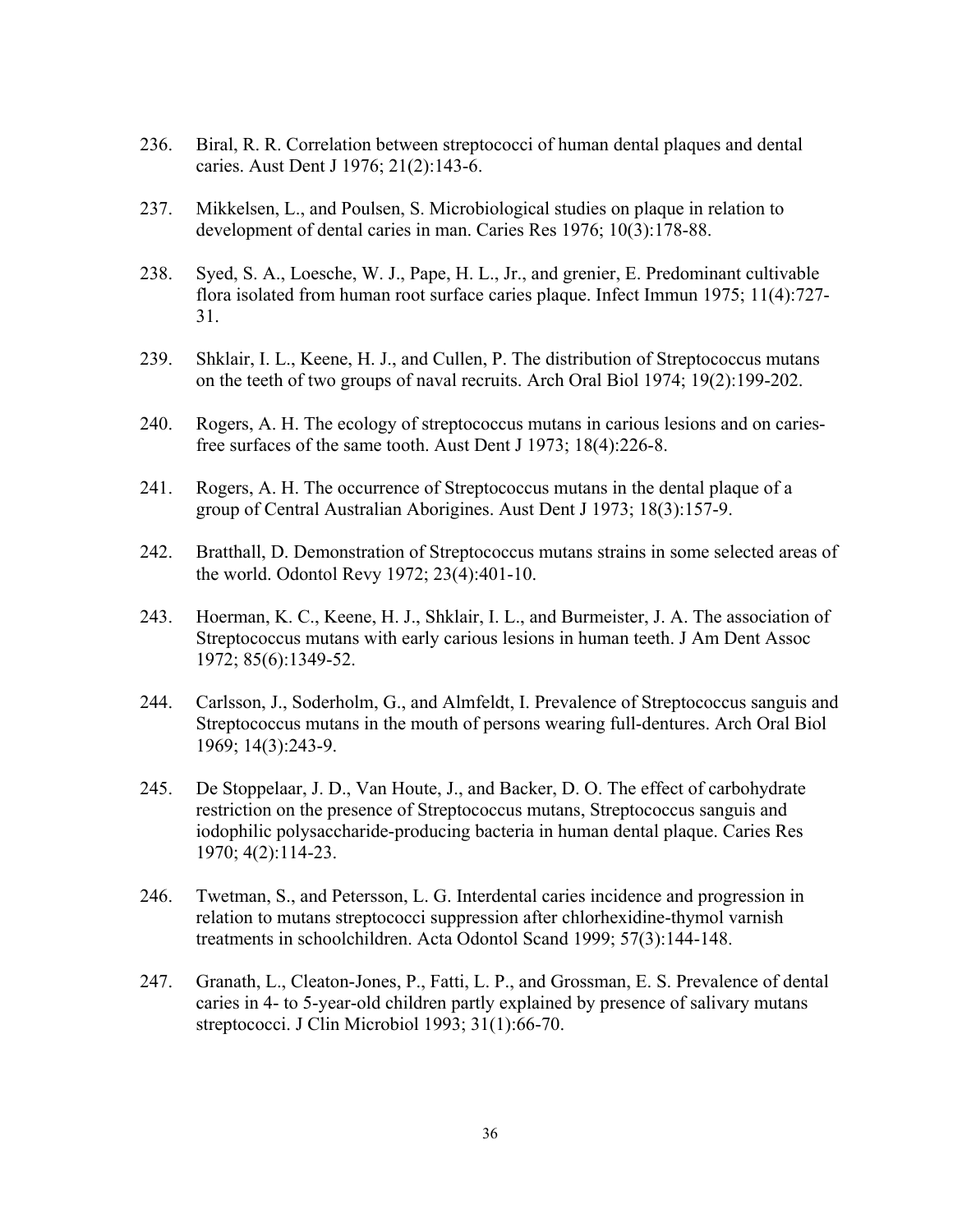- 248. Almstahl, A., and Wikstrom, M. Oral microflora in subjects with reduced salivary secretion. J Dent Res 1999; 78(8):1410-6.
- 249. Powell, L. V., Leroux, B. G., Persson, R. E., and Kiyak, H. A. Factors associated with caries incidence in an elderly population. Community Dent Oral Epidemiol 1998; 26(3):170-6.
- 250. Ollila, P., Niemela, M., Uhari, M., and Larmas, M. Prolonged pacifier-sucking and use of a nursing bottle at night: possible risk factors for dental caries in children. Acta Odontol Scand 1998; 56(4):233-7.
- 251. Narhi, T. O., Vehkalahti, M. M., Siukosaari, P., and Ainamo, A. Salivary findings, daily medication and root caries in the old elderly. Caries Res 1998; 32(1):5-9.
- 252. Lundgren, M., Emilson, C. G., and Osterberg, T. Root caries and some related factors in 88-year-old carriers and non-carriers of Streptococcus sobrinus in saliva. Caries Res 1998; 32(2):93-9.
- 253. Kirstila, V., Hakkinen, P., Jentsch, H., Vilja, P., and Tenovuo, J. Longitudinal analysis of the association of human salivary antimicrobial agents with caries increment and cariogenic micro-organisms: a two-year cohort study. J Dent Res 1998; 77(1):73-80.
- 254. Lundgren, M., Emilson, C. G., Osterberg, T., Steen, G., Birkhed, D., and Steen, B. Dental caries and related factors in 88- and 92-year-olds. Cross-sectional and longitudinal comparisons. Acta Odontol Scand 1997; 55(5):282-91.
- 255. Bjarnason, S., and Kohler, B. Caries risk assessment in adolescents. Swed Dent J 1997; 21(1-2):41-8.
- 256. Petersson, L. G., Edwardsson, S., Koch, G., Kurol, J., and Lodding, A. The effect of a low fluoride containing toothpaste on the development of dental caries and microbial composition using a caries generating model device in vivo. Swed Dent J 1995; 19(3):83-94.
- 257. Lynch, E., and Beighton, D. A comparison of primary root caries lesions classified according to colour. Caries Res 1994; 28(4):233-9.
- 258. Tukia-Kulmala, H., and Tenovuo, J. Intra- and inter-individual variation in salivary flow rate, buffer effect, lactobacilli, and mutans streptococci among 11- to 12-yearold schoolchildren. Acta Odontol Scand 1993; 51(1):31-7.
- 259. Leverett, D. H., Featherstone, J. D., Proskin, H. M., Adair, S. M., Eisenberg, A. D., Mundorff-Shrestha, S. A., Shields, C. P., Shaffer, C. L., and Billings, R. J. Caries risk assessment by a cross-sectional discrimination model. J Dent Res 1993; 72(2):529-37.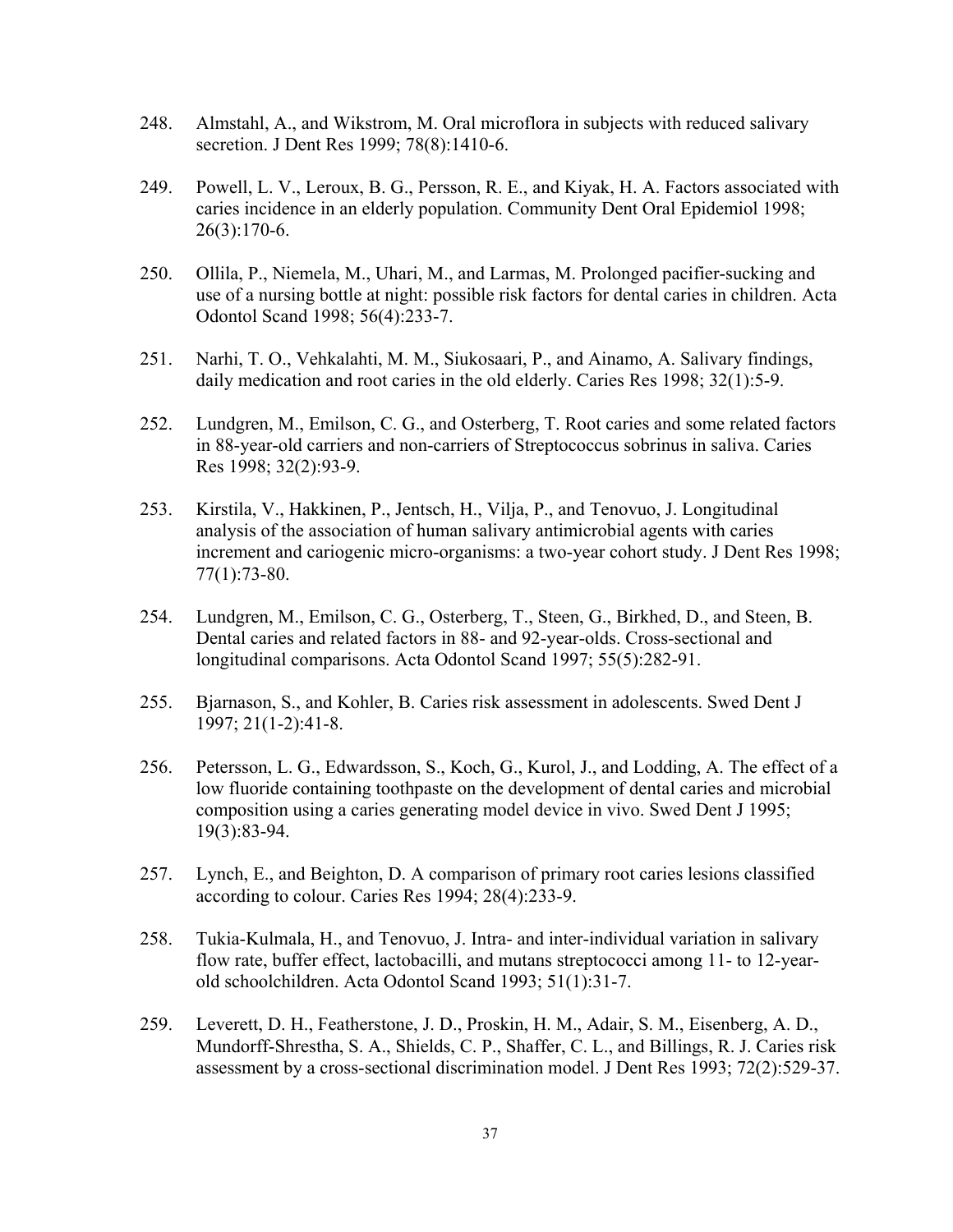- 260. Kohler, B., and Hager, B. Influence of salivary levels of mutans streptococci on colonization of crown margins: a longitudinal study. J Prosthet Dent 1993; 69(5):524- 8.
- 261. Grindefjord, M., Dahllof, G., Ekstrom, G., Hojer, B., and Modeer, T. Caries prevalence in 2.5-year-old children. Caries Res 1993; 27(6):505-10.
- 262. Wiktorsson, A. M., Martinsson, T., and Zimmerman, M. Salivary levels of lactobacilli, buffer capacity and salivary flow rate related to caries activity among adults in communities with optimal and low water fluoride concentrations. Swed Dent J 1992; 16(6):231-7.
- 263. Sundin, B., Granath, L., and Birkhed, D. Variation of posterior approximal caries incidence with consumption of sweets with regard to other caries-related factors in 15-18-year-olds. Community Dent Oral Epidemiol 1992; 20(2):76-80.
- 264. Demers, M., Brodeur, J. M., Mouton, C., Simard, P. L., Trahan, L., and Veilleux, G. A multivariate model to predict caries increment in Montreal children aged 5 years. Community Dent Health 1992; 9(3):273-81.
- 265. Beck, J. D., Weintraub, J. A., Disney, J. A., Graves, R. C., Stamm, J. W., Kaste, L. M., and Bohannan, H. M. University of North Carolina Caries Risk Assessment Study: comparisons of high risk prediction, any risk prediction, and any risk etiologic models. Community Dent Oral Epidemiol 1992; 20(6):313-21.
- 266. Kohler, B., and Persson, M. Salivary levels of mutans streptococci and lactobacilli in dentate 80- and 85-year-old Swedish men and women. Community Dent Oral Epidemiol 1991; 19(6):352-6.
- 267. Granath, L., Cleaton-Jones, P., Fatti, P., and Grossman, E. Correlations between caries prevalence and potential etiologic factors in large samples of 4-5-yr-old children. Community Dent Oral Epidemiol 1991; 19(5):257-60.
- 268. Epstein, J. B., McBride, B. C., Stevenson-Moore, P., Merilees, H., and Spinelli, J. The efficacy of chlorhexidine gel in reduction of Streptococcus mutans and Lactobacillus species in patients treated with radiation therapy. Oral Surg Oral Med Oral Pathol 1991; 71(2):172-8.
- 269. MacEntee, M. I., Wyatt, C. C., and McBride, B. C. Longitudinal study of caries and cariogenic bacteria in an elderly disabled population. Community Dent Oral Epidemiol 1990; 18(3):149-52.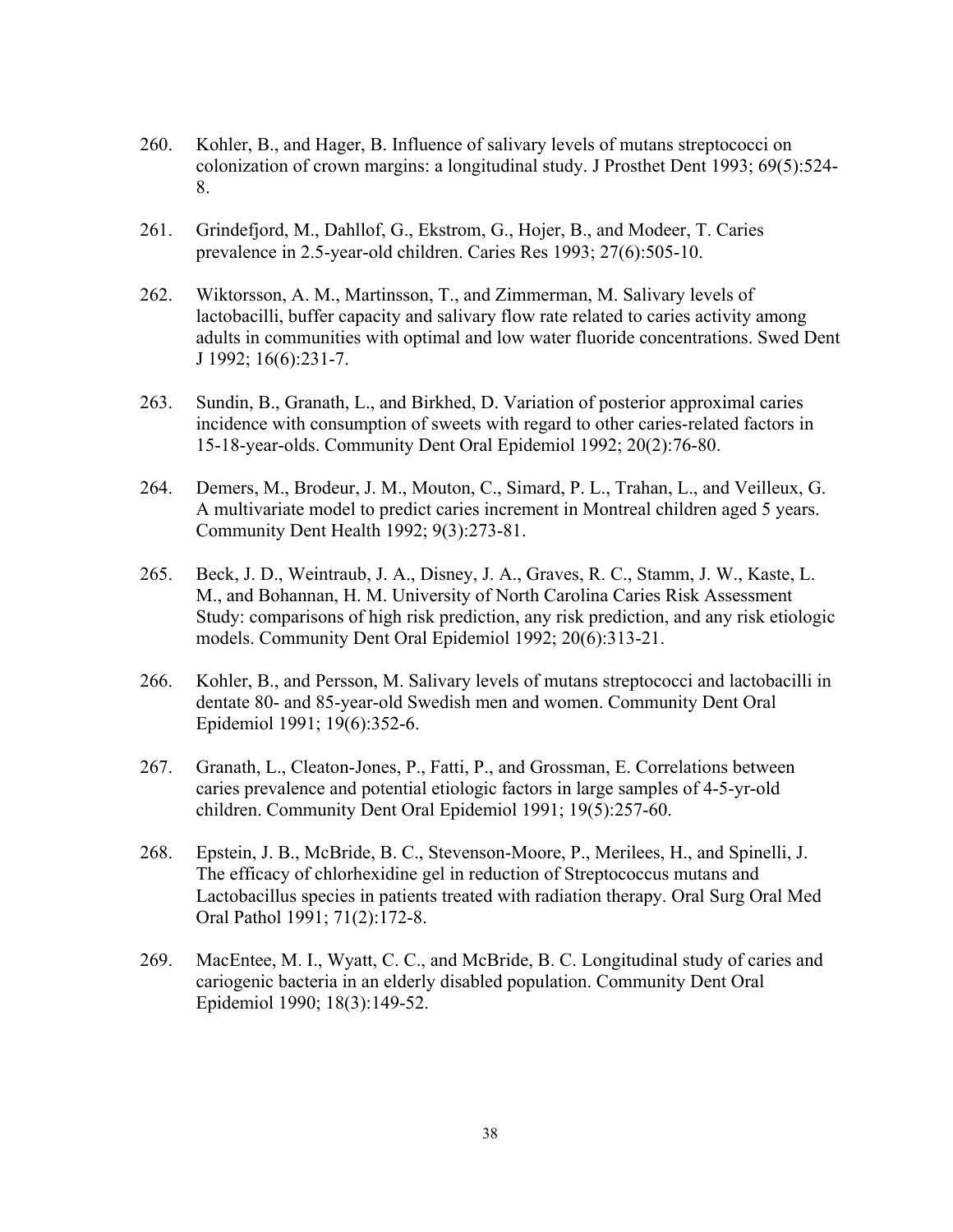- 270. Aaltonen, A. S., Tenovuo, J., Lehtonen, O. P., and Saksala, R. Maternal caries incidence and salivary close-contacts with children affect antibody levels to Streptococcus mutans in children. Oral Microbiol Immunol 1990; 5(1):12-8.
- 271. Sullivan, A., Granath, L., and Widenheim, J. Correlation between child caries incidence and S. mutans/lactobacilli in saliva after correction for confounding factors. Community Dent Oral Epidemiol 1989; 17(5):240-4.
- 272. Zickert, I., Emilson, C. G., and Krasse, B. Microbial conditions and caries increment 2 years after discontinuation of controlled antimicrobial measures in Swedish teenagers. Community Dent Oral Epidemiol 1987; 15(5):241-4.
- 273. Pienihakkinen, K. Caries prediction through combined use of incipient caries lesions, salivary buffering capacity, lactobacilli and yeasts in Hungary [corrected] [published erratum appears in Community Dent Oral Epidemiol 1988 Jun;16(3):192]. Community Dent Oral Epidemiol 1987; 15(6):325-8.
- 274. Crossner, C. G. Salivary lactobacillus counts in the prediction of caries activity. Community Dent Oral Epidemiol 1981; 9(4):182-90.
- 275. Pienihakkinen, K., Gabris, K., Nyarasdy, I., Rigo, O., Scheinin, A., and Banoczy, J. Collaborative WHO xylitol field studies in Hungary. III. Longitudinal counts of lactobacilli and yeasts in saliva. Acta Odontol Scand 1985; 43(6):359-65.
- 276. Honkala, E., Nyyssonen, V., Kolmakow, S., and Lammi, S. Factors predicting caries risk in children. Scand J Dent Res 1984; 92(2):134-40.
- 277. Van Houte, J., Gibbs, G., and Butera, C. Oral flora of children with "nursing bottle caries". J Dent Res 1982; 61(2):382-5.
- 278. Van Houte, J., Aasenden, R., and Peebles, T. C. Lactobacilli in human dental plaque and saliva. J Dent Res 1981; 60(1):2-5.
- 279. Crossner, C. G., and Unell, L. Salivary lactobacillus counts as a diagnostic and didactic tool in caries prevention. Community Dent Oral Epidemiol 1986; 14(3):156- 60.
- 280. Fitzgerald, R. J., Fitzgerald, D. B., Adams, B. O., and Duany, L. F. Cariogenicity of human oral lactobacilli in hamsters. J Dent Res 1980; 59(5):832-7
- 281. Littleton, N. W., McCabe, R. M., and Carter, C. H. Studies of oral health in persons nourished by stomach tube. II. Acidogenic properties and selected bacterial components of plaque material. Arch Oral Biol 1967; 12(5):601-9.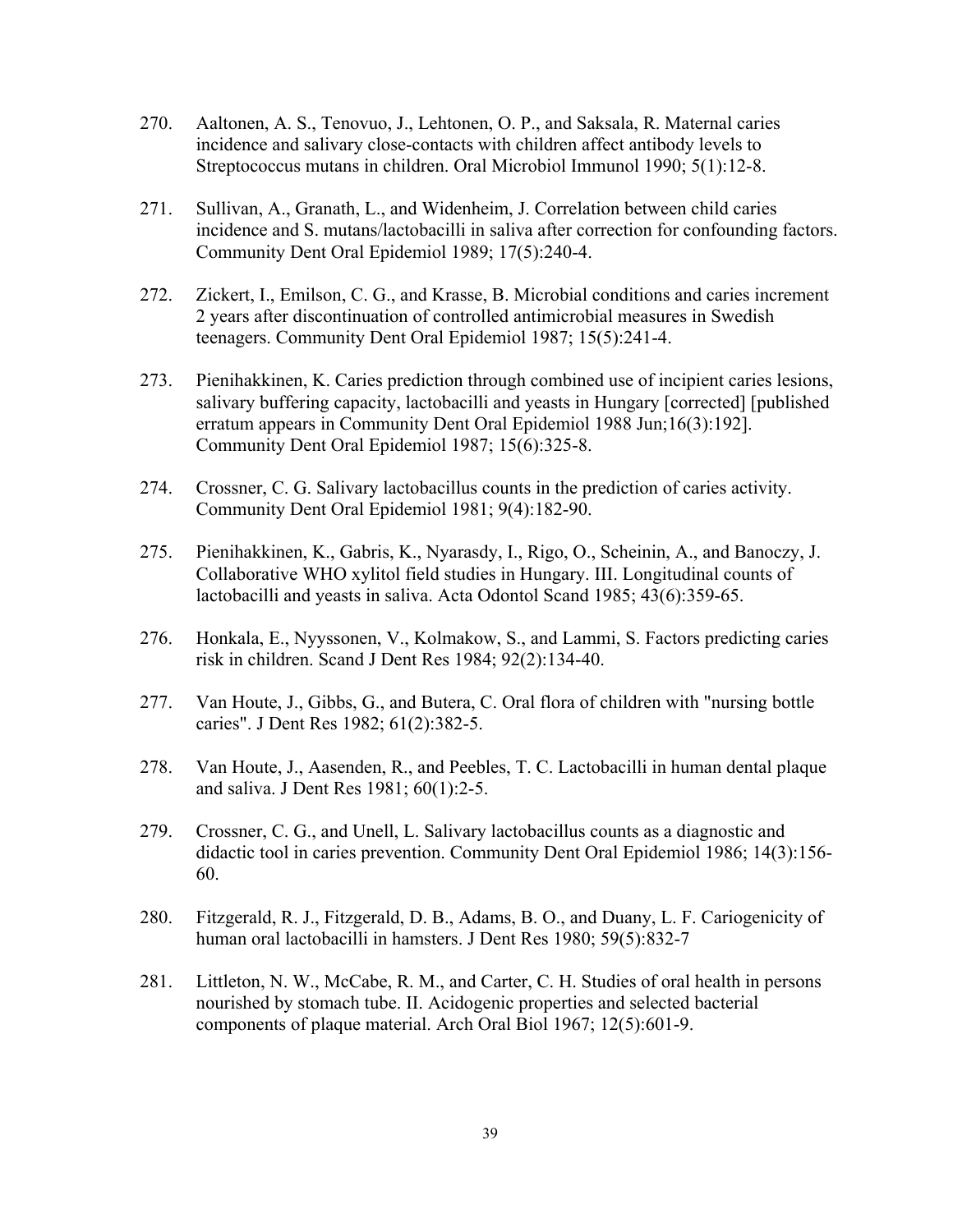- 282. Bibby, B. G. A comparison of the bacterial flora of different mouths. J Dent Res 1938; 17(423-429.
- 283. van Ruyven, F. O., Lingstrom, P., van Houte, J., and Kent, R. Relationship among mutans streptococci, "low-pH" bacteria, and lodophilic polysaccharide-producing bacteria in dental plaque and early enamel caries in humans. J Dent Res 2000; 79(2):778-84.
- 284. Alaluusua, S., Takei, T., Ooshima, T., and Hamada, S. Mutacin activity of strains isolated from children with varying levels of mutants streptococci and caries. Arch Oral Biol 1991; 36(4):251-5.
- 285. Lopez, L., Berkowitz, R., Zlotnik, H., Moss, M., and Weinstein, P. Topical antimicrobial therapy in the prevention of early childhood caries [see comments]. Pediatr Dent 1999; 21(1):9-11.
- 286. Gold, O. G., Jordan, H. V., and van Houte, J. The prevalence of enterococci in the human mouth and their pathogenicity in animal models. Arch Oral Biol 1975; 20(7):473-7.
- 287. Brailsford, S. R., Lynch, E., and Beighton, D. The isolation of Actinomyces naeslundii from sound root surfaces and root carious lesions. Caries Res 1998; 32(2):100-6.
- 288. Van Houte, J., Lopman, J., and Kent, R. The predominant cultivable flora of sound and carious human root surfaces. J Dent Res 1994; 73(11):1727-34.
- 289. Schaeken, M. J., Keltjens, H. M., and Van Der Hoeven, J. S. Effects of fluoride and chlorhexidine on the microflora of dental root surfaces and progression of rootsurface caries. J Dent Res 1991; 70(2):150-3.
- 290. Fure, S., and Zickert, I. Salivary conditions and cariogenic microorganisms in 55, 65, and 75-year-old Swedish individuals. Scand J Dent Res 1990; 98(3):197-210.
- 291. Keltjens, H. M., Schaeken, M. J., van der Hoeven, J. S., and Hendriks, J. C. Microflora of plaque from sound and carious root surfaces [published erratum appears in Caries Res 1987;21(6):561]. Caries Res 1987; 21(3):193-9.
- 292. Sumney, D. L., and Jordan, H. V. Characterization of bacteria isolated from human root surface carious lesions. J Dent Res 1974; 53(2):343-51.
- 293. Jordan, H. V., and Hammond, B. F. Filamentous bacteria isolated from human root surface caries. Arch Oral Biol 1972; 17(9):1333-42.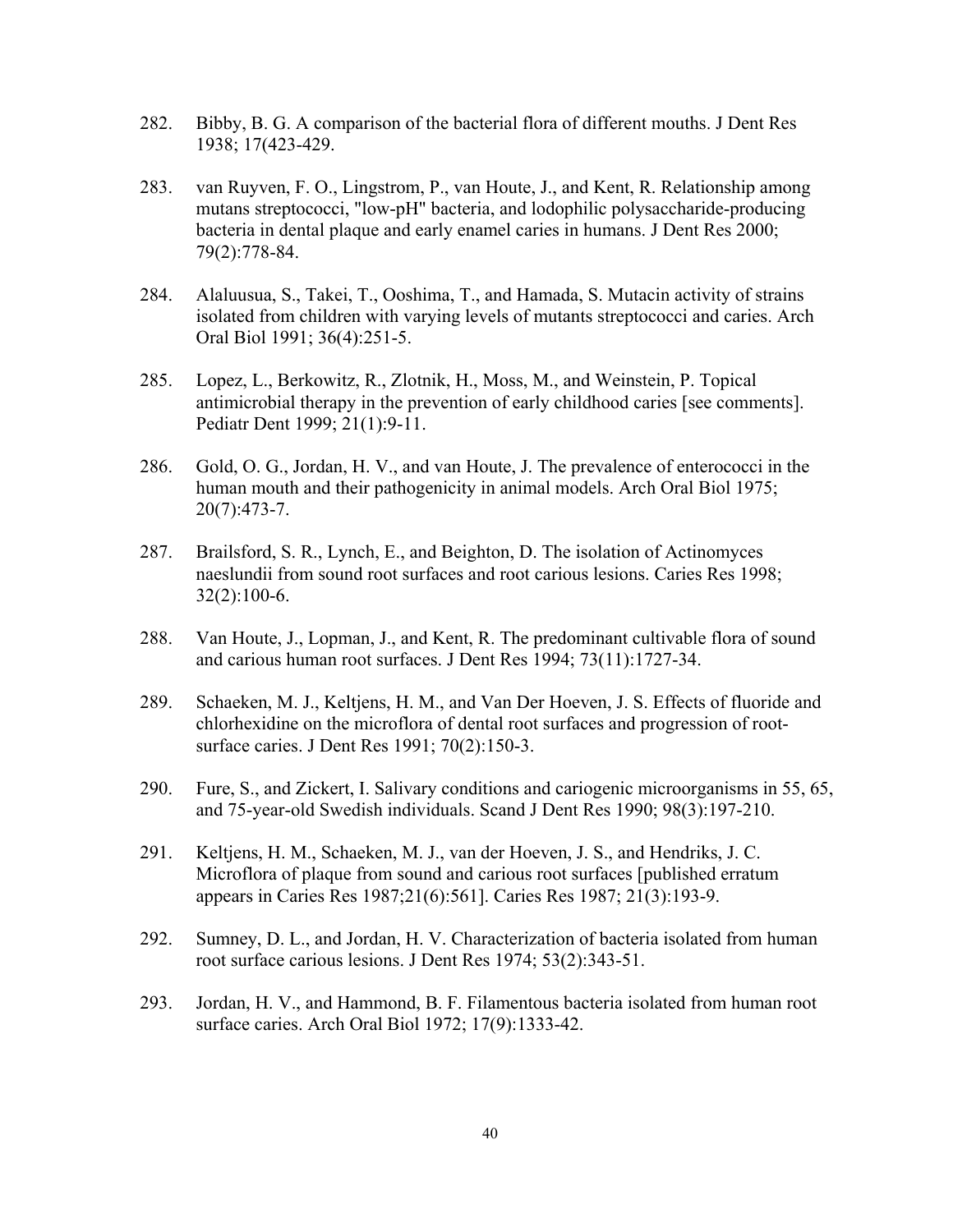- 294. Emanuelsson, I. R., and Thornqvist, E. Genotypes of mutans streptococci tend to persist in their host for several years. Caries Res 2000; 34(2):133-9.
- 295. Kozai, K., Nakayama, R., Tedjosasongko, U., Kuwahara, S., Suzuki, J., Okada, M., and Nagasaka, N. Intrafamilial distribution of mutans streptococci in Japanese families and possibility of father-to-child transmission. Microbiol Immunol 1999; 43(2):99-106.
- 296. de Soet, J. J., Bokhout, B., Buijs, J. F., van Loveren, C., de Graaff, J., and Prahl-Andersen, B. Transmission of mutans streptococci between mothers and children with cleft lip and/or palate. Cleft Palate Craniofac J 1998; 35(5):460-4.
- 297. Dasanayake, A. P., Caufield, P. W., Cutter, G. R., and Stiles, H. M. Transmission of mutans streptococci to infants following short term application of an iodine-NaF solution to mothers' dentition. Community Dent Oral Epidemiol 1993; 21(3):136-42.
- 298. Saarela, M., von Troil-Linden, B., Torkko, H., Stucki, A. M., Alaluusua, S., Jousimies-Somer, H., and Asikainen, S. Transmission of oral bacterial species between spouses. Oral Microbiol Immunol 1993; 8(6):349-54.
- 299. Masuda, N., Shimamoto, T., Kitamura, K., Sobue, S., and Hamada, S. Transmission of Streptococcus mutans in some selected families. Microbios 1985; 44(181S):223- 32.
- 300. Davey, A. L., and Rogers, A. H. Multiple types of the bacterium Streptococcus mutans in the human mouth and their intra-family transmission. Arch Oral Biol 1984; 29(6):453-60.
- 301. Caufield, P. W., Wannemuehler, Y. M., and Hansen, J. B. Familial clustering of the Streptococcus mutans cryptic plasmid strain in a dental clinic population. Infect Immun 1982; 38(2):785-7.
- 302. Kohler, B., Andreen, I., Jonsson, B., and Hultqvist, E. Effect of caries preventive measures on Streptococcus mutans and lactobacilli in selected mothers. Scand J Dent Res 1982; 90(2):102-8.
- 303. Berkowitz, R. J., Turner, J., and Green, P. Maternal salivary levels of Streptococcus mutans and primary oral infection of infants. Arch Oral Biol 1981; 26(2):147-9.
- 304. Van Houte, J., Yanover, L., and Brecher, S. Relationship of levels of the bacterium Streptococcus mutans in saliva of children and their parents. Arch Oral Biol 1981; 26(5):381-6.
- 305. Berkowitz, R. J., Turner, J., and Green, P. Primary oral infaction of infants with Streptococcus mutans. Arch Oral Biol 1980; 25(4):221-4.